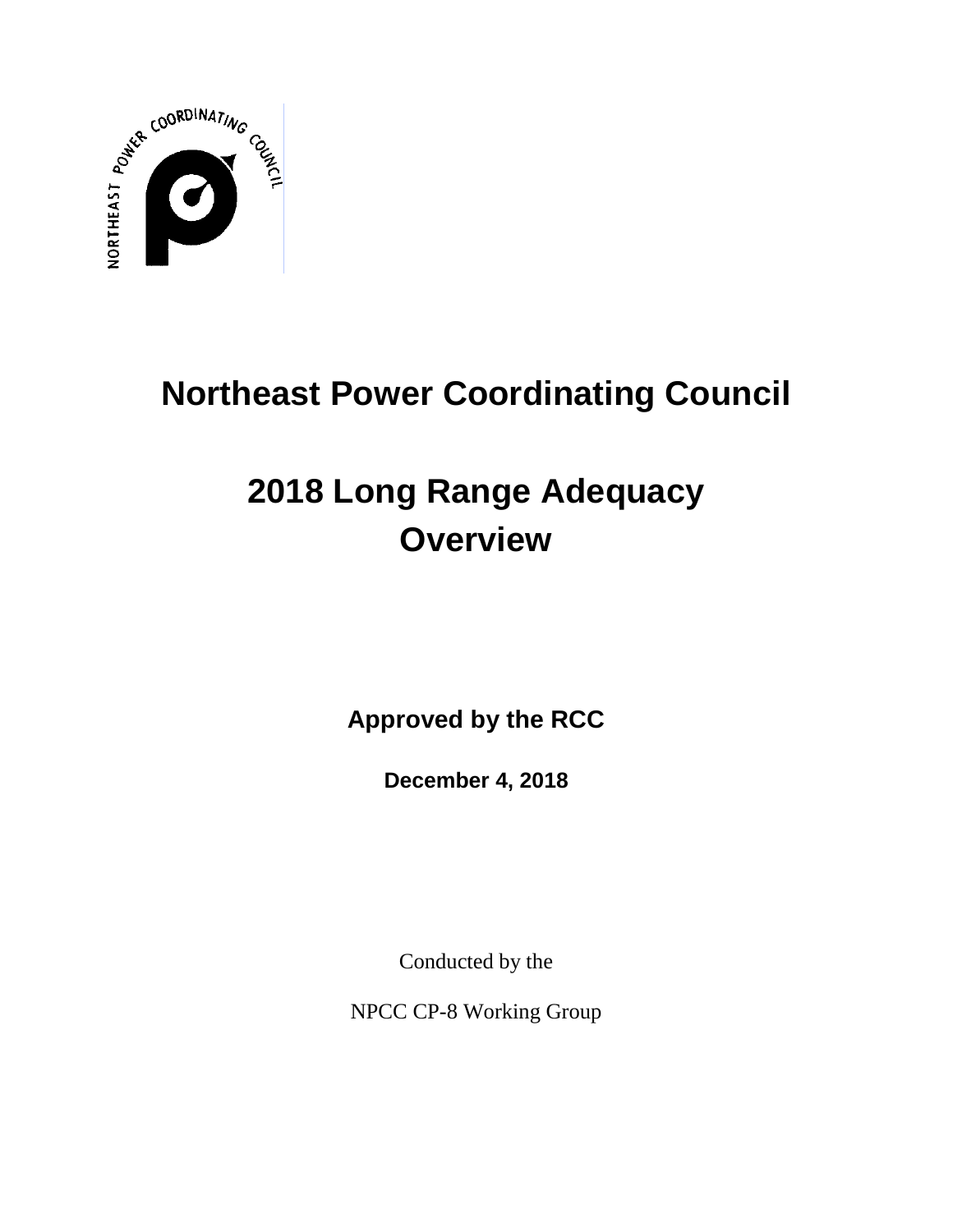

### **NPCC CP-8 WORKING GROUP**

| Philip Fedora (Chair)        | Northeast Power Coordinating Council, Inc.     |
|------------------------------|------------------------------------------------|
| Alan Adamson                 | New York State Reliability Council             |
| Jingyuan (Janny) Dong        | National Grid USA                              |
| Sylvie Gicquel               | Hydro-Québec Distribution                      |
| <b>Scott Leuthauser</b>      | <b>HQ Energy Services - US</b>                 |
| Philip Moy<br>Khatune Zannat | PSE&G Long Island                              |
| Laura Popa                   | New York Independent System Operator           |
| Kamala Rangaswamy            | Nova Scotia Power Inc.                         |
| Rob Vance                    | Énergie NB Power                               |
| Vithy Vithyananthan          | <b>Independent Electricity System Operator</b> |
| Fei Zeng<br>Peter Wong       | ISO New England Inc.                           |

The CP-8 Working Group acknowledges the efforts of Messrs. Eduardo Ibanez, GE Energy Consulting, and Patricio Rocha-Garrido, the PJM Interconnection, and thanks them for their assistance in this analysis.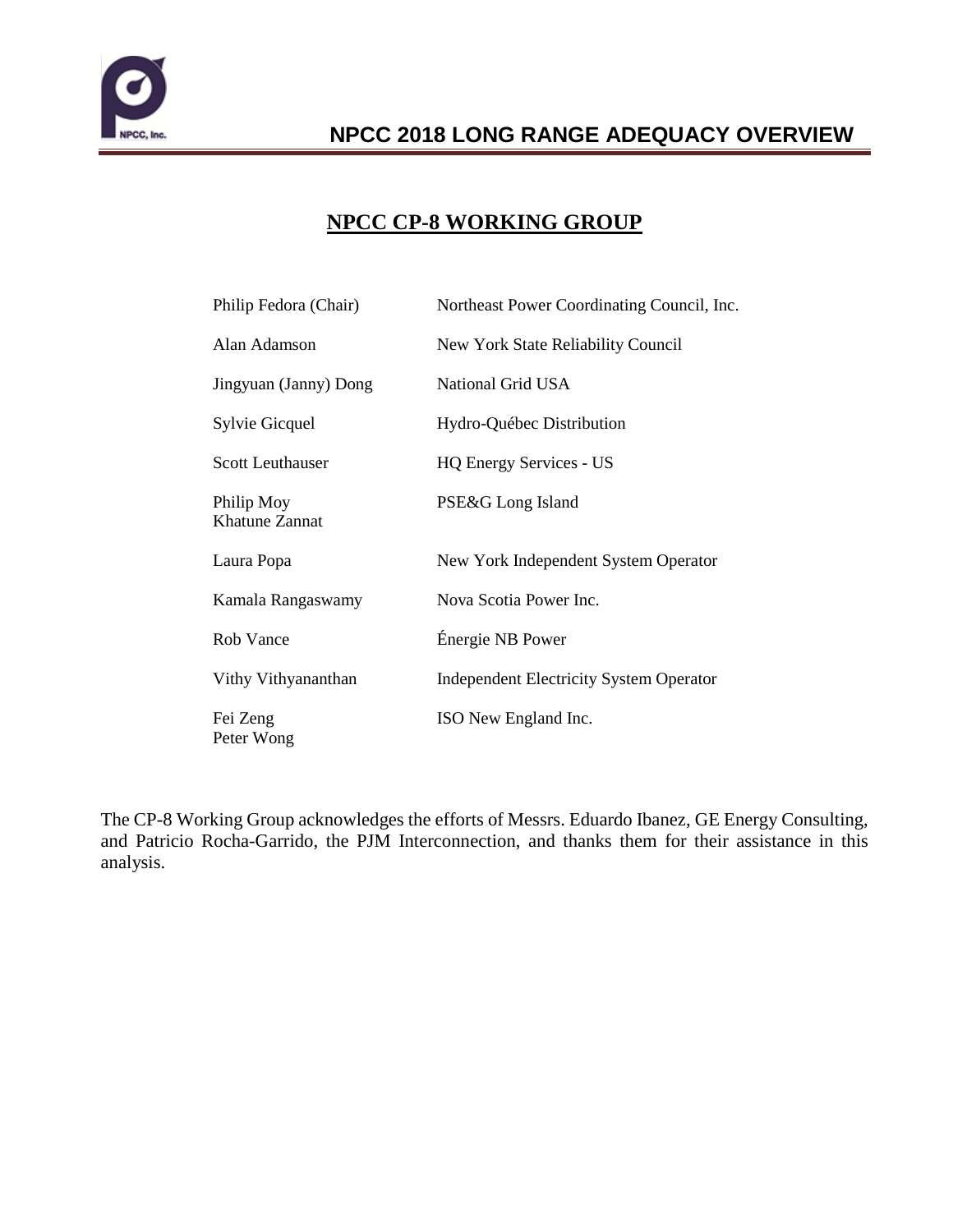

### **TABLE OF CONTENTS**

#### **PAGE INTRODUCTION** 3 **MODEL ASSUMPTIONS** 4 Generation MODELING OF NEIGHBORING REGIONS 24 **RESULTS** 27 **OBSERVATIONS** 38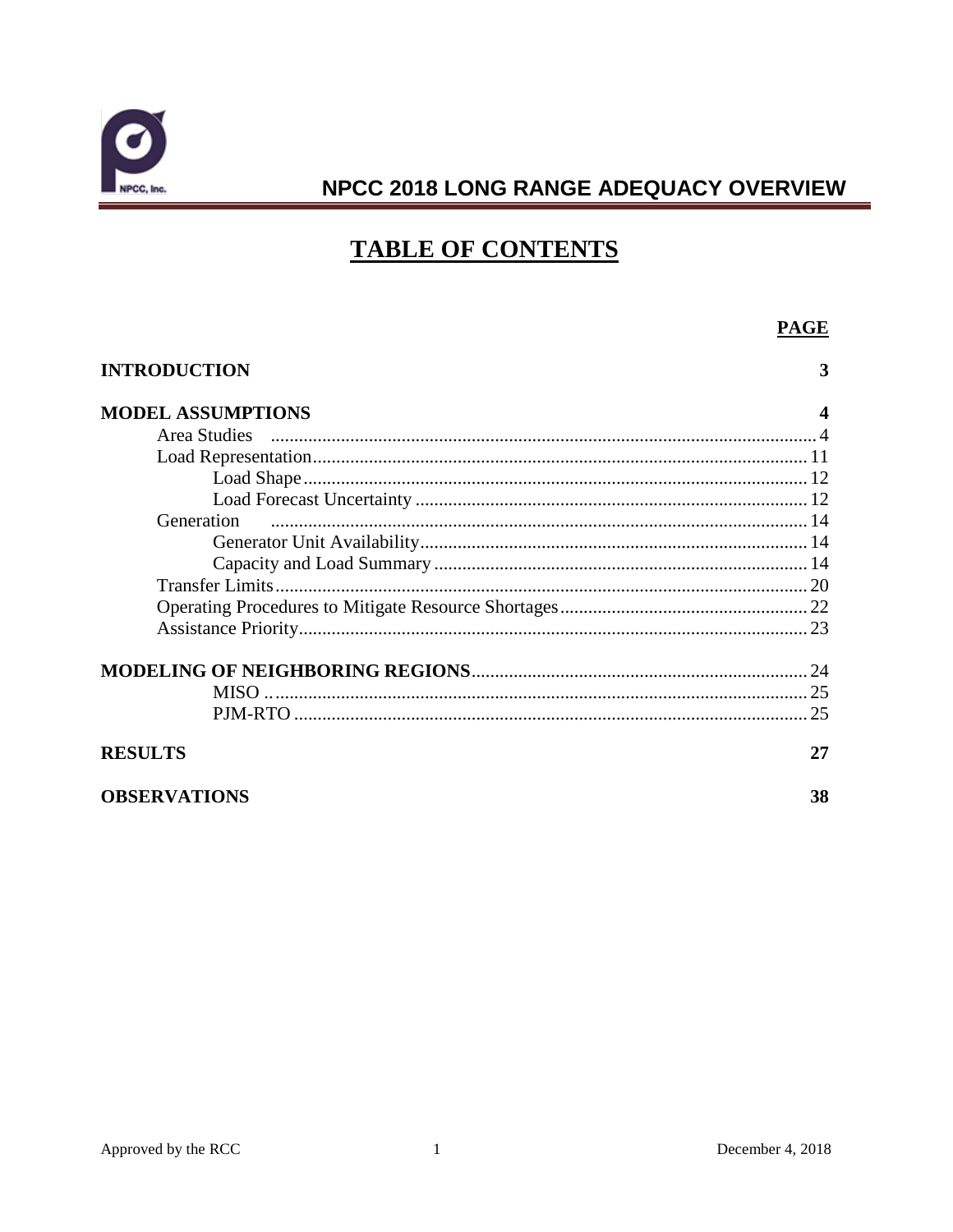

## **APPENDICES**

**PAGE**

| A) OBJECTIVE AND SCOPE OF WORK       |  |
|--------------------------------------|--|
| B) MODELED CAPACITY AND LOAD SUMMARY |  |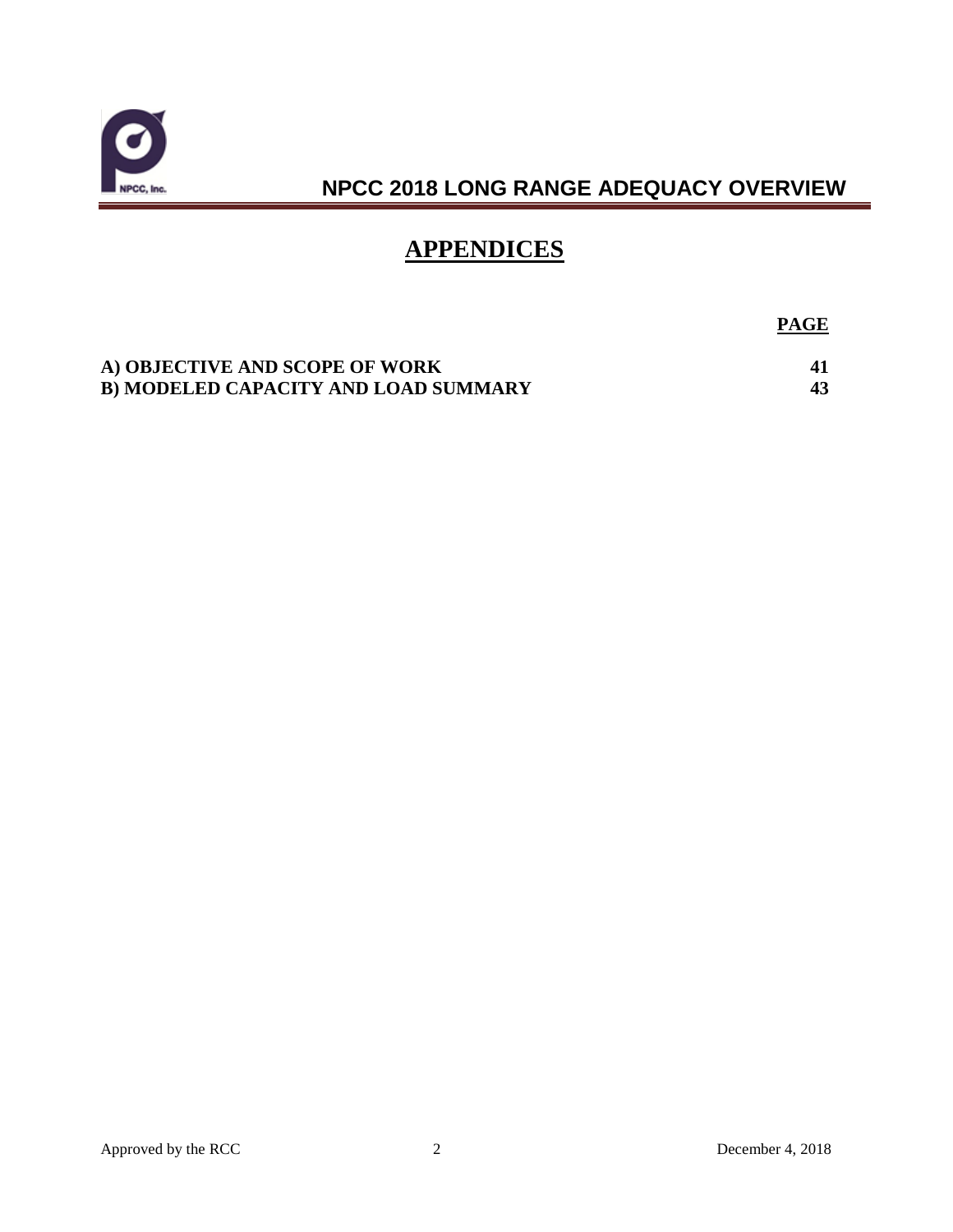

# **INTRODUCTION**

This study evaluated, on a consistent basis, the long-range adequacy of Northeast Power Coordinating Council's (NPCC) and neighboring Regions' plans to meet their Loss of Load Expectation (LOLE) planning criteria **[1](#page-4-0)** through a multi-area probabilistic assessment for the period from 2019 to 2023, based on the reported *NERC 2018 Long-Term Reliability Assessment* **[2](#page-4-1)** (LTRA) data.

General Electric's (GE) Multi-Area Reliability Simulation (MARS) program **[3](#page-4-2)** was selected by NPCC for its analysis. GE Energy Consulting was retained by the Working Group to conduct the simulations. MARS version 3.22.8 was used for the assessment.

The database developed by the NPCC CP-8 Working Group's *NPCC Reliability Assessment for Summer 2018*, April 18, 2018, **[4](#page-4-3)** was used as the starting point for this Overview. Working Group members reviewed the existing data and revised reflect the conditions expected for the 2018-2023 period, consistent with the information reported for the *NERC 2018 Long-Term Reliability Assessment*.

This report is organized in the following manner: after a brief Introduction, general modeling assumptions are presented followed by a summary provided by each Area describing their specific representation. The results and observations of the Overview are then presented.

The Overview's Objective and Scope of Work are shown in Appendix A. Appendix B summarizes the Area Generation and Load assumptions used in the analysis.

<span id="page-4-0"></span><sup>&</sup>lt;sup>1</sup> See: Directory No. 1- Section 5.2 https://www.npcc.org/Standards/Directories/Directory\_1\_TFCP\_rev\_20151001\_GJD.pdf<br>
<sup>2</sup> See: http://www.nerc.com/pa/RAPA/ra/Pages/default.aspx<br>
<sup>3</sup> See: http://geenergyconsulting.com/pra

<span id="page-4-1"></span>

<span id="page-4-2"></span>

<span id="page-4-3"></span><sup>4</sup> See: <https://www.npcc.org/Library/Seasonal%20Assessment/Forms/Public%20List.aspx> , Appendix VIII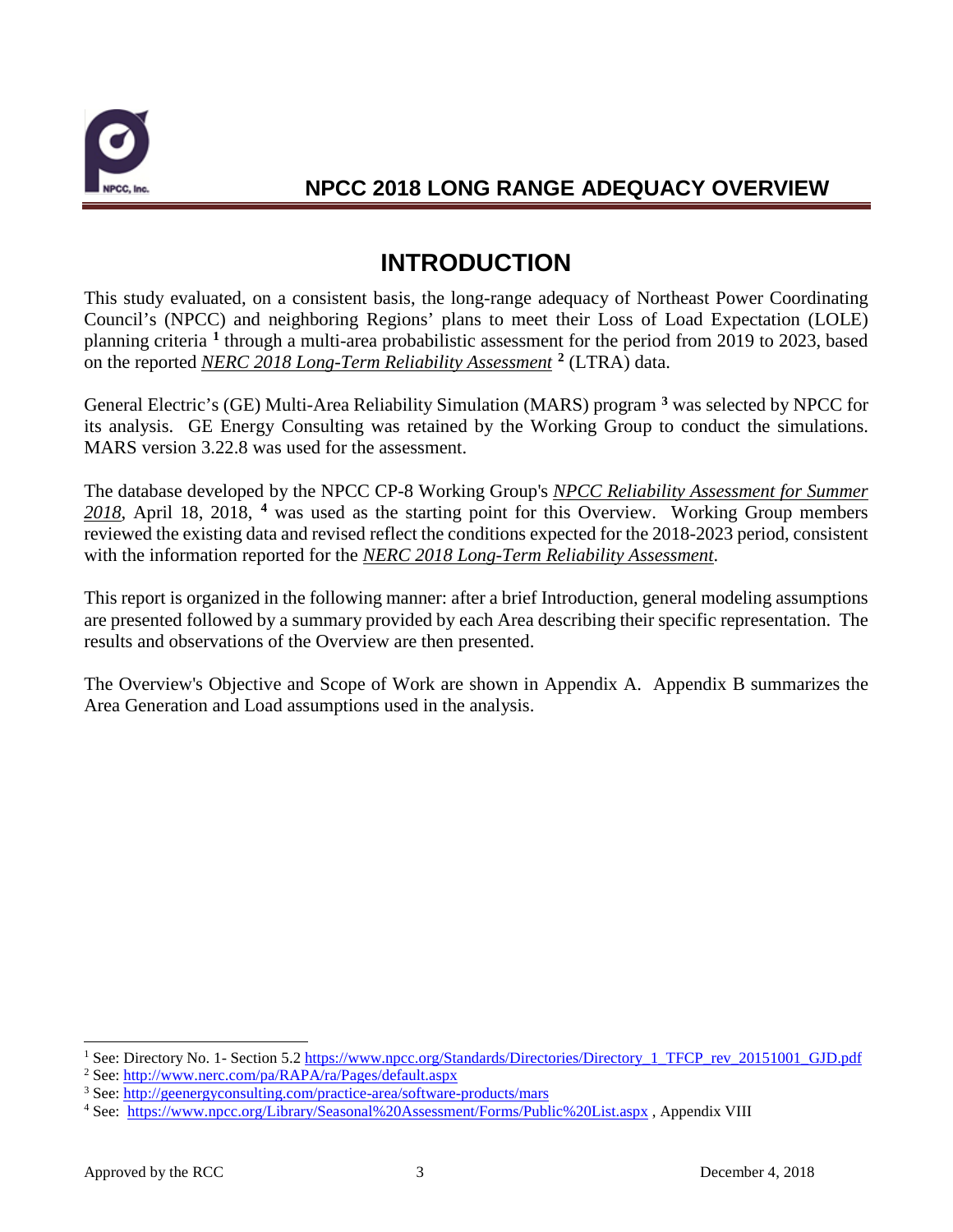

# **MODEL ASSUMPTIONS**

The assumptions used in NPCC's Long Range Adequacy Overview are consistent with the assumptions of the following recently completed Area studies:

### **Area Studies**

#### **New York**

The Comprehensive System Planning Process (CSPP) is the New York ISO's biennial ten-year planning process comprised of four components: 1) Local Transmission Planning Process (LTPP); 2) Reliability Planning Process (RPP); and 3) Congestion Assessment and Resource Integration Study (CARIS); and 4) Public Policy Transmission Planning Process (PPTPP). The CSPP also provides for cost allocation and cost recovery in certain circumstances for regulated reliability, economic, and public policy transmission projects, as well as the coordination of interregional planning activities.

The RPP consist of two evaluations:

- 1. The Reliability Needs Assessment (RNA). The NYISO performs a biennial study in which it evaluates the resource and transmission adequacy and transmission system security of the New York BPTF over a ten-year Study Period. Through this evaluation, the NYISO identifies Reliability Needs in accordance with applicable Reliability Criteria. This report is reviewed by NYISO stakeholders and approved by the Board of Directors.
- 2. The Comprehensive Reliability Plan (CRP). After the RNA is complete, the NYISO requests the submission of market-based solutions to satisfy the Reliability Need. The NYISO also identifies a Responsible TO and requests that the TO submit a regulated backstop solution and that any interested entities submit alternative regulated solutions to address the identified Reliability Needs. The New York ISO evaluates the viability and sufficiency of the proposed solutions to satisfy the identified Reliability Needs and evaluates and selects the more efficient or cost-effective transmission solution to the identified need. In the event that market-based solutions do not materialize to meet a Reliability Need in a timely manner, the New York ISO triggers regulated solution(s) to satisfy the need. The NYISO develops the CRP for the ten year Study Period that sets forth its findings regarding the proposed solutions. The CRP is reviewed by the New York ISO stakeholders and approved by the Board of Directors.

Summary of 2018 RNA

The *2018 Reliability Needs Assessment* (RNA) assesses the resource adequacy and transmission security of the New York Control Area (NYCA) Bulk Power Transmission Facilities (BPTF) from year 2019 through 2028, the Study Period of this RNA.

The *2018 Reliability Needs Assessment* finds that the Reliability Criteria are met throughout the Study Period: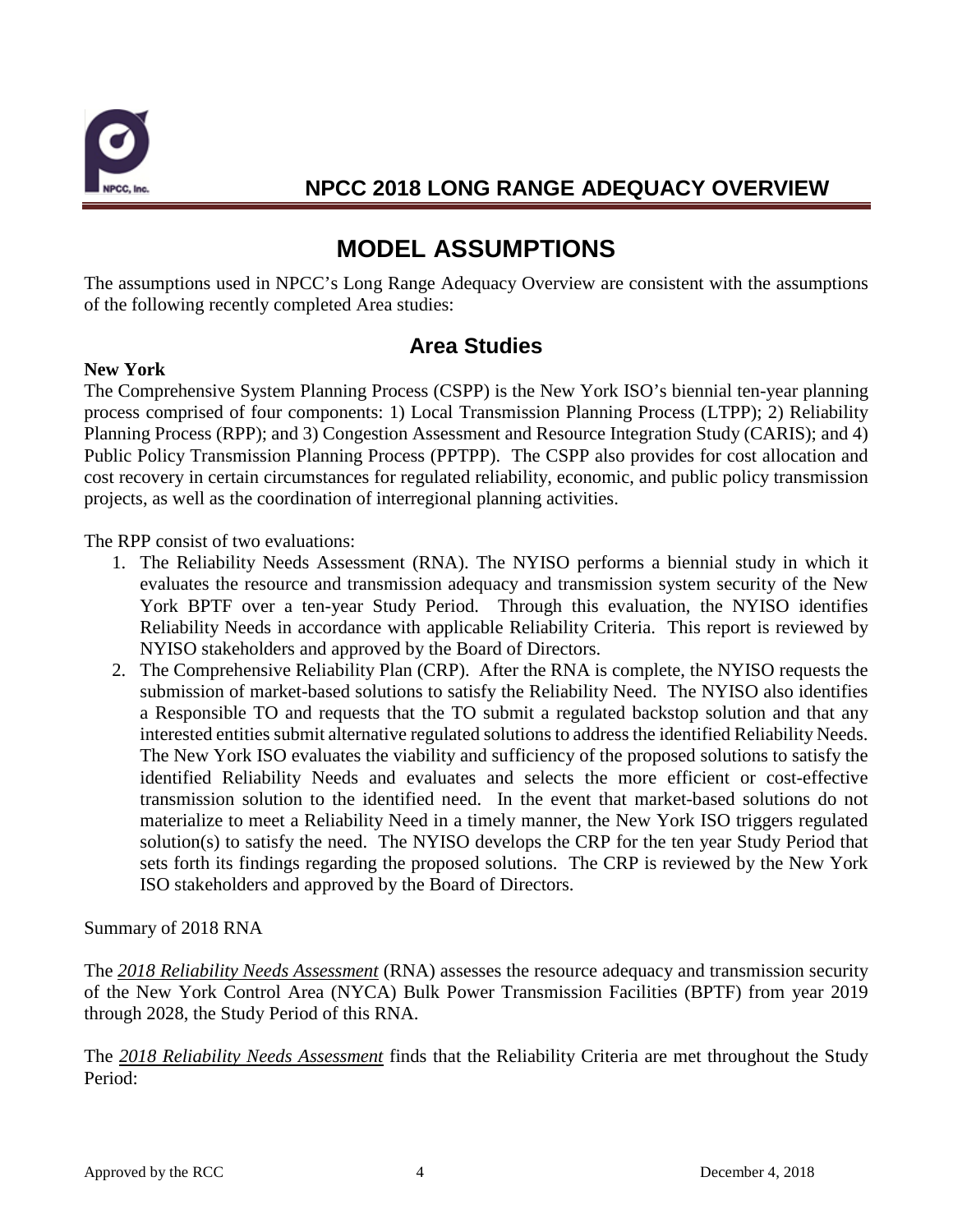

- a. From the resource adequacy perspective, the New York Control Area is within the Loss of Load Expectation (LOLE) criterion (one day in 10 years, or 0.1 days per year) throughout the Study Period; therefore, the New York ISO identifies no resource adequacy related Reliability Need. The trend of load decrease continues; for example, the summer peak baseline load forecast is 1,464 MW lower in 2023 as compared with the 2016 Reliability Needs Assessment. When recent and planned capacity deactivations were included in the calculation for comparison, the net statewide surplus increased by 1,817 MW as compared with the 2016 Reliability Needs Assessment
- b. The NYISO identifies no Reliability Need resulting from the transmission security evaluations. Preliminary evaluations identified a transmission security Reliability Need on a BPTF facility in eastern Long Island, which was subsequently addressed by the transmission owner via an LTP update.

In addition, the 2018 RNA provides analysis of risks to the BPTF under certain scenarios to assist stakeholders and developers in developing and proposing market-based and regulated reliability solutions, as well as policy makers to formulate state policy. Scenarios are variations on the RNA Base Case to assess the impact of possible changes in key study assumptions, such as higher load forecast (i.e., not including the benefits of retail solar photovoltaic and of energy efficiency programs), capacity removal, and additional transmission build-outs (e.g., transmission driven by public policy), which, if they occurred, could change the timing, location, or degree of violations of applicable Reliability Criteria on the NYCA system during the Study Period.

As reflected in the 2018 RNA scenarios, a higher load level or additional capacity removal could cause resource adequacy criterion violations.

In addition to the above-referenced scenarios, the New York ISO also discusses the risks associated with the cumulative impact of environmental laws and regulations, which may affect the flexibility in plant operation and may make fossil-fueled plants energy-limited resources. A number of recent state policies and initiatives, along with various Department of Environmental Conservation rulemakings are underway that have the potential to significantly change the resource mix in the New York Control Area. These include the Clean Energy Standard, the Offshore Wind Master Plan, the Large-Scale Renewable Program and Zero Emission Credits Program for the James A. FitzPatrick, R.E Ginna and Nine Mile Point nuclear power plants. The New York ISO will continue to monitor these and other developments to determine whether changing system resources and conditions could impact the reliability of the Bulk Power Transmission Facilities.

As part of its ongoing Reliability Planning Process, the ISO monitors and tracks the progress of marketbased projects and regulated backstop solutions, together with other resource additions and retirements, consistent with its obligation to protect confidential information under its Code of Conduct. The other tracked resources include: 1) units interconnecting through the New York ISO's interconnection processes; 2) the development and installation of local transmission facilities; 3) additions, mothballs or retirements of generators; 4) the status of mothballed/retired facilities; 5) the continued implementation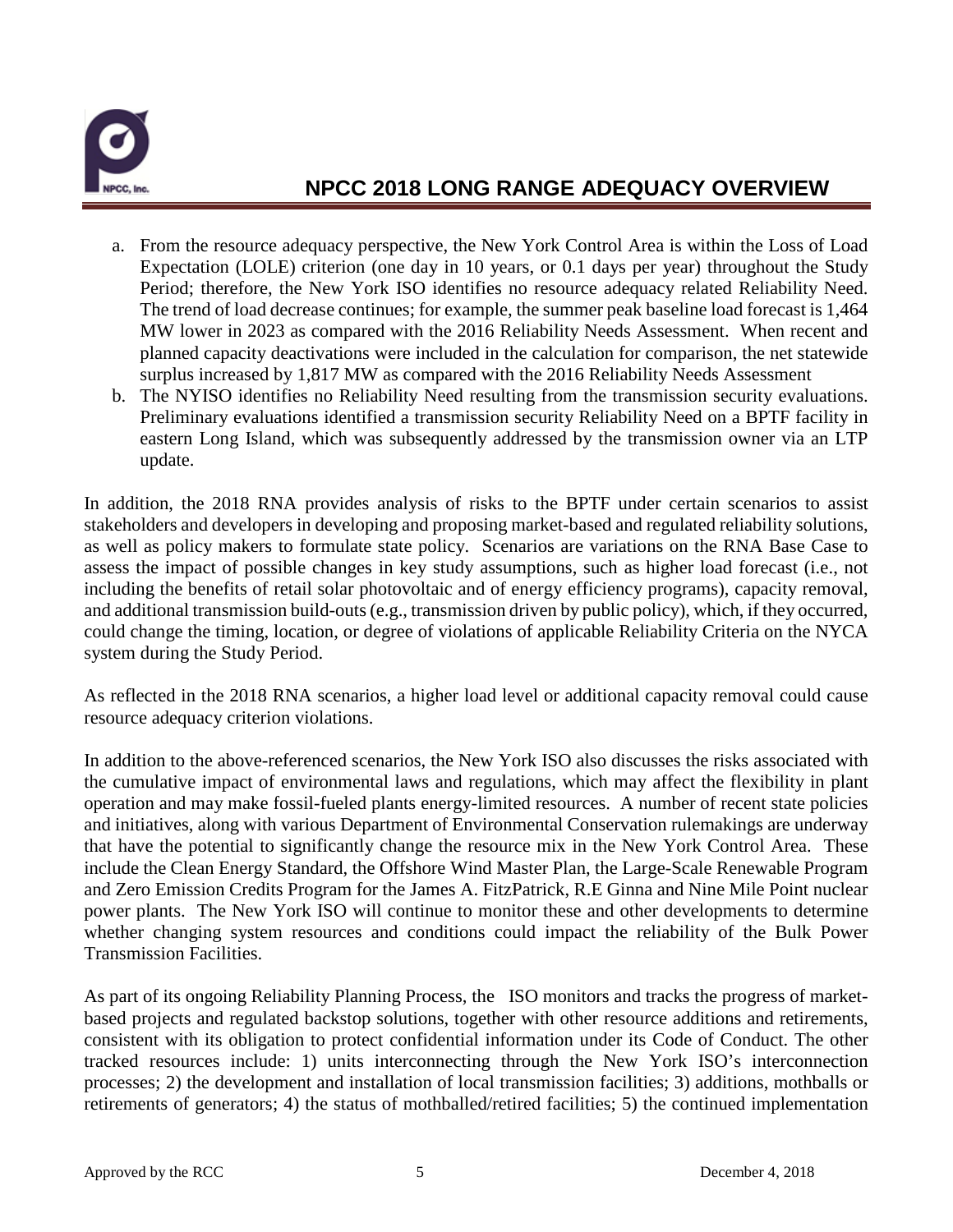

of New York State energy efficiency programs, solar PV installations, additions due to the Clean Energy Standard, and similar programs; 6) participation in the NYISO demand response programs; and 7) the impact of new and proposed environmental regulations on the existing generation fleet.

#### **New England**

The Regional System Plan (RSP) is ISO New England's planning efforts to identify the region's electricity needs and actions for meeting these needs in order to maintain reliable and economic operation of New England's bulk power system over a ten-year horizon. No less than once every three years, ISO New England initiates an effort to develop its RSP. The last RSP was published in 2017 (*2017 Regional System Plan* or RSP 17). RSP 17 identified the region's electricity needs and plans for meeting these needs for 2017 through 2026.

In support of the efforts with the RSP, ISO New England annually 1) updates the peak demand and energy forecast for the next ten years; 2) develops a forecast of long-term savings in peak and energy from statesponsored energy-efficiency (EE) programs, and the anticipated growth and impact of behind-the-meter photovoltaic (BTM PV) resources that do not participate in wholesale markets; 3) identifies the Installed Capacity Requirements (ICR) for the purpose of procuring adequate amount of capacity through the Forward Capacity Market (FCM) to meet the New England resource adequacy planning criterion.

To quantify the operational risks from the long-standing concerns about the region's reliance on New England's natural gas infrastructure and the expected increasing dependency in the coming years as older oil, coal, and nuclear generators retire, in 2017 ISO New England conducted an Operational Fuel Security Analysis to assess potential reliability consequences of various future fuel-mix scenarios for winter 2024/2025. The study calculated whether sufficient fuel, including natural gas, liquefied natural gas (LNG), and oil, would be available for the system to satisfy electricity demand and to maintain power system reliability throughout an entire winter by assuming various levels of resource retirements, LNG availability, oil tank inventories, imported electricity, and renewable resources. The results of this analysis will be used by ISO New England and NEPOOL to formulate market mechanisms to address energy/fuel security issues in the region. **[5](#page-7-0)**

Based on this year's forecast, the net energy for load, accounting for both energy efficiency (EE) programs and Behind-The-Meter Photovoltaic (BTM PV) resources, is projected to decrease by 0.9 percent per year. The 50/50 net summer peak forecast **[6](#page-7-1)** is 25,511 MW for 2019, and declines to 24,942 MW for 2023. The EE resources are projected to grow at an average rate of 305 ~330 MW per year during the next five-year period. The BTM PV, including rooftop solar, comprises approximately two-thirds of the total PV capacity, and is estimated to reduce peak load by 721 MW by 2019, and 945 MW by 2023.

<span id="page-7-0"></span> $5$  See: [\(https://www.iso-ne.com/static-assets/documents/2018/01/a02\\_operation\\_fuel\\_security\\_analysis\\_presentation.pdf\)](https://www.iso-ne.com/static-assets/documents/2018/01/a02_operation_fuel_security_analysis_presentation.pdf)

<span id="page-7-1"></span><sup>6</sup> Net of EE and BTM PV.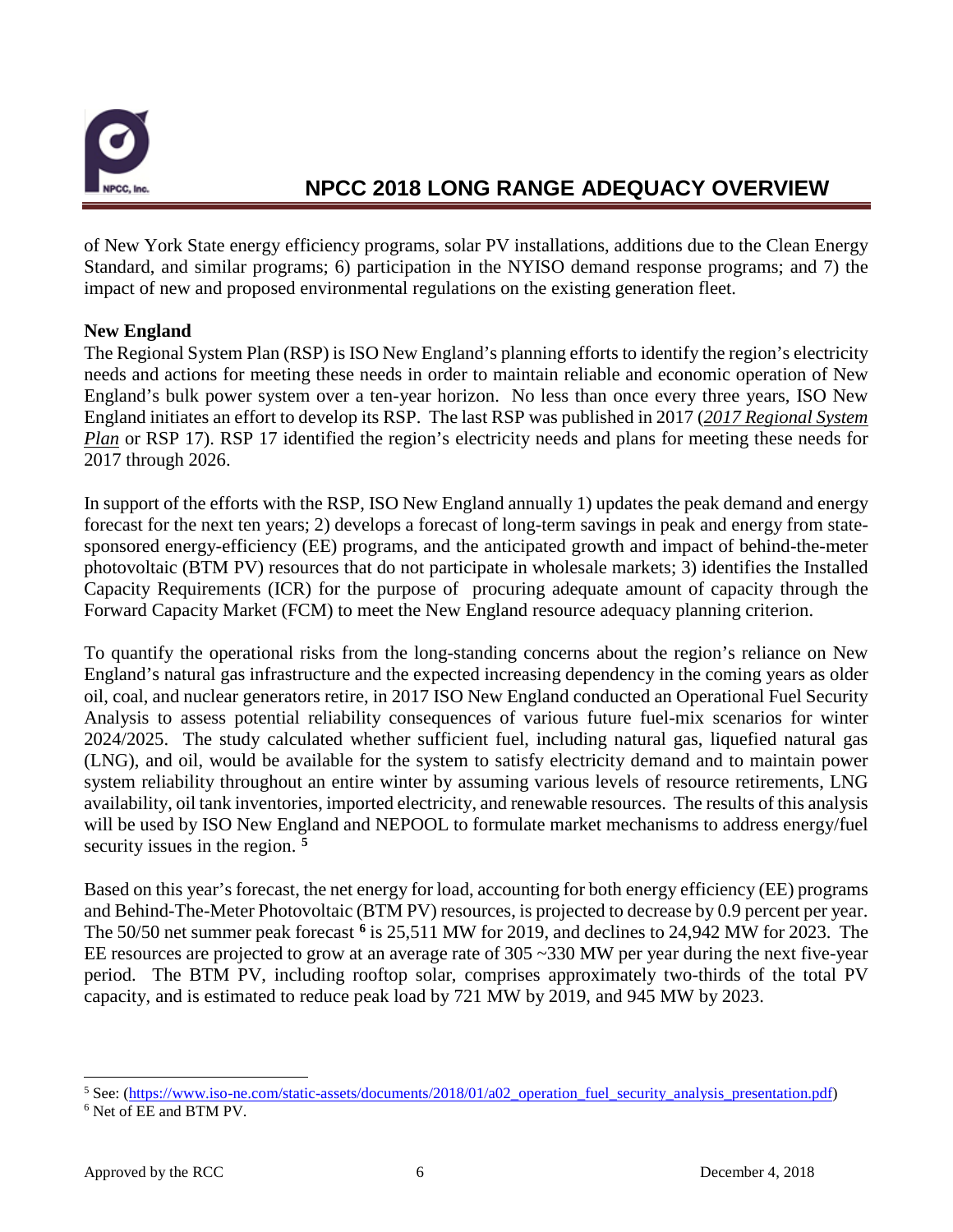

Since the 2017 LRAO 1,522 MW of combined cycle units and 120 MW of Gas Turbines unit have been placed in-service. A total of approximately 1,101 MW of capacity are expected to be added to the system by 2019. This consists primarily of 1,012 MW of natural gas-fired generation, of which the largest projects are the Medway Peaking Project (195 MW), Bridgeport Harbor Expansion (484 MW), and the Canal 3 unit (333 MW).

Brayton Point Station, which was a 1,535 MW coal and oil/gas plant, retired on June 1, 2017. The 680 MW Pilgrim Nuclear Power Station is planned for retirement in June 2019.

On March 23, 2018, Exelon submitted to ISO New England a Retirement De-List Bid(s) for the Mystic Station, notifying the ISO of Exelon's intention to retire the generators when the existing Capacity Supply Obligations (CSO) expire on May 31, 2022. The Mystic Station consists of four units, designated as Units 7, 8, 9, and "Mystic Jet", and have an aggregate nominal summer capacity rating of 2,274 MW. This retirement comes at a time when ISO New England and New England stakeholders are grappling with a growing threat to the reliable operation of New England's BPS, posed by the region's increasing reliance on natural gas-fired generation despite essentially minimal growth in regional gas pipeline capacity. The problem is most critical during the winter months, when the region's pipelines are delivering firm gas to the regional gas local distribution companies. Given New England power system's evolving resource mix and fuel delivery infrastructure, ISO New England is concerned that there may be insufficient energy available to the New England power system during extended cold winter weather conditions to satisfy electricity demand. To address this energy security concern, ISO New England has commenced efforts to develop solutions to be accomplished in the near-term, mid-term, and longer-term development horizons.

In the near-term, ISO New England is revising its Operating Procedure No. 21, Energy Inventory Accounting and Actions During an Energy Emergency (OP-21), by the addition of an energy emergency forecasting and reporting protocol to improve situational awareness. This reporting protocol will establish energy alert thresholds similar to those used in NERC Standards, encouraging proactive measures to avoid certain forecasted conditions. The revision to OP-21 is expected to be completed before 2019. In addition, ISO New England is formalizing a framework for specific opportunity costs to be incorporated into energy market supply offer, which would promote additional energy available during tight winter fuel scarcity events. The first phase of this project, targeted for implementation in the 4th quarter 2018, focuses on addressing the energy opportunity costs of resources, such as oil-fired and dual-fuel, with fuel supply limitations over a relatively short (e.g., seven day) period. The second phase will evaluate a more comprehensive approach to opportunity-cost modeling.

In the mid-term, ISO New England has developed a Tariff-based approach, applicable for the Capacity Commitment Periods (CCP) 2022-2023 through 2024-2025, for reliability reviews and retention of resources wanting to delist to help maintain regional energy security. Assessment criteria that may require retaining a resource in the Forward Capacity Market to address regional fuel-security risks with a corresponding timing and integration of fuel-security reliability reviews of resource delist requests,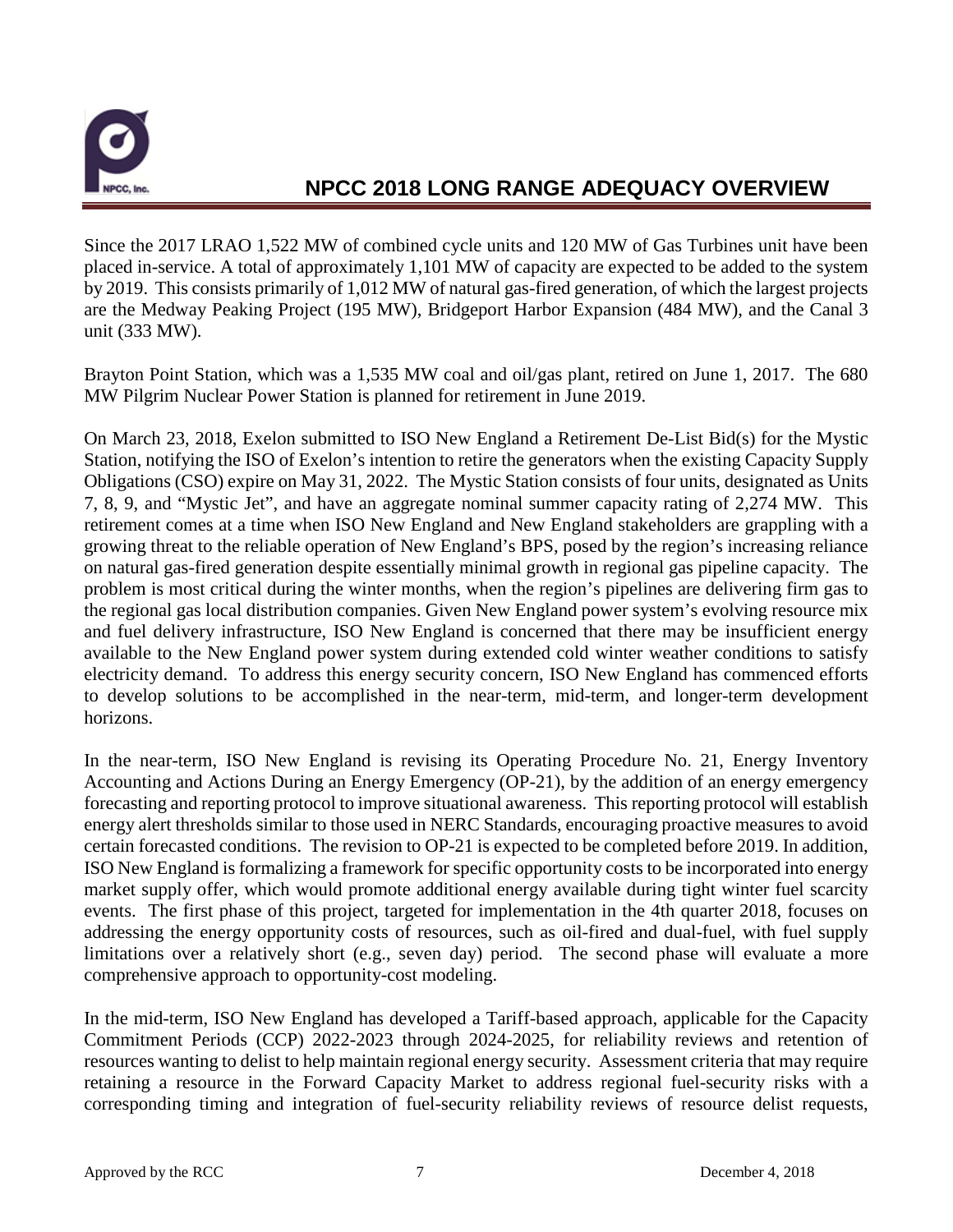

Forward Capacity Auction pricing treatment, and allocation of associated costs for retained fuel-security resources have been developed and filed with the Federal Energy Regulatory Commission. To promote energy availability during 2023-2024 through 2024-2025, ISO New England is evaluating an interim compensation treatment for these CCPs associated with reliability reviews for fuel security. The stakeholder process to develop this interim compensation treatment is scheduled to span from the fourth quarter 2018 through the first quarter 2019.

In the long-term, under a FERC Order, ISO New England is to develop and file with the commission improvements to its market design to better address regional fuel security for CCPs beyond 2024-2025 by July 1, 2019. Currently, ISO New England has initiated the process and is discussing the problem statement and proposed conceptual approaches with the stakeholders.

Approximately 2,700 MW of new resources are expected to be added to the New England system by 2019. These new capacities consist primarily of natural gas-fired generation. The Brayton Point Station (1,535 MW), consisting of three coal-fired units and a dual-fuel (oil/gas) unit, retired in 2017. The planned retirement of the 680 MW Pilgrim Nuclear Power Station is expected by June of 2019.

There are a number of new transmission projects planned and under construction that are needed to maintain reliability in New England. The most significant one is the Greater Boston project. The project includes new 345 kV circuits between Scobie-Tewksbury and Wakefield-Woburn, a new 345/115 kV autotransformer at Mystic and replaces a 345/115 kV autotransformer at Woburn, and a +/- 200 MVAR 345 kV interconnected STATCOM in Maine that will also help to address concerns with the potential for system separation due to significant contingencies in southern New England. This project is under construction with many elements already in service. The Wakefield-Woburn 345 kV line may be delayed due to siting concerns, which will be managed through operating actions until the facility is placed in service expected by December 2019. There are no unanticipated delays associated with the remainder of this project that would have a significant impact on overall system reliability. Information on this project can be found at: [http://www.iso-ne.com/system-planning/key-study-areas/greater-boston.](http://www.iso-ne.com/system-planning/key-study-areas/greater-boston)

Solutions to address time sensitive needs in Southeastern Massachusetts/Rhode Island (SEMA/RI) have been developed. There is limited 345 kV work related to this project, comprising of separating two circuits that share common towers, the installation of a new 345/115 kV autotransformer at Brayton Point, and the replacement of an existing 345/115 kV autotransformer at Kent County. The remainder of the project is comprised of 115 kV upgrades. The most significant 115 kV upgrade is the installation of a new Grand Army switching station that brings together four 115 kV lines. Additional 115 kV upgrades include the separation of circuits that are located on common towers, line reterminations at existing substations, upgrading terminals at existing stations, line rebuilds and reconductorings, new capacitor banks, and the installation of a few new 115 kV lines. Construction has begun with this project, but none of its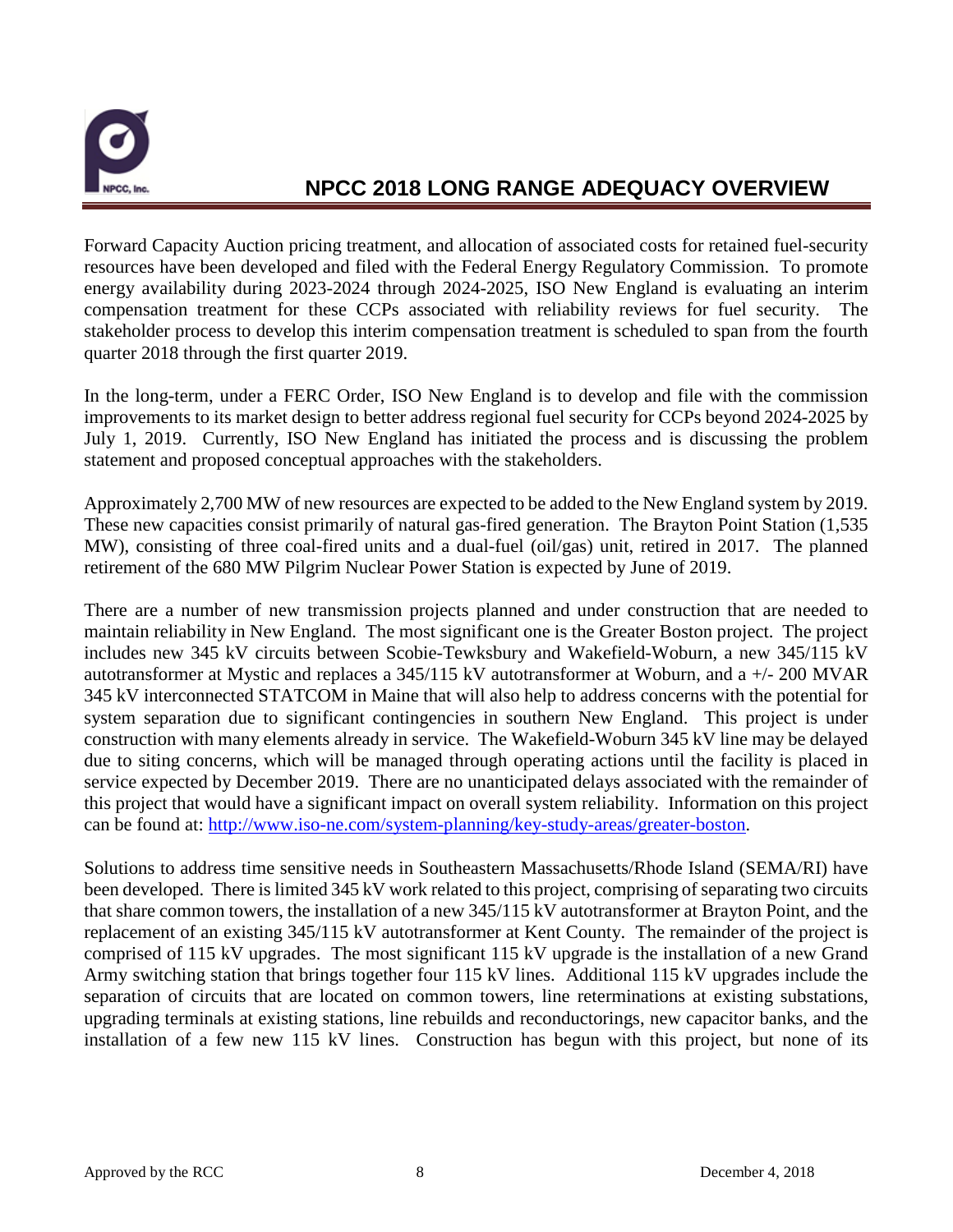

components have been placed in service. All components of the project are expected to be in service by December 2021. There are no unanticipated delays associated with this project.**[7](#page-10-0)**

The Greater Hartford Central Connecticut projects are under construction or already in service. There is limited 345 kV work associated with this project. The 345 kV work consists of new circuit breaker additions and upgrading existing terminal equipment. New 345/115 kV autotransformers are being installed at Barbour Hill and Haddam substations. Additional 115 kV upgrades include the separation of circuits that are located on common towers, line reterminations at existing substations, upgrading terminals at existing stations, line rebuilds and reconductorings, new capacitor banks, and the installation of a few new 115 kV lines. Much of this project has already been placed in service, and the remainder of the project is expected to be completed by June 2019. There are no unanticipated delays associated with this project. **[8](#page-10-1)**

The Southwest Connecticut projects are closely linked to the GHCC project and are also under construction or already in service. 345 kV work is limited to the addition of a new circuit breaker and a shunt reactor. There are no new 345/115 kV autotransformers being installed. The 115 kV upgrades include the separation of circuits that are located on common towers, line reterminations at existing substations, upgrading terminals at existing stations, line rebuilds and reconductorings, new capacitor banks, and the installation of a few new 115 kV lines. The project also includes a new synchronous condenser at Stony Hill that replaces previously installed DVAR in the area. Much of this project has already been placed in service. All remaining components, other than two components expected in service by September 2020, are expected to be completed by December 2018. There are no unanticipated delays associated with this project.

Transmission projects have improved regional reliability and continue to support the efficient operation of the markets. The completed Interstate Reliability Project and the Greater Boston Reliability Project that is expected to be completed by 2019, represent the most recent major 345 kV projects required to meet regional reliability.

#### **Ontario**

The Ontario assumptions used in this study are consistent with the assumptions used in the latest *18-Month Outlook*, **[9](#page-10-2)** the *NERC 2018 Long-Term Reliability Assessment* **[10](#page-10-3)** and the *Ontario 2018 Comprehensive Review of Resource Adequacy.* **[11](#page-10-4)**

Over the assessment period (2019-2023), Ontario peak demand is expected to increase on average by about 0.14% annually and the energy demand is to increase by about 0.1%. Ontario demand is broadly

<span id="page-10-0"></span> <sup>7</sup> Information on this project can be found at:<https://www.iso-ne.com/system-planning/key-study-areas/swct>

<span id="page-10-1"></span><sup>8</sup> Information on this project can be found at:<https://www.iso-ne.com/system-planning/key-study-areas/greater-hartford>

<span id="page-10-2"></span><sup>9</sup> See:<http://www.ieso.ca/sector-participants/planning-and-forecasting/18-month-outlook>

<span id="page-10-3"></span><sup>&</sup>lt;sup>10</sup> See: <http://www.nerc.com/page.php?cid=4|61>

<span id="page-10-4"></span><sup>11</sup> See[: https://www.npcc.org/Library/Resource%20Adequacy/Forms/Public%20List.aspx](https://www.npcc.org/Library/Resource%20Adequacy/Forms/Public%20List.aspx)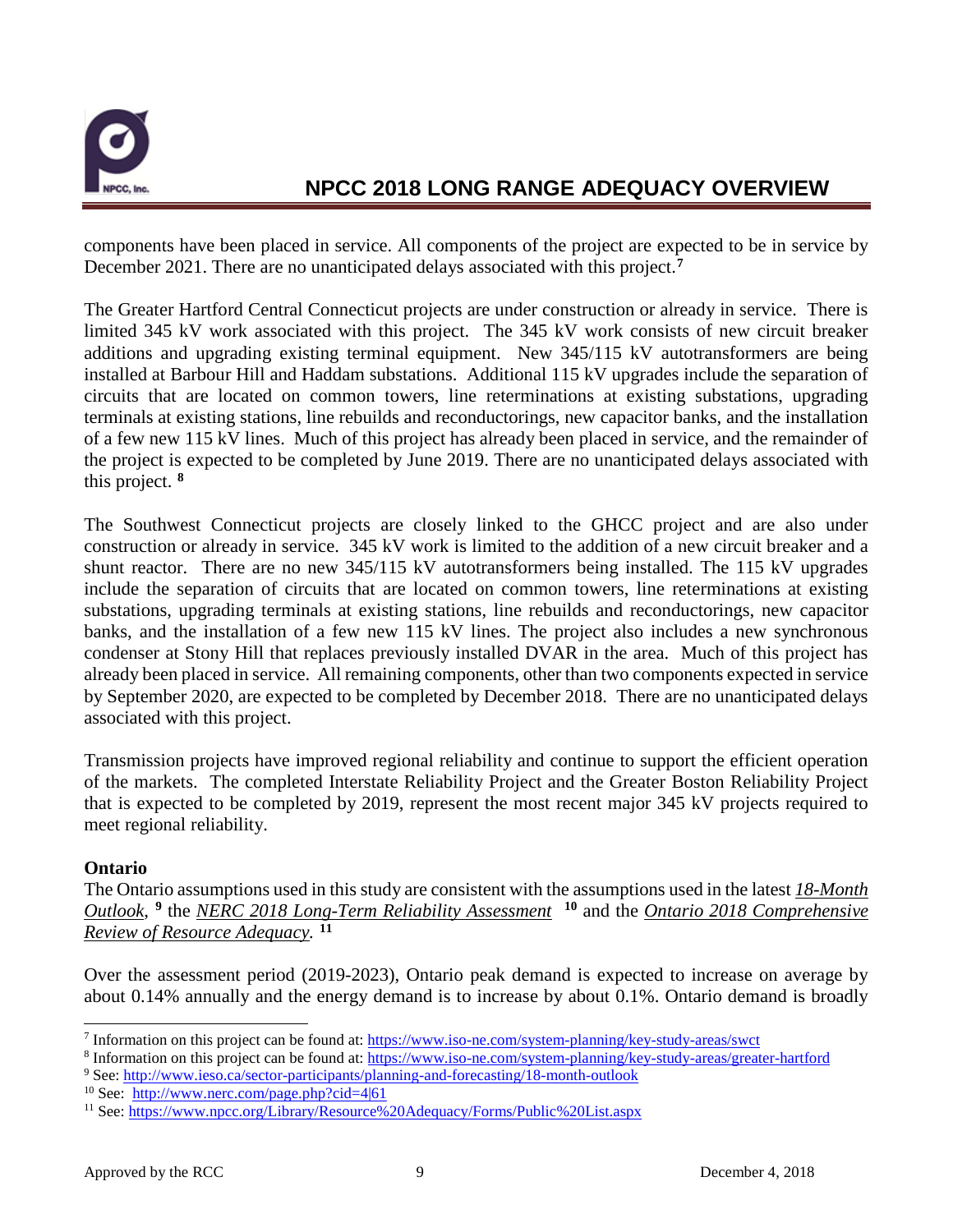

shaped by a number of factors: economic growth, population growth, energy efficiency savings, price impacts and embedded generation. Each factors' impact varies based on the season and whether it is peak, energy or minimum demand.

Ontario expects to add about 1,700 MW of new resources to the grid over the assessment period, of which just about 1 GW is natural gas and the balance is renewable resources such as wind and solar.

Ontario expects to retire about 1,400 MW of existing resources over this period, of which about 1 GW is nuclear and the balance is natural gas resources. Major nuclear refurbishments are scheduled during this period and treated as outages. The development of the refurbishment programs was informed by Ontario's past experience and the plan will be implemented in a way that minimizes risk.

There are two main demand management mechanisms in Ontario: Demand Response and Dispatchable Loads. In order to reflect reality of demand management programs, the IESO uses effective demand management values instead of gross values. The effective values are based on historical behaviors.

#### **Québec**

The Québec assumptions used in this study are consistent with the *NERC 2018 Long-Term Reliability Assessment.* **[12](#page-11-0)**

The demand forecast average annual growth is 0.8 percent during the five-year period. Energy efficiency and conservation programs are integrated in the demand forecasts. Demand forecasts also consider the load shaving resulting from the residential dual energy space heating program. The impact of this program on peak load demand is estimated to be around 530 MW during the assessment period.

Demand Response (DR) programs in the Québec Area are specifically designed for peak-load reduction during winter operating periods and are mostly interruptible demand programs for large industrial customers. The Québec Area continues to develop new DR programs, including Direct Control Load Management and others. Total DR expected to be available during the peak for the 2022–2023 winter period is projected to be approximately 2,350 MW, including 1,780 MW of interruptible load program mainly for large industrial customers, 500 MW of interruptible charges in commercial buildings and 250 MW of voltage reduction as an emergency operating procedure.

About 400 MW of new available capacity is expected to be in service by 2023. Works are underway on the La Romaine-4 unit (245 MW), which is expected be fully operational in 2020. No retrofitting of hydro units is considered over the assessment period. The integration of small hydro units also accounts for 54 MW of new capacity during the assessment period. Additionally, 43 MW (13 MW on-peak value) of wind capacity and 89 MW of biomass are expected to be in service by 2021. There is no unit retirement planned during the assessment period.

<span id="page-11-0"></span> <sup>12</sup> See: <http://www.nerc.com/page.php?cid=4|61>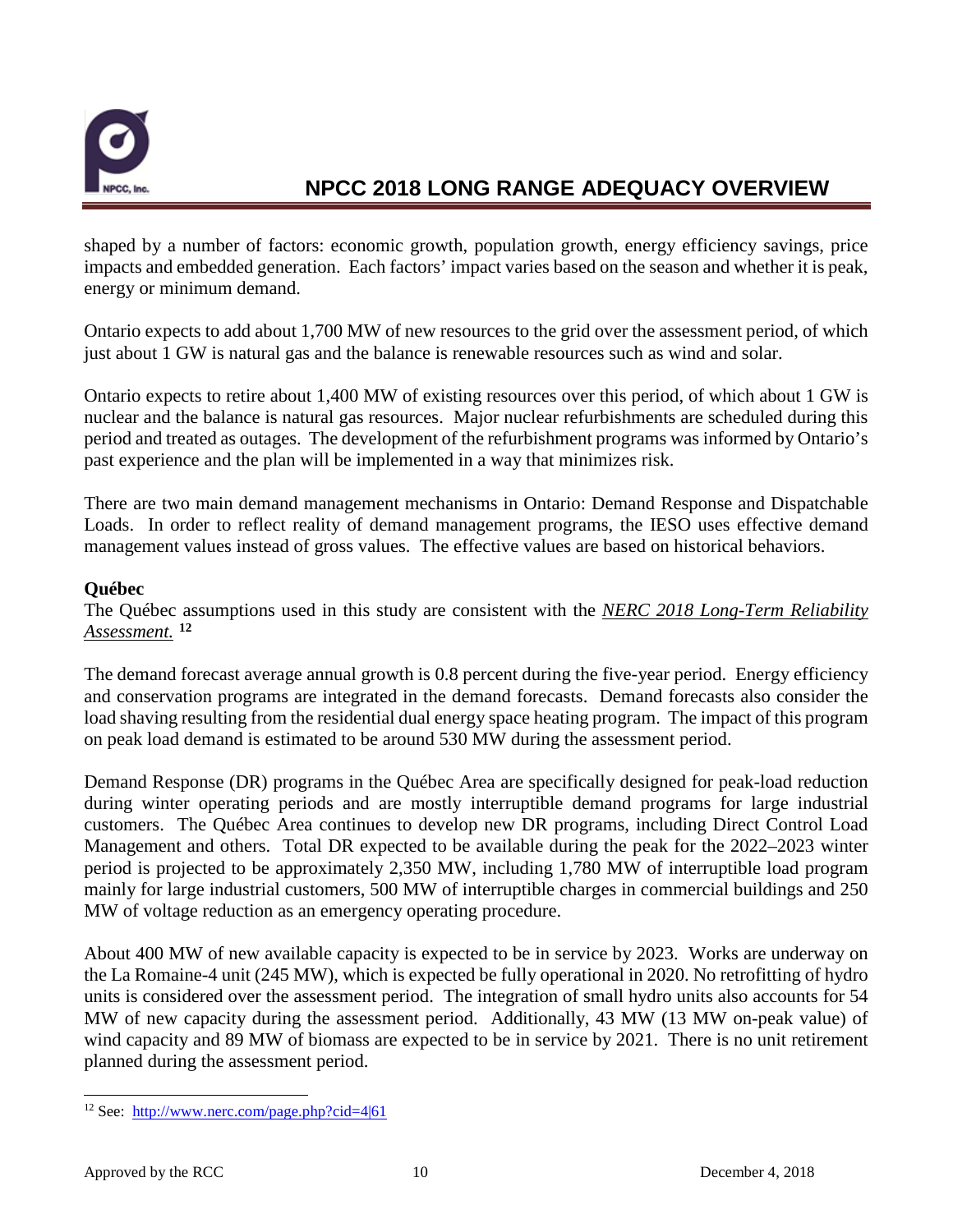

#### **Maritimes**

The Maritimes Area is a winter peaking area with separate markets and regulators in New Brunswick (NB), Nova Scotia, Prince Edward Island (PEI), and Northern Maine. NB Power is the Reliability Coordinator for the Maritimes Area with its system operator functions performed by its Transmission and System Operator division under a regulator approved Standards of Conduct.

Growth in both demand and capacity resources will be essentially flat over the time frame of this review. Late in 2017, Nova Scotia completed the Maritimes Link project, an undersea HVDC cable link between Nova Scotia and the Canadian Province of Newfoundland and Labrador. **[13](#page-12-0)**

Associated energy from the Muskrat Falls Hydro Electric project is currently expected to begin to flow across the Maritimes Link starting mid-2020. Because the 153 MW of firm hydro resource additions associated with this interconnection will coincide with the retirement of the same amount of coal fired capacity, the impact on resource adequacy within the Maritimes Area will be minimal.

The assumptions used in this study are consistent with the *2018 NPCC Maritimes Area Interim Review of Resource Adequacy*; <sup>[14](#page-12-1)</sup> the results indicate that the Maritimes Area will comply with the NPCC resource adequacy criterion.

#### **PJM-RTO**

The annual PJM Reserve Requirement Study (RRS) calculates the reserve margin that is required to comply with the Reliability Principles and Standards as defined in the PJM Reliability Assurance Agreement (RAA) and ReliabilityFirst Corporation (RFC) in compliance with Standard BAL-502-RFC-02. This study is conducted each year in accordance with the process outlined in PJM Manual 20 (M-20), PJM Resource Adequacy Analysis. M-20 focuses on the process and procedure for establishing the resource adequacy (capacity) required to reliably serve customer load with sufficient reserves.

The results of the RRS provide key inputs to the PJM Reliability Pricing Model (RPM). The results of the RRS are also incorporated into PJM's Regional Transmission Expansion Plan (RTEP) process, pursuant to Schedule 6 of the PJM Operating Agreement, for the enhancement and expansion of the transmission system in order to meet the demands for firm transmission service in the PJM Region.

<span id="page-12-0"></span><sup>&</sup>lt;sup>13</sup> See[: http://www.emeranl.com/en/home/themaritimelink/infrastructure.aspx](http://www.emeranl.com/en/home/themaritimelink/infrastructure.aspx)

<span id="page-12-1"></span><sup>&</sup>lt;sup>14</sup> See[: https://www.npcc.org/Library/Resource%20Adequacy/Forms/Public%20List.aspx](https://www.npcc.org/Library/Resource%20Adequacy/Forms/Public%20List.aspx)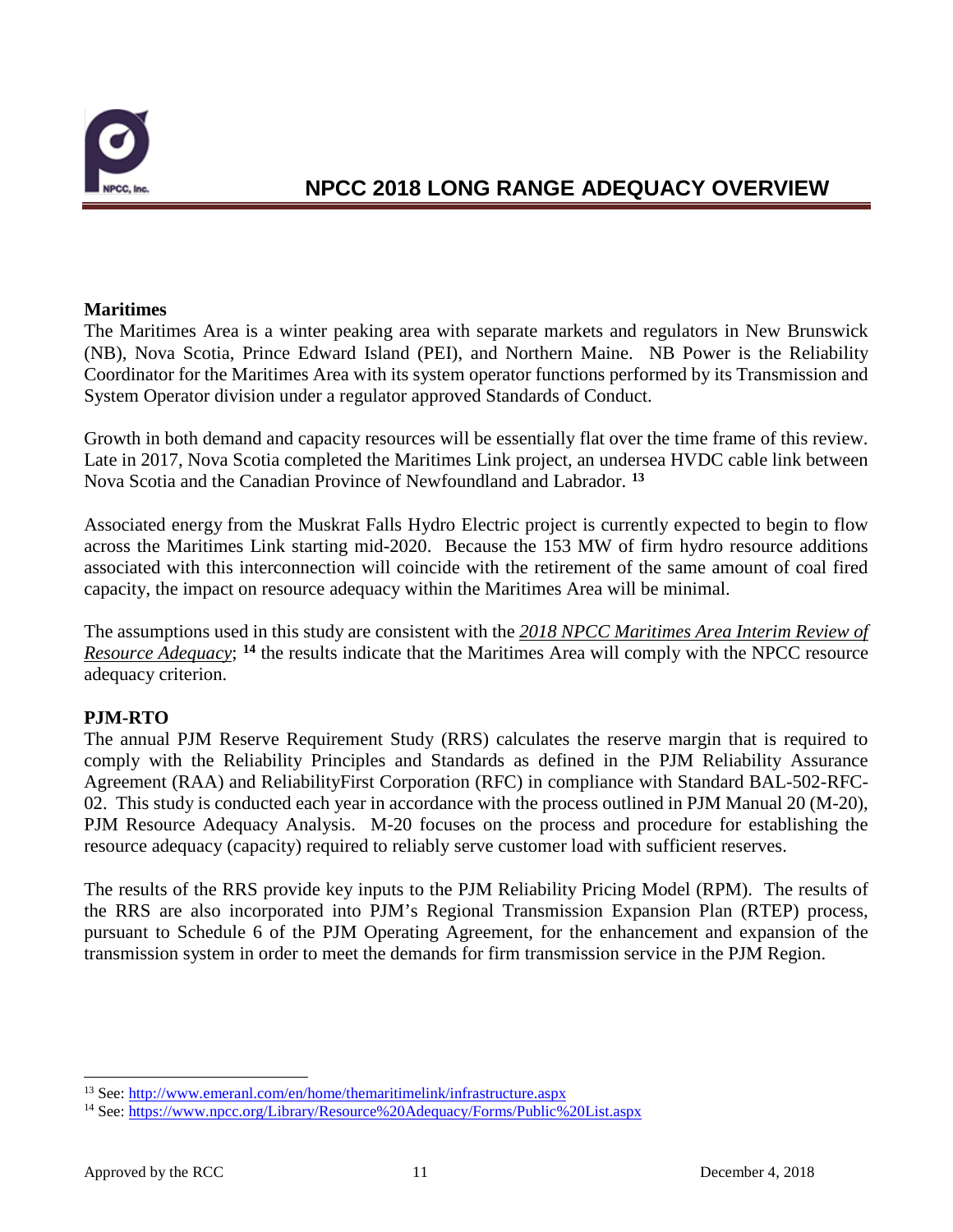

### **Load Representation**

The loads for each area were modeled on an hourly, chronological basis. The MARS program modified the input hourly loads through time to meet each Area's specified annual or monthly peaks and energies.

#### **Load Shape**

For the past several years, the Working Group has been using different load shapes for the different seasonal assessments. The Working Group considered the 2002 load shape to be representative of a reasonable expected coincidence of area load for the summer assessments. Likewise, the 2003 – 2004 load shape has been used for the winter assessments. The selection of these load shapes was based on a review of the weather characteristics and corresponding loads of the years from 2002 through 2008:

- $\checkmark$  a 2002/03 load shape representative of a winter weather pattern with a typical expectation of cold days; and,
- $\checkmark$  a 2003/04 load shape representative of a winter weather pattern that includes a consecutive period of cold days.

Review of the results for both load shape assumptions indicated only slight differences in the results. The Working Group agreed that the weather patterns associated with the 2003/04 load shape are representative of weather conditions that stress the system, appropriate for use in future winter assessments. Upon review of subsequent winter weather experience, the Working Group agreed that the 2003/04 load shape assumption be again used for this analysis.

For a study such as this that focuses on the entire year rather than a single season, the Working Group agreed to develop a composite load shape from the historical hourly loads for 2002, 2003, and 2004. January through March of the composite shape was based on the data for January through March of 2004. The months of April through September were based on those months for 2002, and October through December was based on the 2003 data.

Before the composite load model was developed by combining the various pieces, the hourly loads for 2003 and 2004 were adjusted by the ratios of their annual energy to the annual energy for 2002. This adjustment removed the load growth that had occurred from 2002, from the 2003 and 2004 loads, so as to create a more consistent load shape throughout the year.

The resulting load shape was then adjusted through the study period to match the monthly or annual peak and energy forecasts. The impacts of Demand-Side Management programs were included in each Area's load forecast.

#### **Load Forecast Uncertainty**

Load forecast uncertainty was also modeled.The effects on reliability of uncertainties in the load forecast, due to weather and economic conditions, were captured through the load forecast uncertainty model in MARS. The program computes the reliability indices at each of the specified load levels (for this study,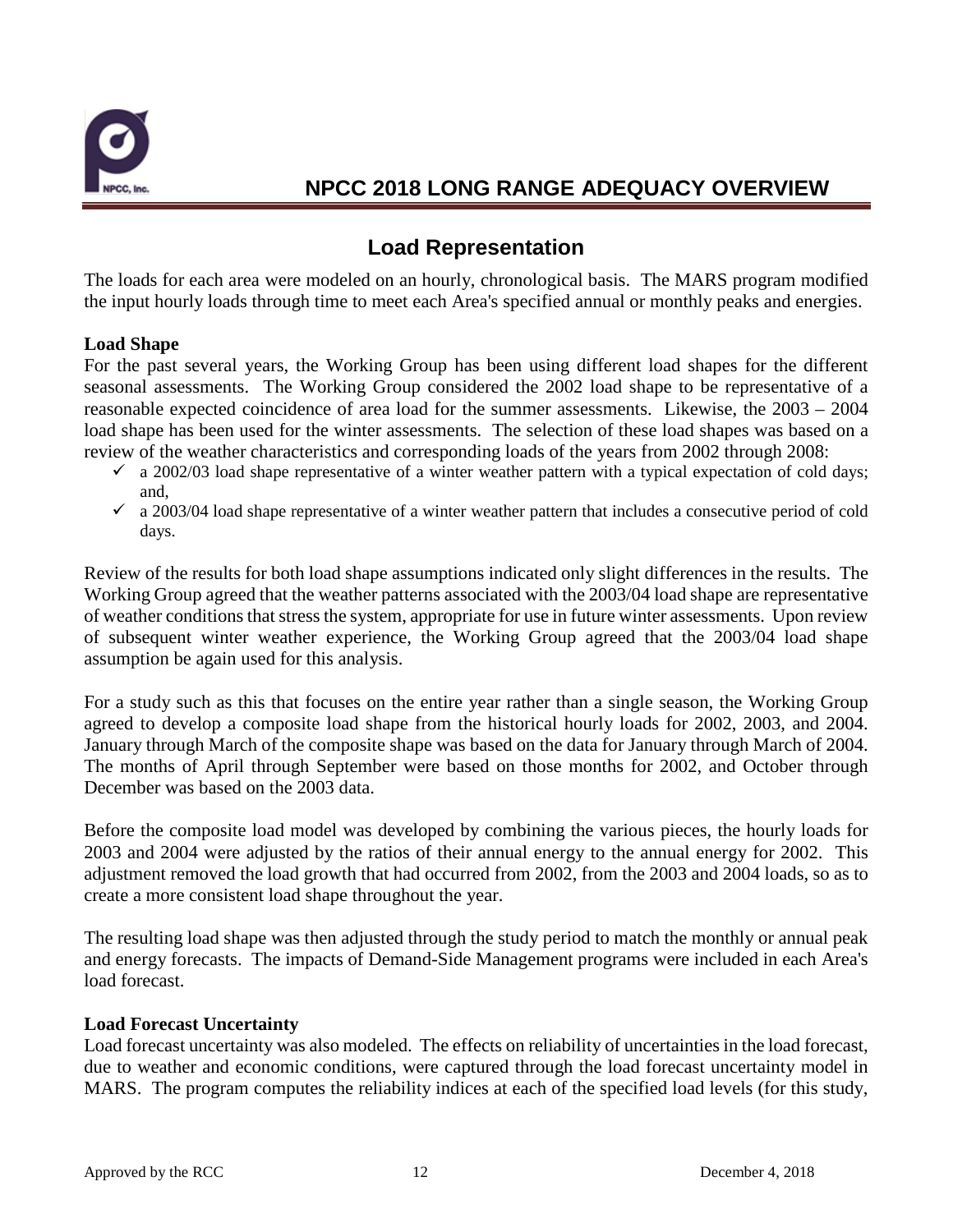

seven load levels were modeled) and calculates weighted-average values based on input probabilities of occurrence.

While the per unit variations in Area and sub-Area load can vary on a monthly and annual basis, Table 1 shows the values assumed for January 2019, corresponding to the assumed occurrence of the NPCC system peak load (assuming the composite load shape) and for August 2019, corresponding to the NPCC summer peak load. Table 1 also shows the probability of occurrence assumed for each of the seven load levels modeled.

In computing the reliability indices, all of the areas were evaluated simultaneously at the corresponding load level, the assumption being that the factors giving rise to the uncertainty affect all of the areas at the same time. The amount of the effect can vary according to the variations in the load levels.

For this study, the reliability indices were calculated for the expected load conditions, derived from computing the reliability at each of the seven load levels modeled, and computing a weighted-average expected value based on the specified probabilities of occurrence.

| Area      | <b>Per-Unit Variation in Load</b> |        |        |        |        |        |        |  |  |
|-----------|-----------------------------------|--------|--------|--------|--------|--------|--------|--|--|
| HQ        | 1.088                             | 1.088  | 1.044  | 1.000  | 0.958  | 0.916  | 0.909  |  |  |
| МT        | 1.138                             | 1.092  | 1.046  | 1.000  | 0.954  | 0.908  | 0.862  |  |  |
| NE        | 1.093                             | 1.038  | 0.997  | 0.963  | 0.940  | 0.850  | 0.800  |  |  |
| <b>NY</b> | 1.043                             | 1.031  | 1.016  | 0.998  | 0.975  | 0.944  | 0.905  |  |  |
| ON        | 1.058                             | 1.043  | 1.023  | 1.000  | 0.972  | 0.944  | 0.928  |  |  |
|           |                                   |        |        |        |        |        |        |  |  |
| Prob.     | 0.0062                            | 0.0606 | 0.2417 | 0.3830 | 0.2417 | 0.0606 | 0.0062 |  |  |

| Table $1(a)$                                               |
|------------------------------------------------------------|
| Per Unit Variation in Load Assumed (Month of January 2019) |

**Table 1(b) Per Unit Variation in Load Assumed (Month of August 2019)**

| Area      | <b>Per-Unit Variation in Load</b> |        |        |        |        |        |        |  |  |  |
|-----------|-----------------------------------|--------|--------|--------|--------|--------|--------|--|--|--|
| HQ        | 1.064                             | 1.064  | 1.032  | 1.000  | 0.975  | 0.954  | 0.933  |  |  |  |
| MТ        | 1.138                             | 1.092  | 1.046  | 1.000  | 0.954  | 0.908  | 0.862  |  |  |  |
| <b>NE</b> | 1.260                             | 1.130  | 0.974  | 0.974  | 0.897  | 0.886  | 0.851  |  |  |  |
| <b>NY</b> | 1.120                             | 1.086  | 1.043  | 0.992  | 0.935  | 0.877  | 0.822  |  |  |  |
| ON        | 1.152                             | 1.108  | 1.052  | 0.999  | 0.951  | 0.903  | 0.857  |  |  |  |
|           |                                   |        |        |        |        |        |        |  |  |  |
| Prob.     | 0.0062                            | 0.0606 | 0.2417 | 0.3830 | 0.2417 | 0.0606 | 0.0062 |  |  |  |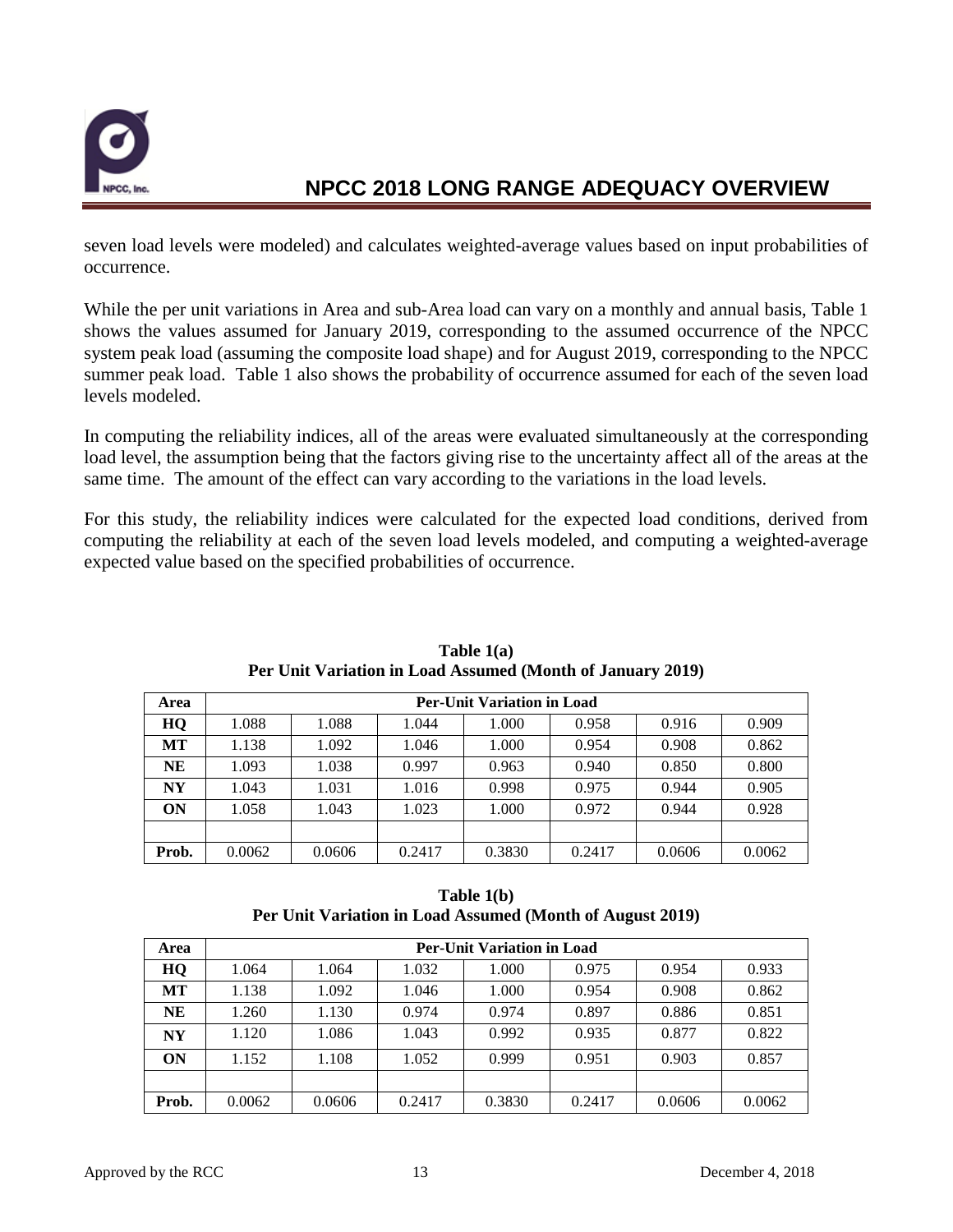

### **Generation**

#### **Generator Unit Availability**

Details regarding the NPCC area's assumptions for generator unit availability are described in the latest NPCC Seasonal Multi-Area Probabilistic Assessment. **[15](#page-15-0)**

#### **Capacity and Load Summary**

Figures 1 through 6 summarize area capacity and load assumed in this Overview at the time of area peak for the period 2019 to 2023. Area peak load is shown against the initial area generating capacity (includes demand resources modeled as resources), adjusted for purchases, retirements, and additions. New England generating capacity also includes active Demand Response, based on the Capacity Supply Obligations obtained through ISO-NE's Forward Capacity Market three years in advance. More details can be found in Appendix B.



#### Quebec Capacity and Load - MW (January)

#### **Figure 1 – Quebec Area Capacity and Load**

 $\overline{a}$ 

<span id="page-15-0"></span><sup>15</sup> See[: https://www.npcc.org/Library/Seasonal%20Assessment/Forms/Public%20List.aspx](https://www.npcc.org/Library/Seasonal%20Assessment/Forms/Public%20List.aspx)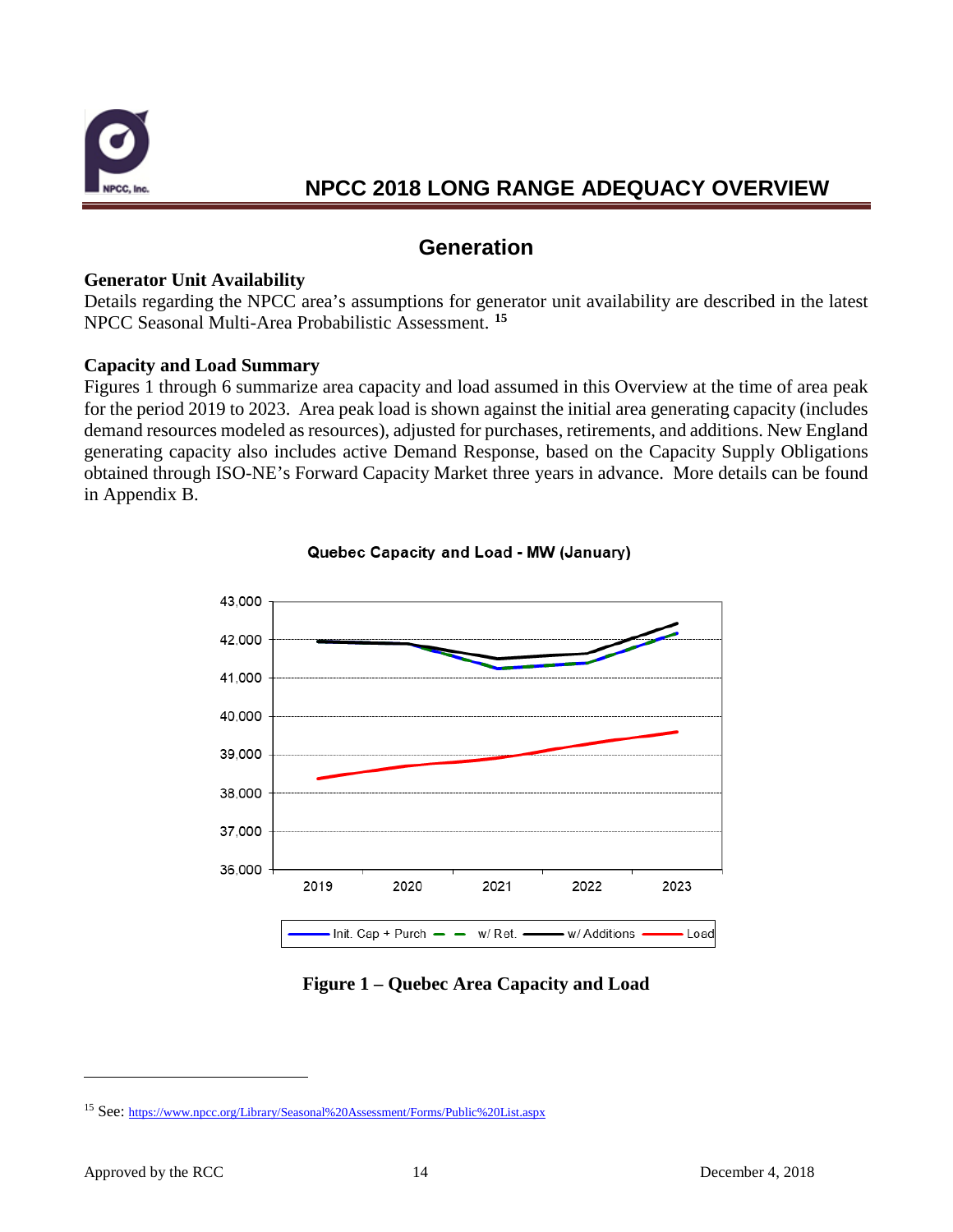



### Maritimes Capacity and Load - MW (January)

**Figure 2 – Maritimes Capacity and Load**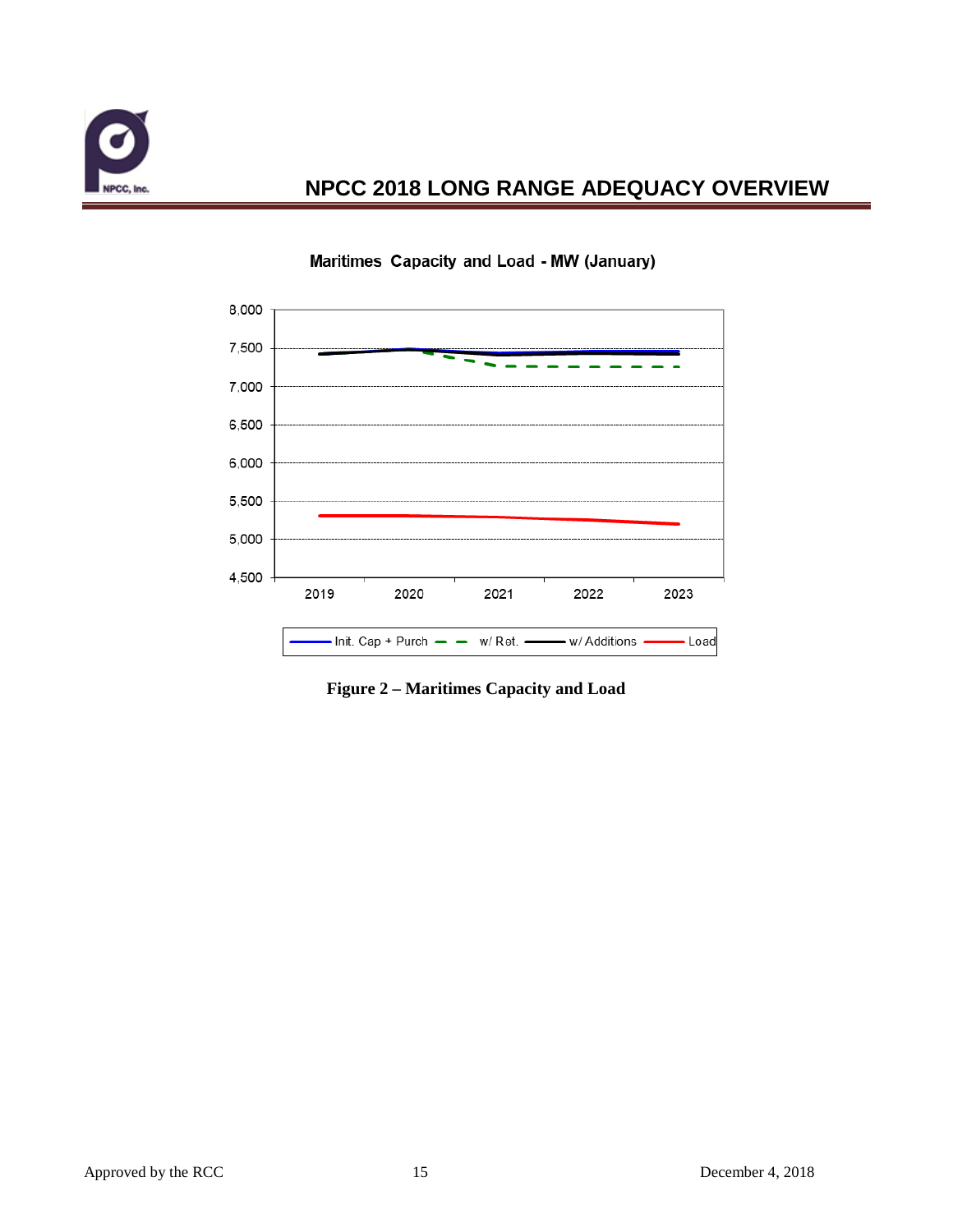



#### New England Capacity and Load - MW (August)

**Figure 3 – New England Area Capacity and Load**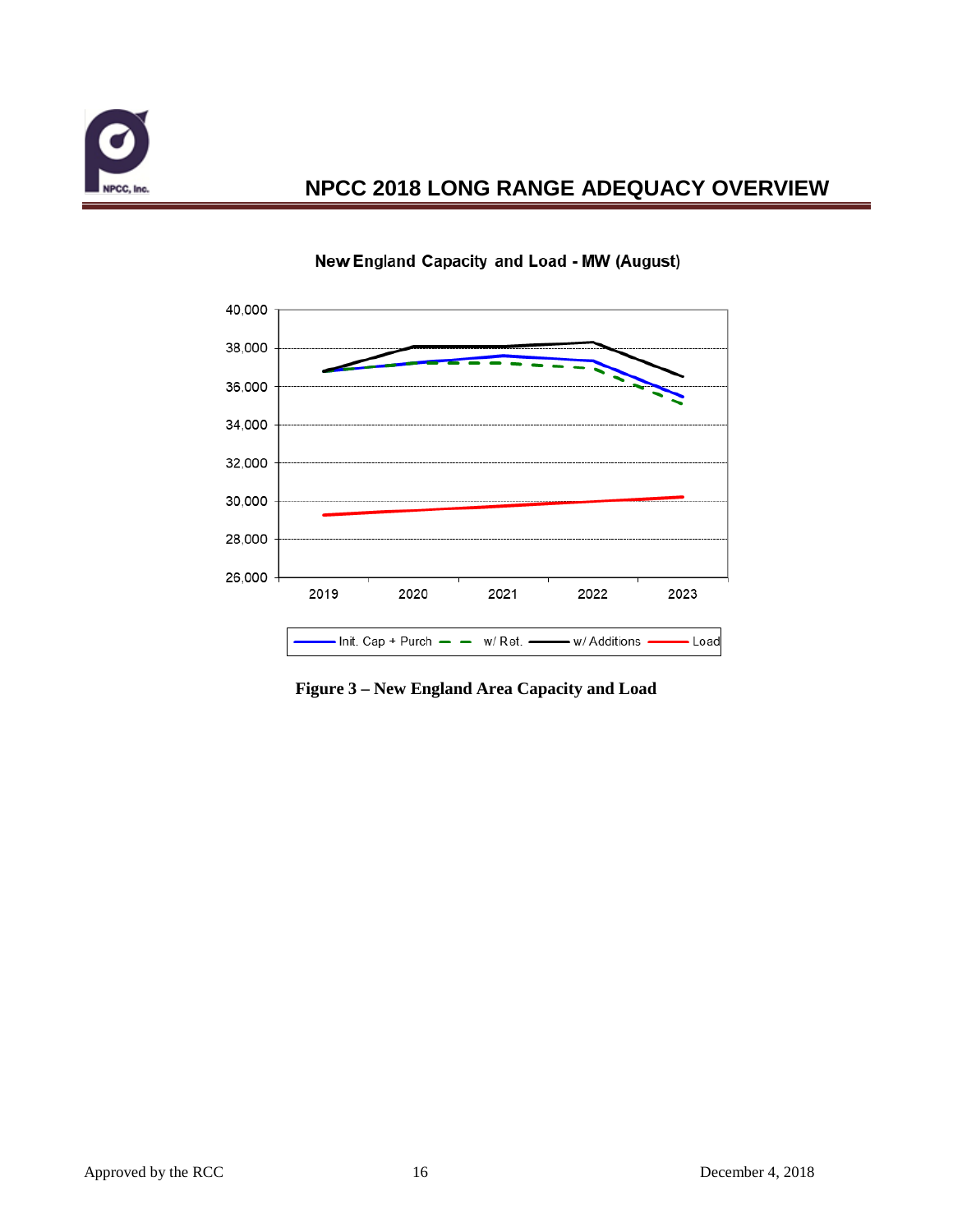



#### New York Capacity and Load - MW (August)

**Figure 4 – New York Capacity and Load**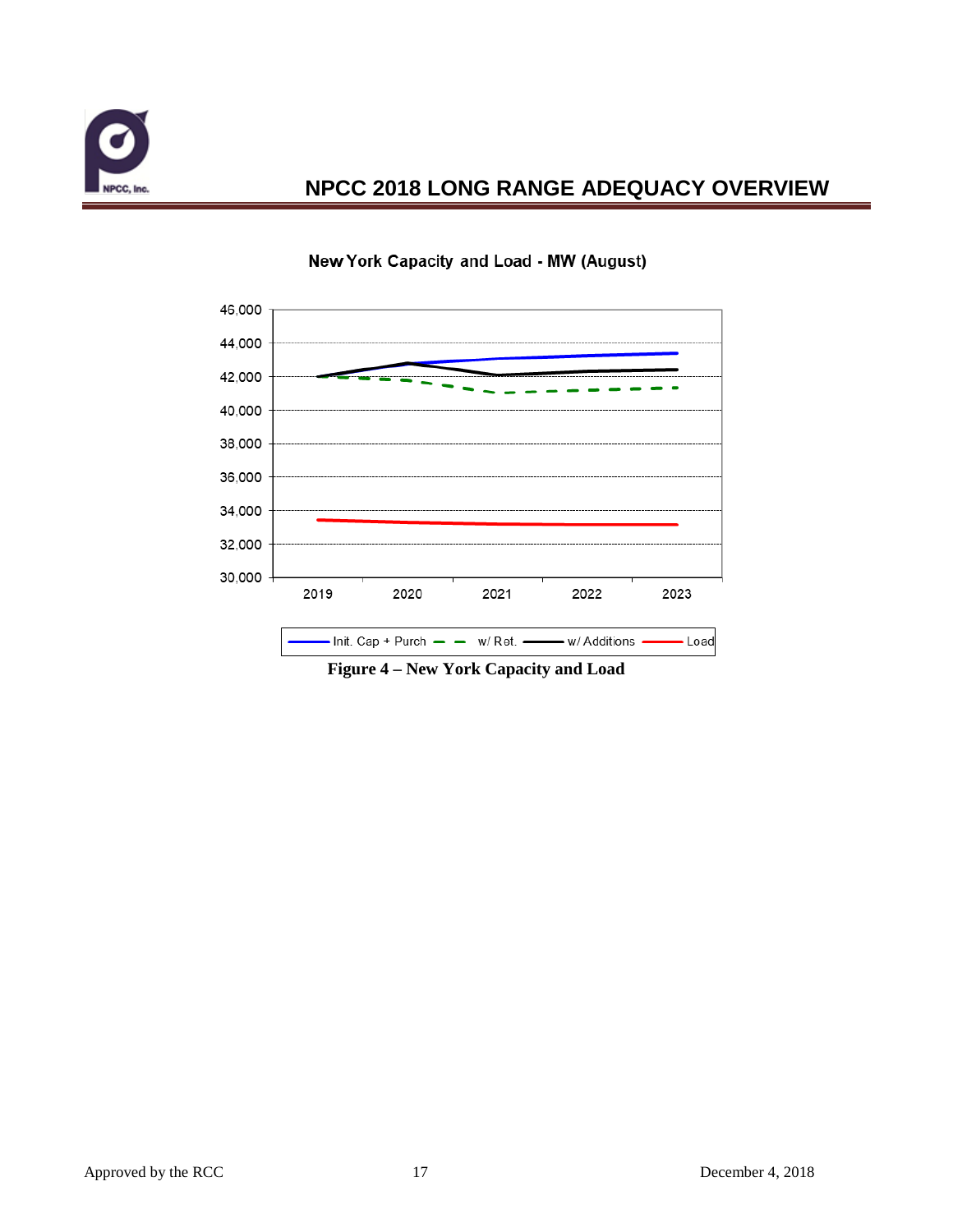



#### **Ontario Capacity and Load - MW (July)**

**Figure 5 – Ontario Capacity and Load**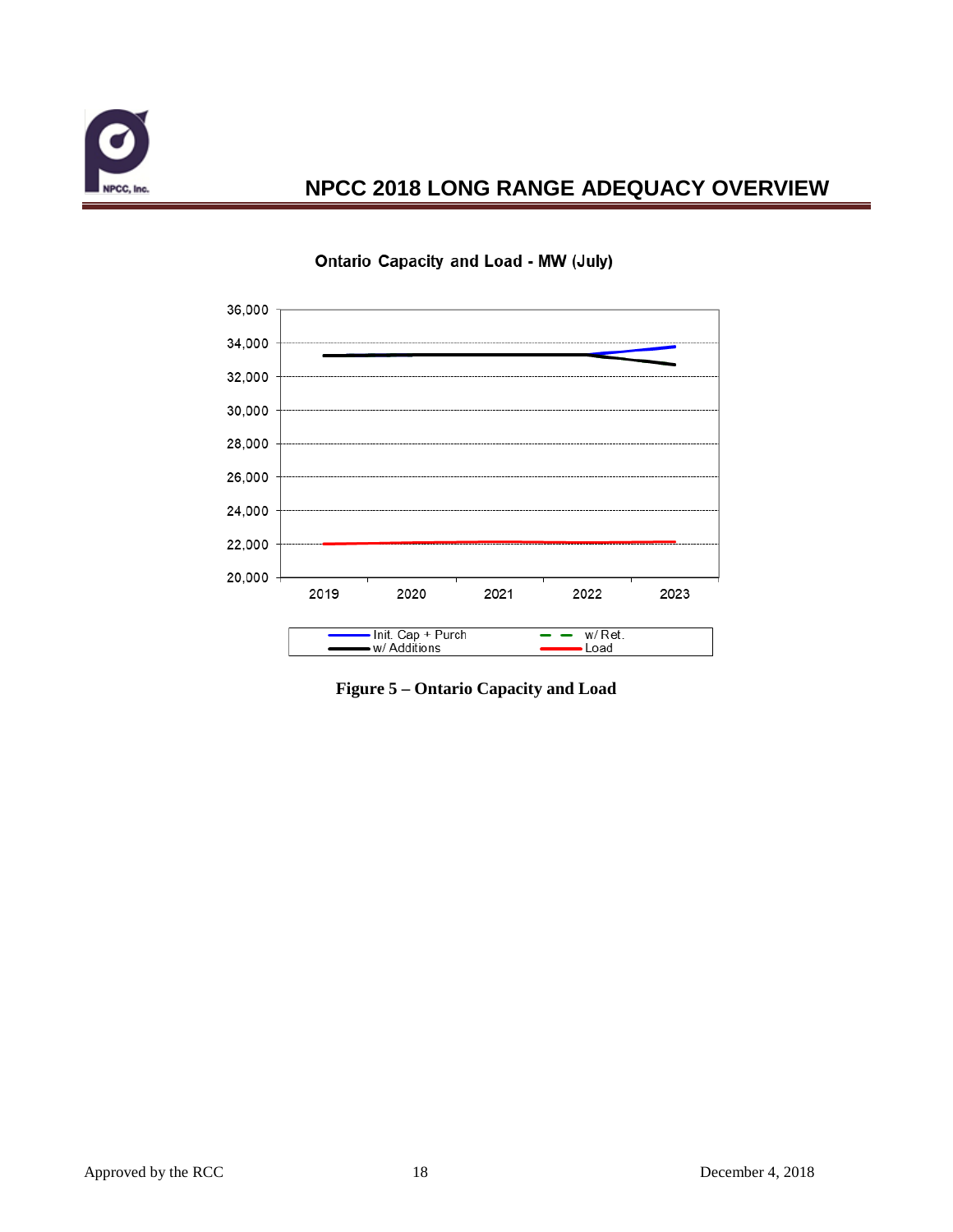



#### PJM-RTO Capacity and Load - MW (July)

**Figure 6 – PJM-RTO Capacity and Load**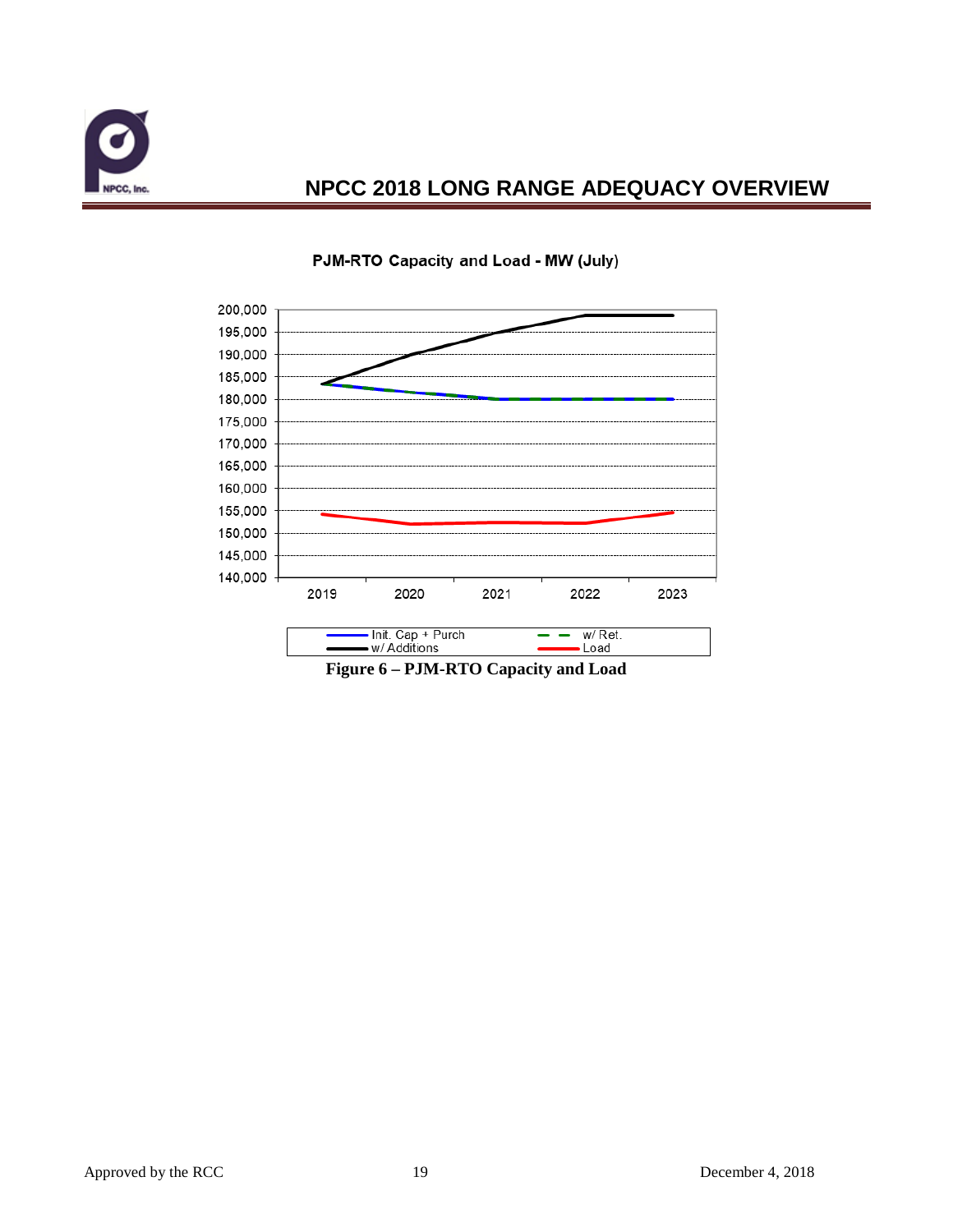

### **Transfer Limits**

Figure 7 stylistically illustrates the system that was represented in this Assessment, showing area and assumed transfer limits for the period 2019 to 2023.



Note: With the Variable Frequency Transformer operational at Langlois (Cedars), Hydro-Québec can import up to 100 MW from New York. **[16](#page-21-0)**

#### **Figure 7 - Assumed Transfer Limits**

<span id="page-21-0"></span><sup>&</sup>lt;sup>16</sup> See[: http://www.oasis.oati.com/HQT/HQTdocs/2014-04\\_DEN\\_et\\_CORN-version\\_finale\\_en.pdf](http://www.oasis.oati.com/HQT/HQTdocs/2014-04_DEN_et_CORN-version_finale_en.pdf)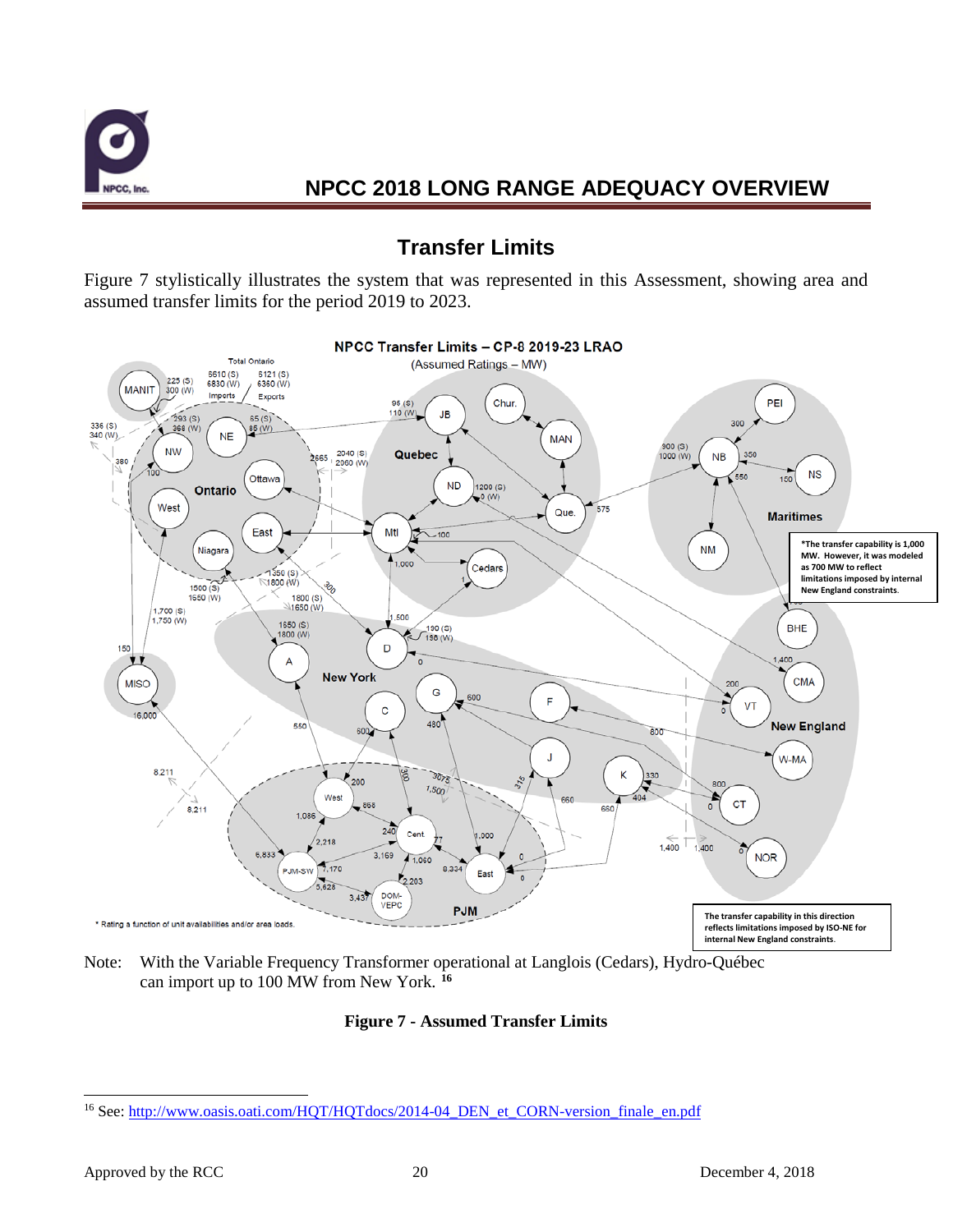

Transfer limits between and within some areas are indicated in Figure 7 with seasonal ratings (S- summer, W- winter) where appropriate. The acronyms and notes used in Figure 7 are defined as follows:

| Chur<br><b>MANIT</b><br>ND<br>BJ<br>W MA<br><b>MAN</b><br>NE<br><b>MISO</b> | - Churchill Falls<br>- Manitoba<br>- Nicolet-Des Cantons<br>- Bay James<br>- Western MA<br>- Manicouagan<br>- Northeast (Ontario)<br>- Mid-Continent Independent | <b>NOR</b><br><b>BHE</b><br>Mtl<br>C MA<br>NS.<br>NBM<br>VТ<br><b>Oue</b> | - Norwalk – Stamford<br>- Bangor Hydro Electric<br>- Montréal<br>- Central MA<br>- Nova Scotia<br>- Millbank<br>- Vermont<br>- Québec Centre | NΜ<br>NB<br>PEI<br><b>CT</b><br>Dom-VEPC<br>NW<br>MТ | - Northern Maine<br>- New Brunswick<br>- Prince Edward Island<br>- Connecticut<br>- Dominion Virginia Power<br>- Northwest (Ontario)<br>- Maritimes Area |
|-----------------------------------------------------------------------------|------------------------------------------------------------------------------------------------------------------------------------------------------------------|---------------------------------------------------------------------------|----------------------------------------------------------------------------------------------------------------------------------------------|------------------------------------------------------|----------------------------------------------------------------------------------------------------------------------------------------------------------|
|                                                                             | <b>System Operator</b>                                                                                                                                           |                                                                           |                                                                                                                                              |                                                      |                                                                                                                                                          |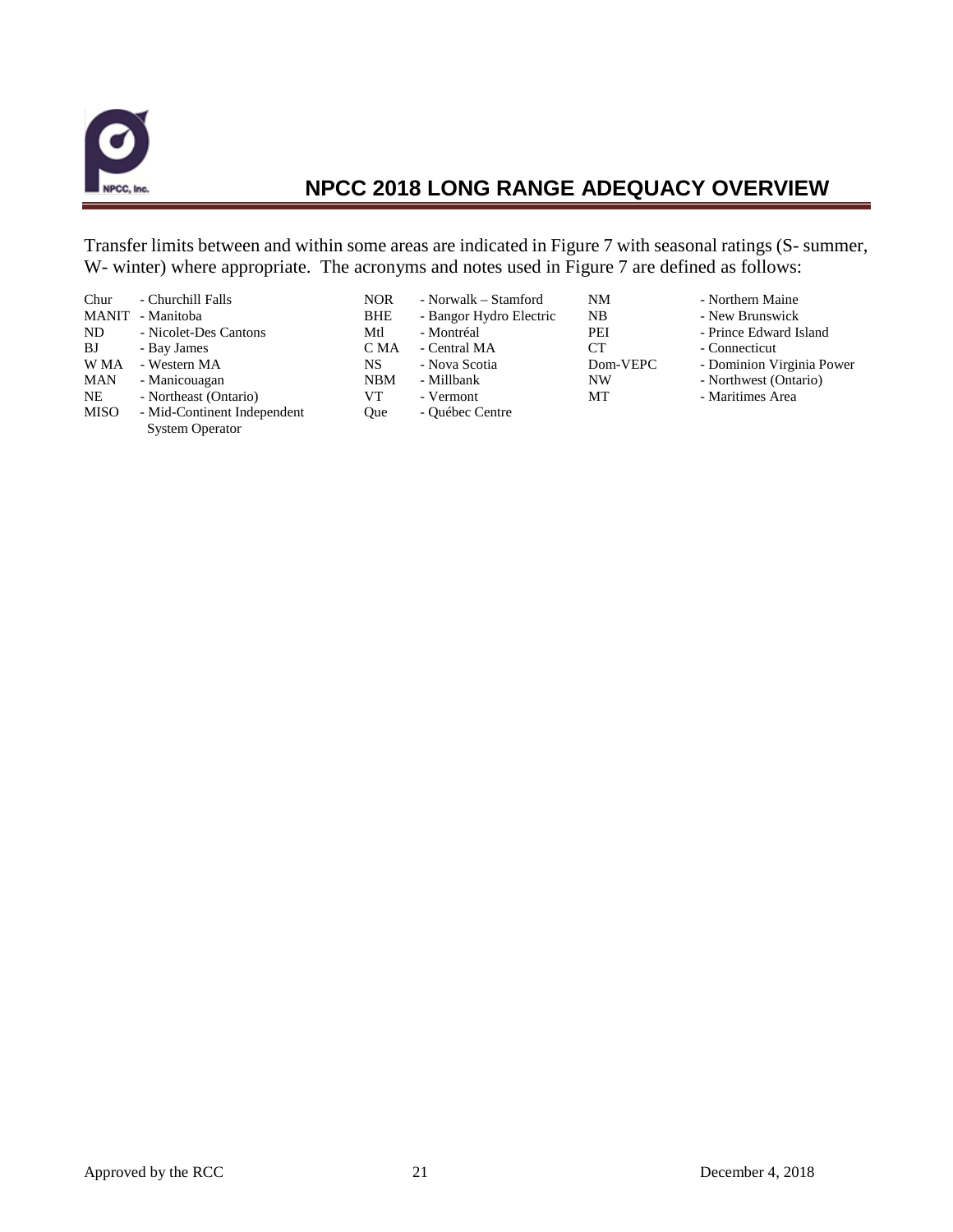

### **Operating Procedures to Mitigate Resource Shortages**

Each area takes defined steps as their reserve levels approach critical levels. These steps consist of those load control and generation supplements that can be implemented before firm load has to be disconnected. Load control measures could include disconnecting or reducing interruptible loads, making public appeals to reduce demand, and/or implementing voltage reductions. Other measures could include calling on generation available under emergency conditions, and/or reducing operating reserves. Table 2 summarizes the load relief assumptions modeled for each NPCC area.

| <b>Actions</b>                | HQ    | <b>MT</b> | <b>NE</b> | <b>NY</b> | ON      |
|-------------------------------|-------|-----------|-----------|-----------|---------|
|                               | (Jan) | (Jan)     | (Aug)     | (Aug)     | (Aug)   |
| 1. Curtail Load               | 1,460 |           |           |           |         |
|                               |       |           |           |           |         |
| Appeals                       |       |           |           |           | 1% of   |
|                               |       |           |           |           | load    |
| RT-DR/SCR/EDRP                |       |           |           | 85717     |         |
|                               |       |           |           |           |         |
| SCR Load /Man. Volt. Red.     |       |           |           | 0.20%     |         |
|                               |       |           |           | of load   |         |
| 2. No 30-min Reserves         | 500   | 233       | 625       | 655       | 473     |
| 3. Voltage Reduction          | 250   |           | 412       | 1.11%     |         |
|                               |       |           |           | of load   |         |
| Interruptible Loads           |       | 272       |           | 122       | 533     |
|                               |       |           |           |           |         |
| 4. No 10-min Reserves         | 750   | 505       |           |           | 945     |
|                               |       |           |           |           |         |
| <b>General Public Appeals</b> |       |           |           | 81        |         |
| 5.5% Voltage Reduction        |       |           |           |           | 2.3% of |
|                               |       |           |           |           | load    |
| No 10-min Reserves            |       |           | 980       | 1,310     |         |
|                               |       |           |           |           |         |
| Appeals/Curtailments          |       |           |           |           |         |

#### **Table 2 NPCC Operating Procedures to Mitigate Resource Shortages Peak Month 2019 Load Relief Assumptions - MW**

The need for an area to begin these operating procedures is modeled in MARS by evaluating the daily probabilistic expectation at specified margin states. The user specifies these margin states for each area in terms of the benefits realized from each emergency measure, which can be expressed in MW, as a per unit of the original or modified load, and as a per unit of the available capacity for the hour.

<span id="page-23-0"></span><sup>&</sup>lt;sup>17</sup> Derated value shown accounts for assumed availability.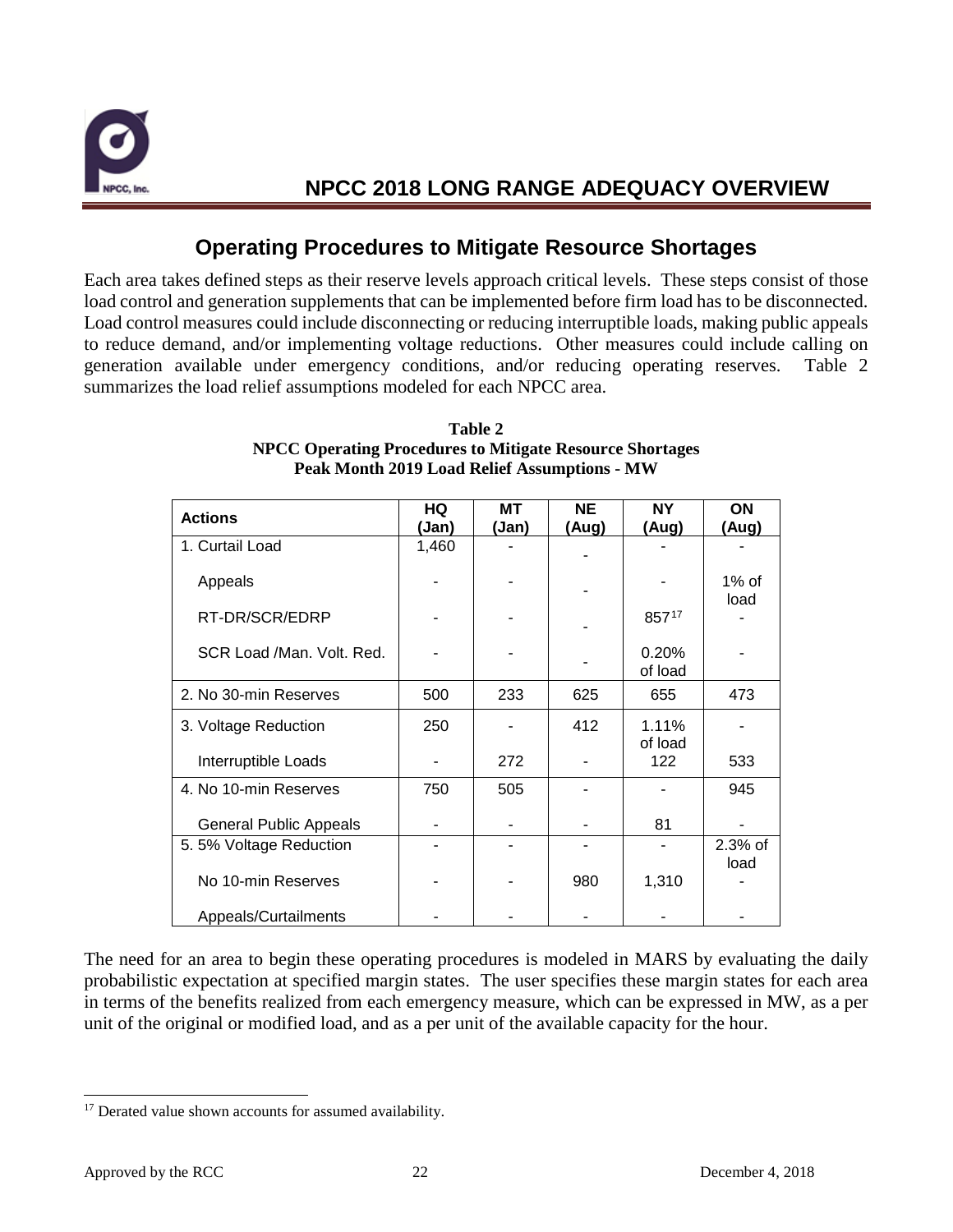

The Working Group recognizes that Areas may invoke these actions in any order, depending on the situation faced at the time; however, it was agreed that modeling the actions as in the order indicated in Table 2 was a reasonable approximation for this analysis.

### **Assistance Priority**

All Areas received assistance on a shared basis in proportion to their deficiency. In this analysis, each step was initiated simultaneously in all Areas and sub-Areas.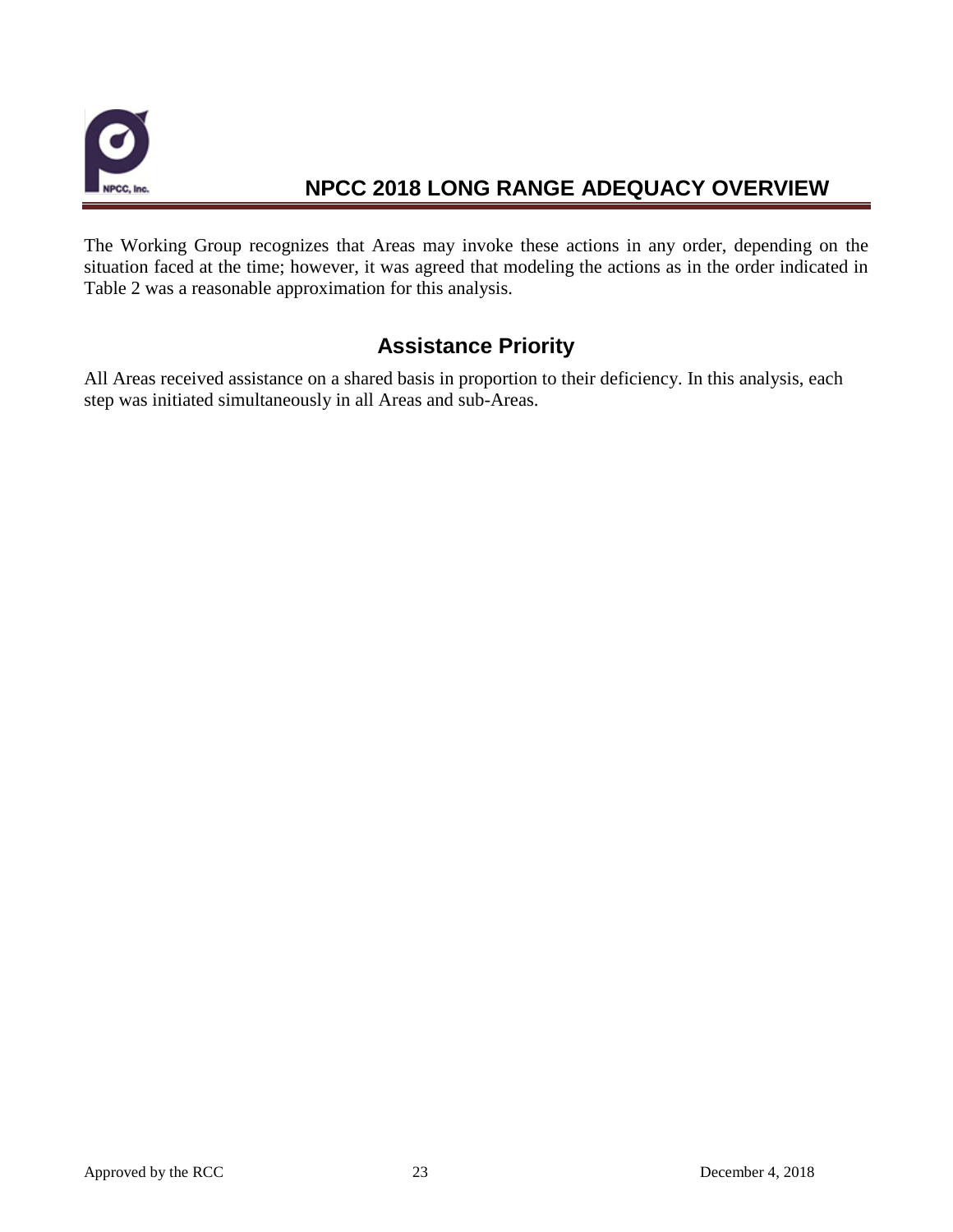

# **Modeling of Neighboring Regions**

For the scenarios studied, a detailed representation of the neighboring regions of MISO (Midcontinent Independent System Operator) was assumed. The assumptions are summarized in Table 3 and Figure 8.

|                                  | <b>PJM</b>                   | <b>MISO</b>                  |
|----------------------------------|------------------------------|------------------------------|
| Peak Load (MW)                   | 154,321                      | 95,432                       |
| <b>Peak Month</b>                | July                         | August                       |
| <b>Assumed Capacity (MW)</b>     | 189,433                      | 111,772                      |
| <b>Purchase/Sale (MW)</b>        | 1,999                        | $-3,134$                     |
| Reserve (%)                      | 30                           | 18                           |
| <b>Operating Reserves (MW)</b>   | 3,400                        | 3,906                        |
| <b>Curtailable Load (MW)</b>     | 9,113                        | 4,272                        |
| No 30-min Reserves (MW)          | 2,765                        | 2,670                        |
| <b>Voltage Reduction (MW)</b>    | 2,201                        | 2,200                        |
| No 10-min Reserves (MW)          | 635                          | 1,236                        |
| Appeals (MW)                     | 400                          | 400                          |
| <b>Load Forecast Uncertainty</b> | $+/- 13.5\%, 9.0\%,$<br>4.5% | $+/- 11.2\%, 7.5\%,$<br>3.7% |

**Table 3 PJM and MISO 2019 Assumptions [18](#page-25-0)**

For this study, the MISO region (minus the Entergy region) was included in the analysis replacing the RFC-OTH and MRO-US regions. In previous versions of the NPCC Long Range Adequacy Overview, RFC-OTH and MRO-US were included to represent specific areas of MISO, however due to difficulties in gathering load and capacity data for these two regions (since most of the reporting is done at the MISO level), the Working Group decided to start including the entirety of MISO in the model.

MISO was modeled in this study due to the strong transmission ties of the region with the rest of the study system.

<span id="page-25-0"></span><sup>&</sup>lt;sup>18</sup> Load and capacity assumptions for RFC-Other and MRO-US based on NERC's Electricity, Supply and Demand Database (ES&D) available at: [http://www.nerc.com/~esd/](http://www.nerc.com/%7Eesd/)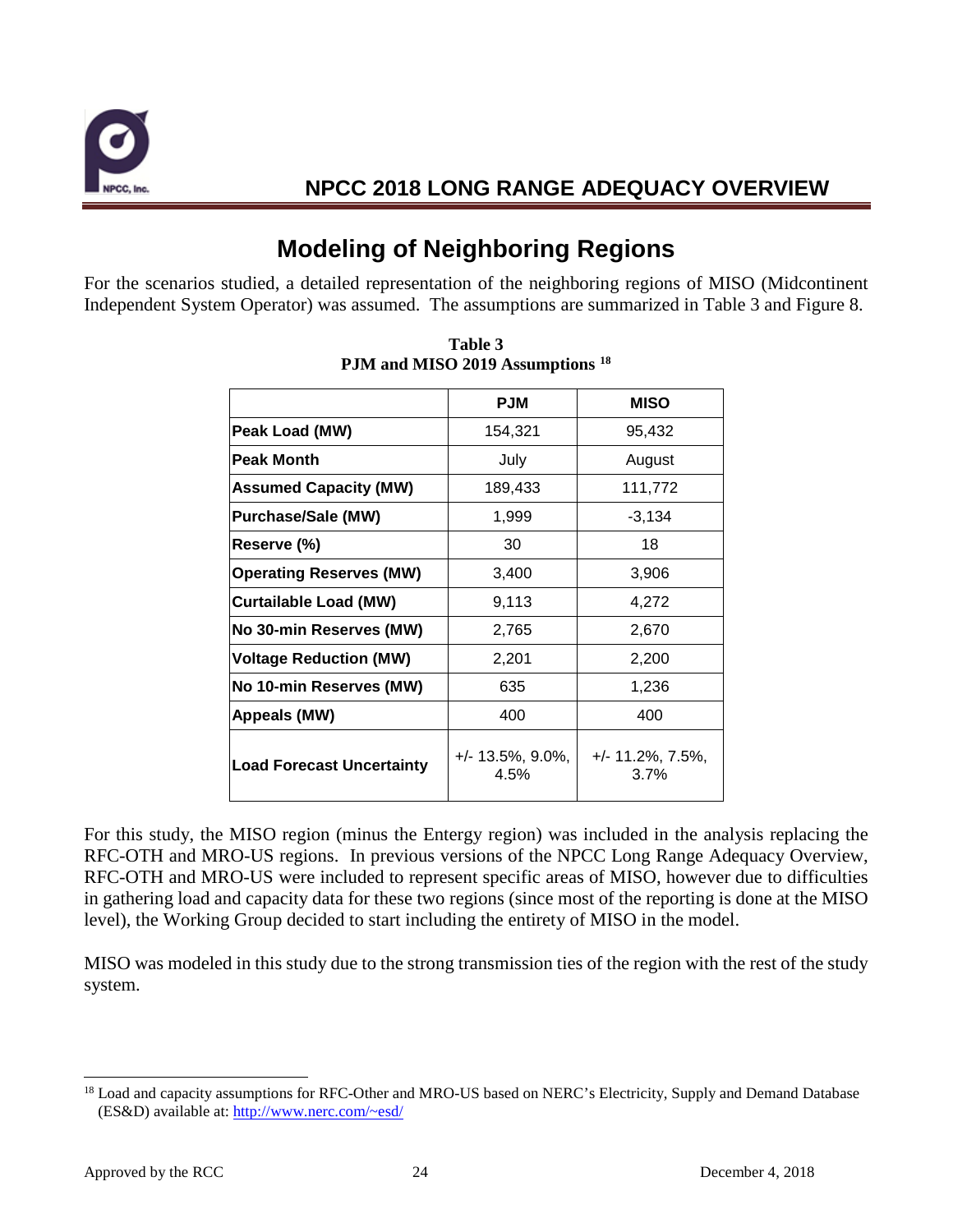



**Figure 8 – 2018 Projected Monthly Expected Peak Loads for NPCC, PJM and MISO**

### **MISO**

The Mid-Continent Independent System Operator, Inc. (MISO) is a not-for-profit, member-based organization administering wholesale electricity markets in all or parts of 15 states in the US.

MISO unit data was obtained from the publicly available NERC datasets. Each individual unit represented in MISO was then assigned unit performance characteristics based on PJM RTO fleet class averages (consistent with PJM 2018 RRS Report).

MISO load data was obtained from publicly available sources, namely FERC Form 714 and the 2018- 2019 MISO LOLE Study Report. **[19](#page-26-0)**

### **PJM-RTO**

### **Load Model**

PJM's Load Forecast issued in January 2018 **[20](#page-26-1)** was used in this study. The methods and techniques used in the load forecasting process are documented in Manual 19 **[21](#page-26-2)** (Load Forecasting and Analysis) and Manual 20 **[22](#page-26-3)** (PJM Resource Adequacy Analysis.) The hourly load shape is based on observed 2002

<span id="page-26-0"></span> <sup>19</sup> https:// [www.misoenergy.org/Library/Repository/Study/LOLE/2017%20LOLE%20Study%20Report.pdf](http://www.misoenergy.org/Library/Repository/Study/LOLE/2017%20LOLE%20Study%20Report.pdf)

<span id="page-26-1"></span><sup>20</sup> <https://www.pjm.com/-/media/library/reports-notices/load-forecast/2018-load-forecast-report.ashx>

<span id="page-26-2"></span><sup>&</sup>lt;sup>21</sup> [http://www.pjm.com/~/media/documents/manuals/m19.ashx](http://www.pjm.com/%7E/media/documents/manuals/m19.ashx)

<span id="page-26-3"></span> $^{22}$  [http://www.pjm.com/~/media/documents/manuals/m20.ashx](http://www.pjm.com/%7E/media/documents/manuals/m20.ashx)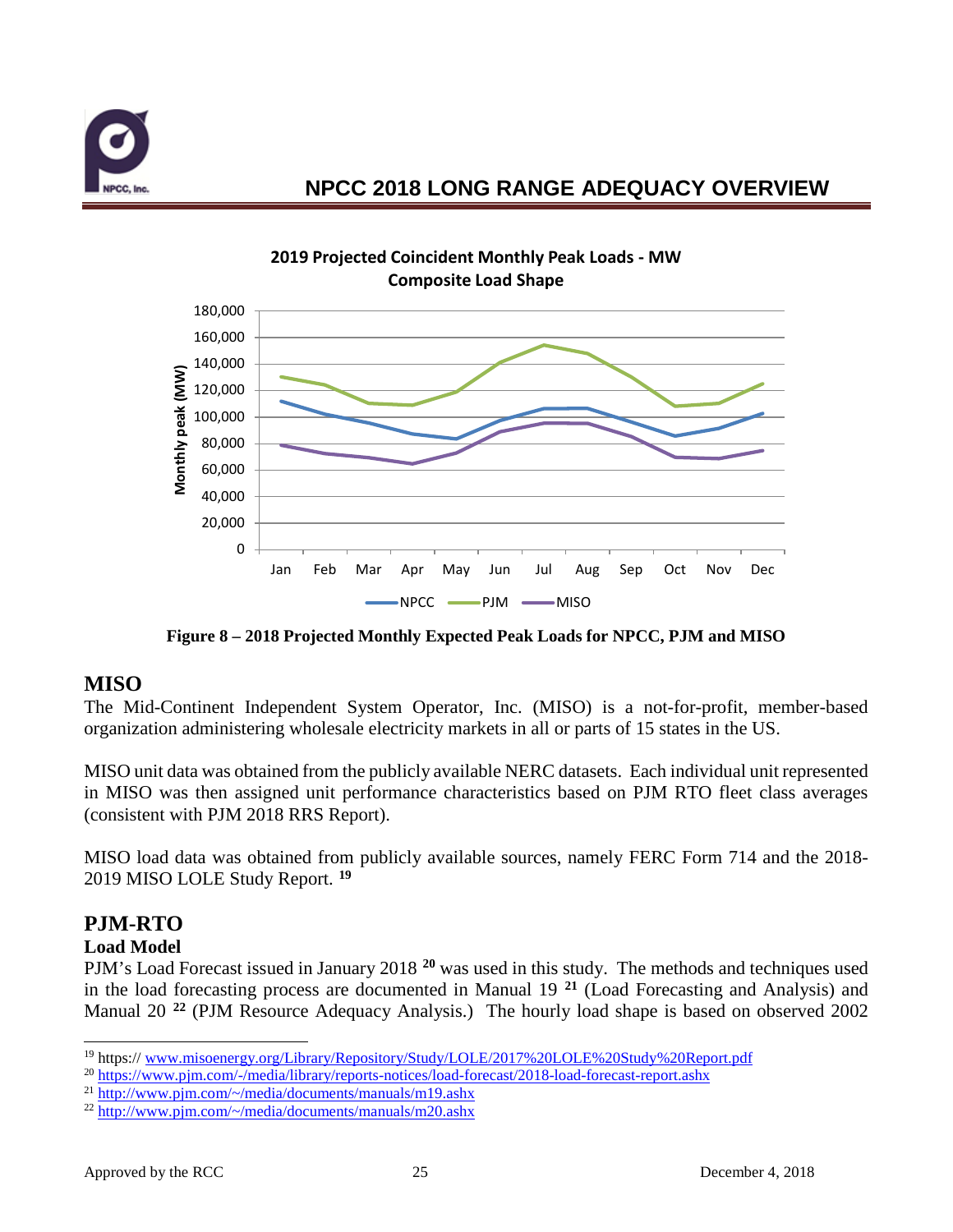

calendar year values, which reflects representative weather and economic conditions for a peak planning study. The hourly loads were then adjusted per the 2018 PJM Load Forecast Report on a monthly basis. The load forecast uncertainty considered in this study is consistent with other recent probabilistic PJM models (the PJM Reserve Requirement Study, specifically). This load uncertainty typically reflects factors such as weather, economics, diversity (timing) of peak periods among internal PJM zones or regions, and the forecast horizon.

#### **Footprint Modeling**

The PJM-RTO was divided into five distinct areas: Eastern Mid-Atlantic, Central Mid-Atlantic, Western Mid-Atlantic, PJM West, and PJM South. This represents a slight departure from modeling practices prior to 2014 in which PJM West and PJM South were combined into one region (PJM Rest). This modeling change was justified on grounds that the PJM South area (Dominion Virginia Power) is a member of SERC while practically all the PJM West area is a member of RFC. Furthermore, PJM West and PJM South are two separate areas in the PJM Capacity Market framework (PJM's Reliability Pricing Model).

#### **Generation Model**

Performance statistics such as outage rates and planned outages for generation units considered in the study are based on 5-year (2013 -17) GADS data. This is consistent with modeling practices in the 2018 PJM Reserve Requirement Study. Wind and solar units are assigned a forced outage rate of 0 and a capacity credit factor computed based on generating output on peak hours (hours ending 3, 4, 5, and 6 PM Local Prevailing Time) during the past three summer periods.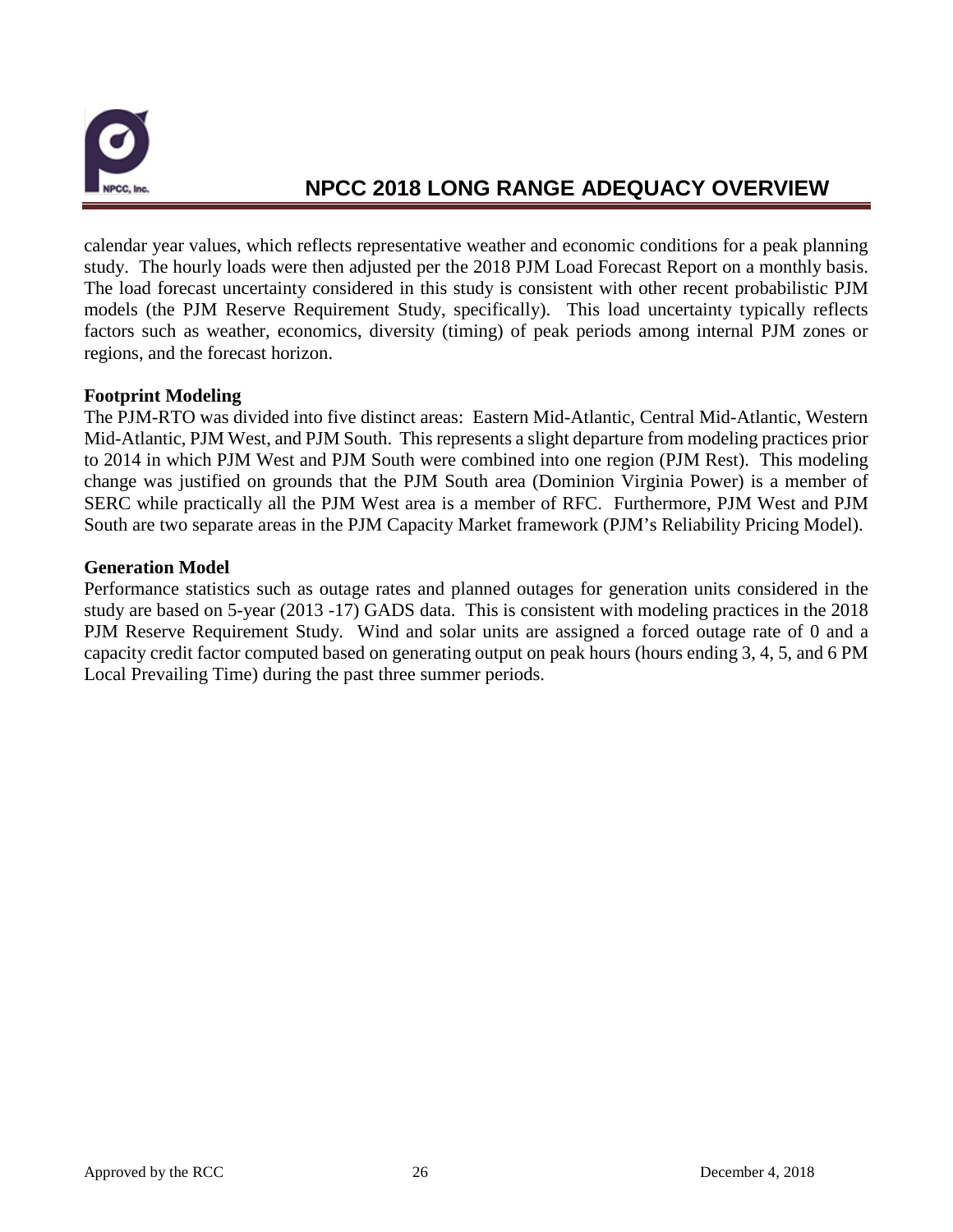

# **RESULTS**

Figures 9(a) and 9(b) shows the estimated annual NPCC Area Loss of Load Expectation (LOLE) for the 2019-2023 period.



#### **LOLE - Expected Load**

**Figure 9(a) - Estimated Annual NPCC Area LOLE (2019 – 2023)**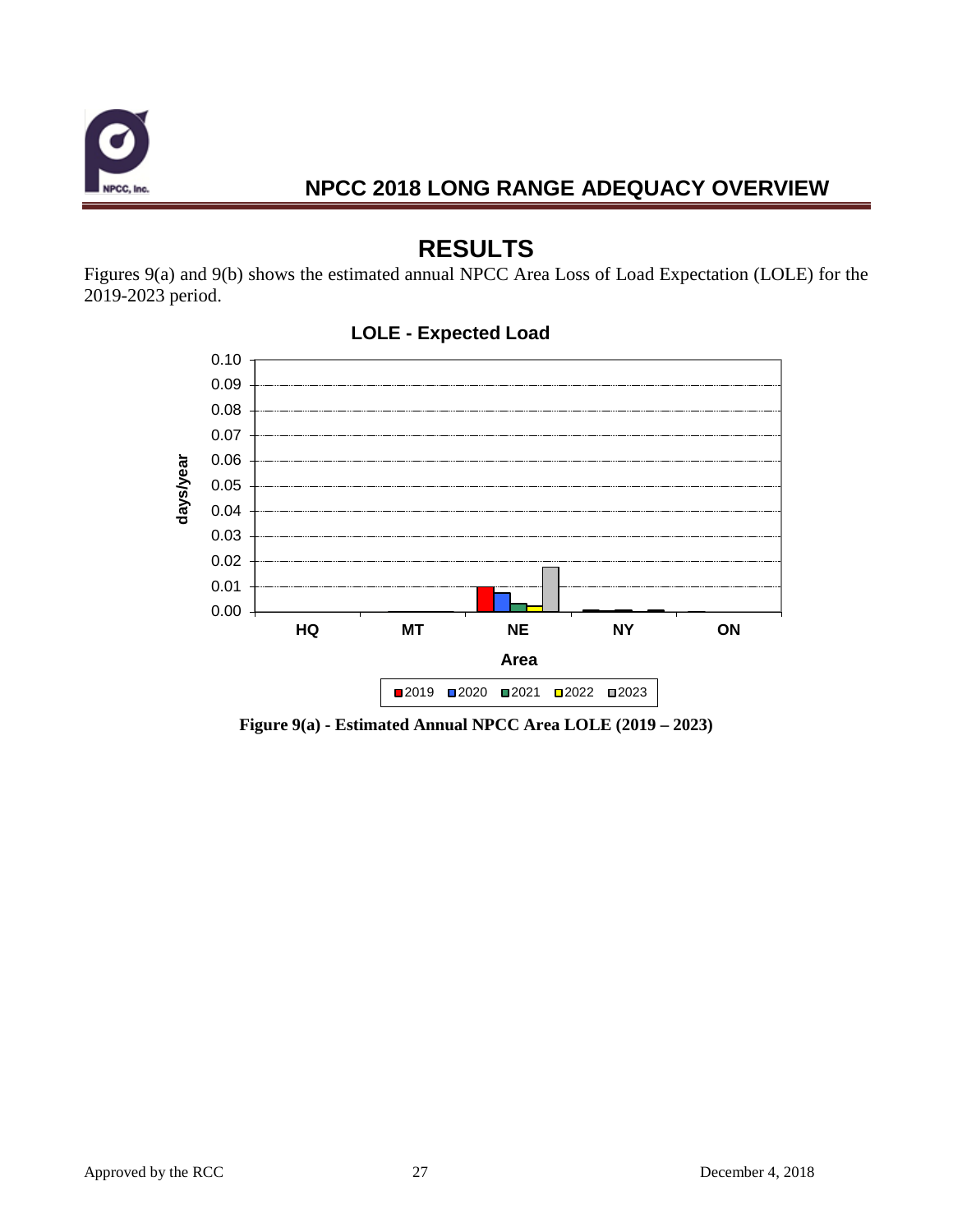



**LOLE - Expected Load**

**Figure 9(b) - Estimated Annual NPCC Area LOLE (2019– 2023)**

Figures 9(c) and 9(d) shows the estimated annual NPCC Areas and Neighboring Region's Loss of Load Expectation (LOLE) for the 2019-2023 period.



**Figure 9(c) - Estimated Annual NPCC Areas and Neighboring Regions LOLE (2019 – 2023)**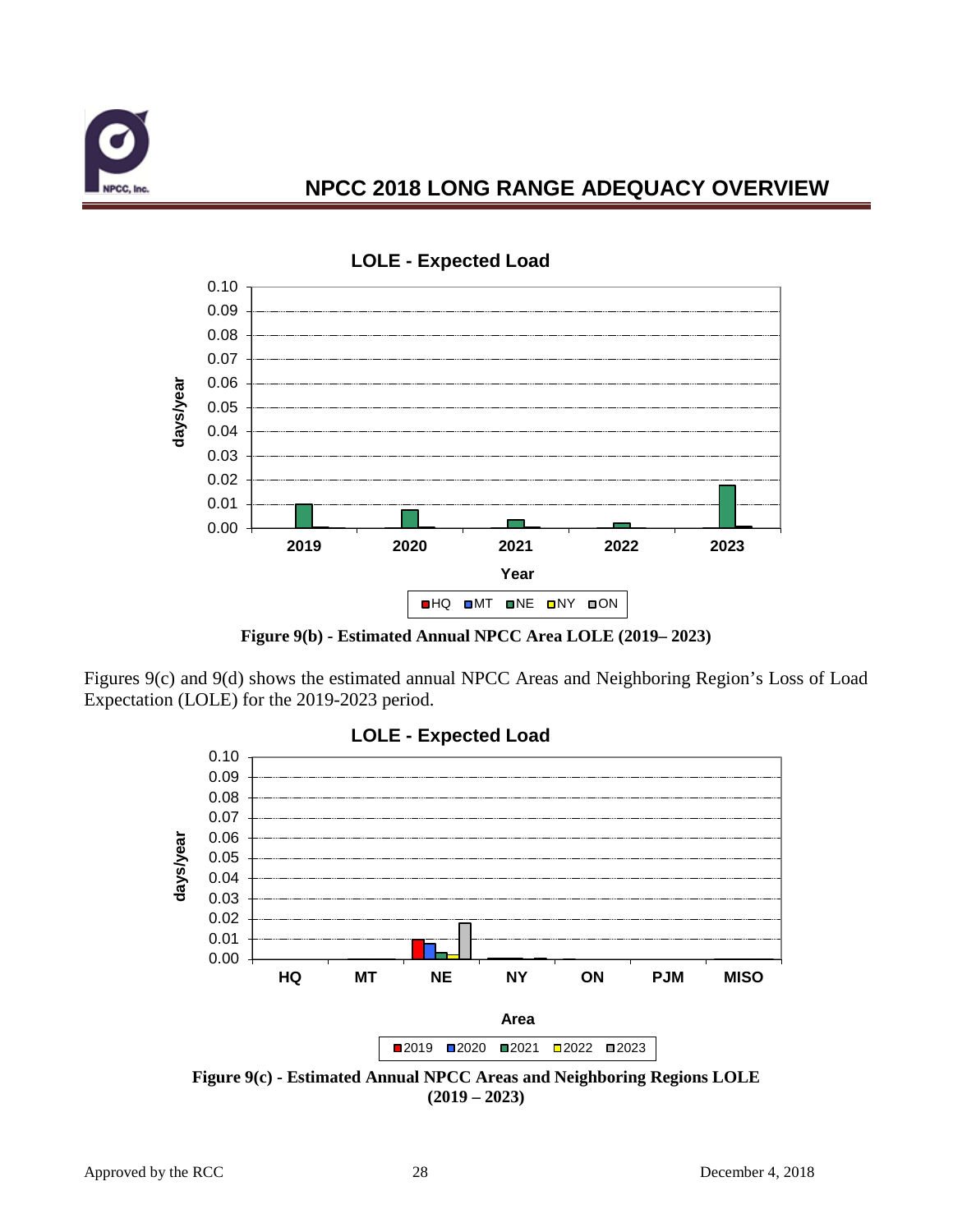



**LOLE - Expected Load**

**Figure 9(d) – Estimated Annual NPCC Areas and Neighboring Region's LOLE (2019 – 2023)**

Figures 10(a) and 10(b) show the estimated annual NPCC Area Loss of Load Expectation (LOLH) estimated the 2019-2023 period.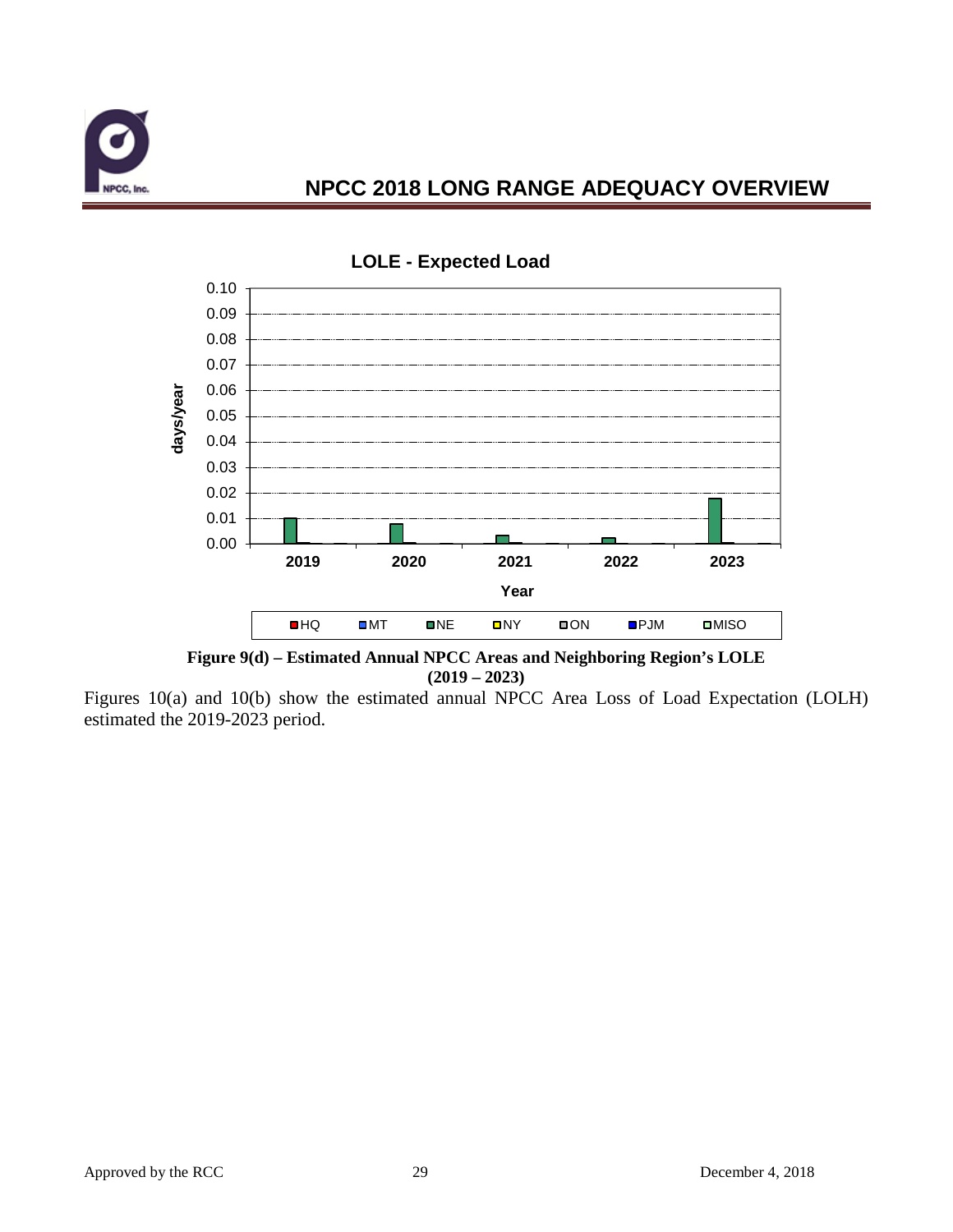



**Figure 10(a) - Estimated Annual NPCC Area LOLH (2019 – 2023)**



**Figure 10(b) - Estimated Annual NPCC Area LOLH (2019 – 2023)**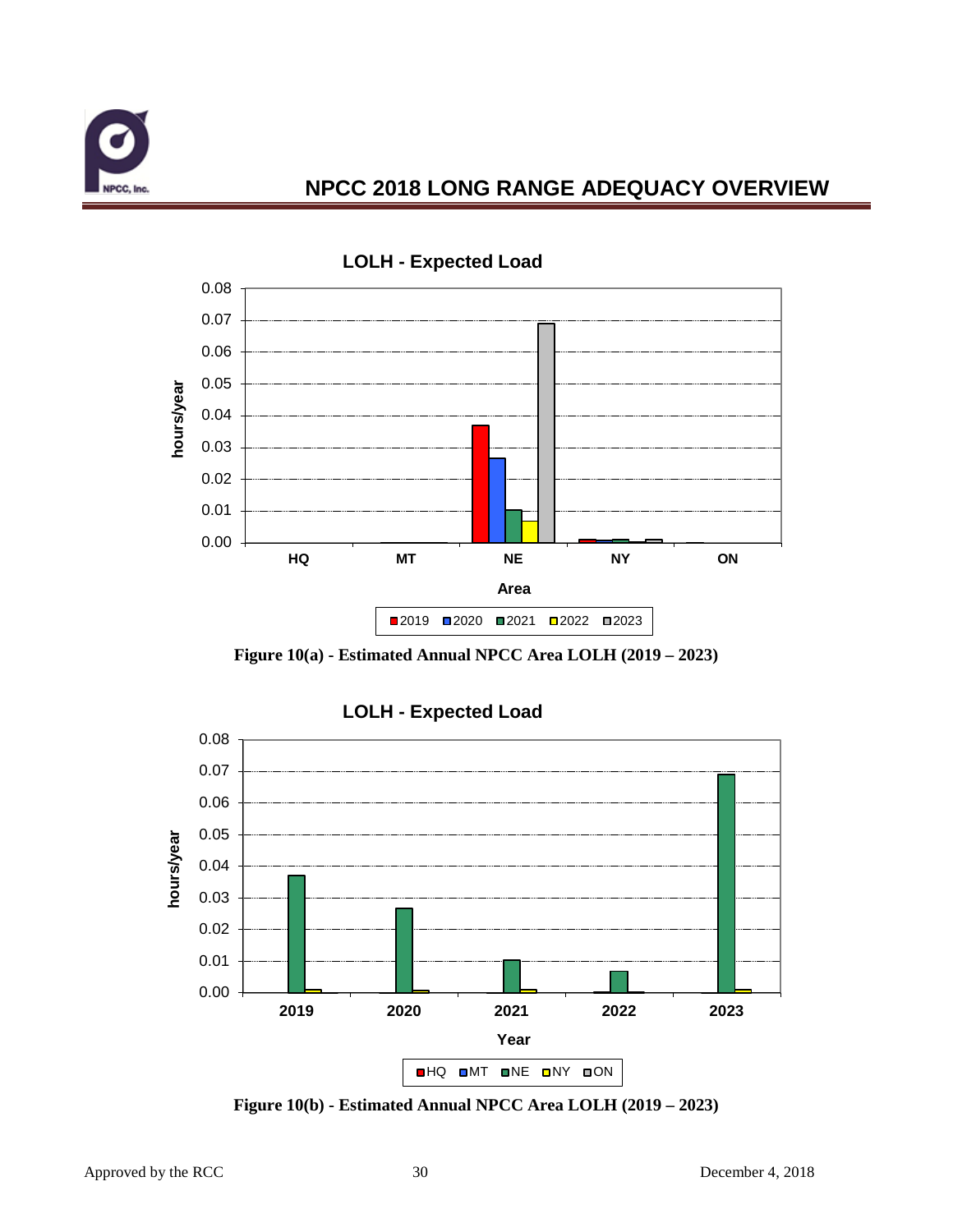

Figures 10(c) and 10(d) shows the estimated annual Loss of Load Expectation (LOLH) for NPCC Areas and neighboring Regions for the 2019-2023 period.



**LOLH - Expected Load**

**Figure 10(c) - Estimated Annual LOLH for NPCC Areas and Neighboring Regions (2019 – 2023)**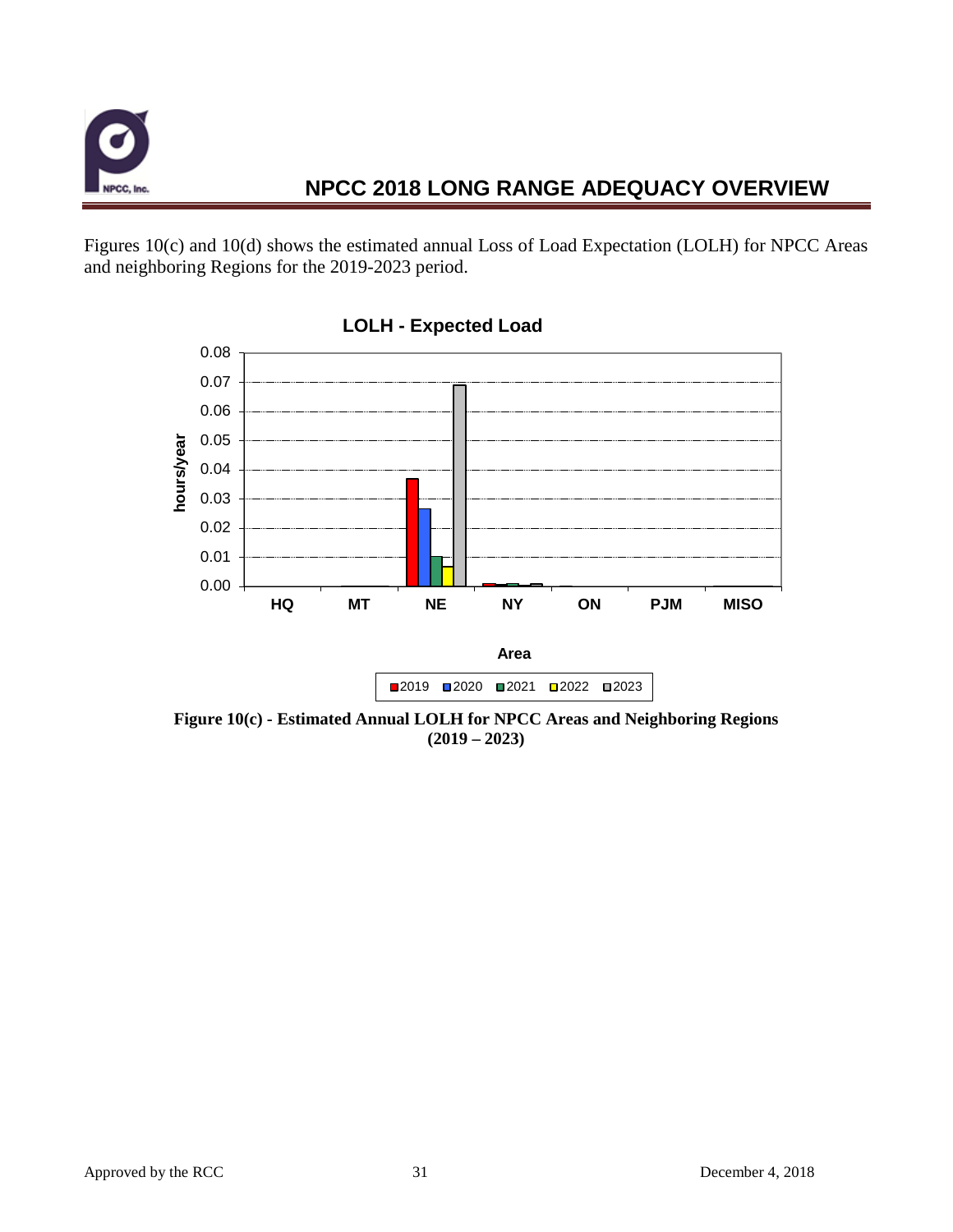



**Figure 10(d) - Estimated Annual LOLH for NPCC Areas and Neighboring Regions (2019 – 2023)**

Figures 11(a) and 11(b) shows the estimated annual Expected Unserved Energy (EUE) for NPCC Areas for the 2019-2023 period.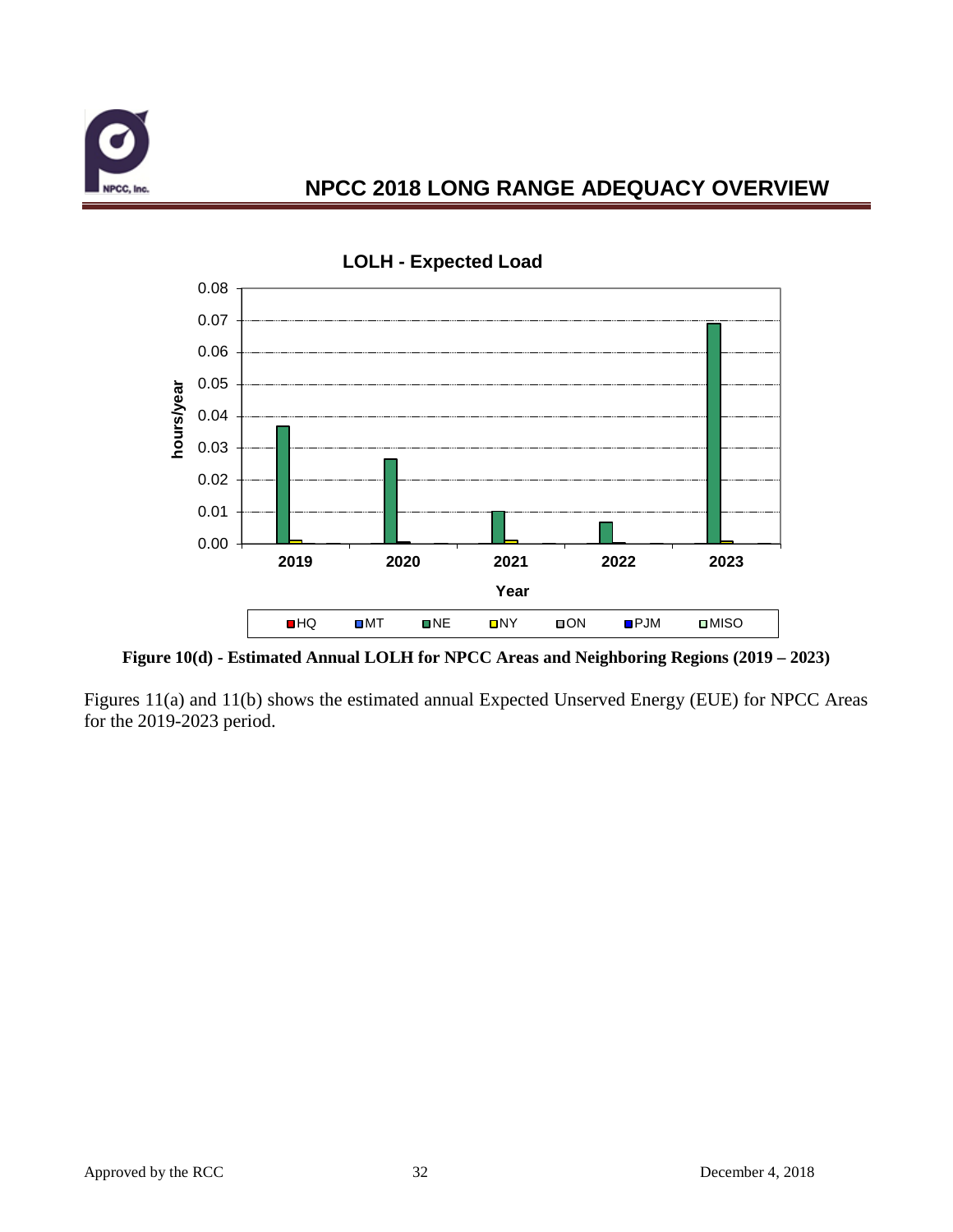







**Figure 11(b) – Estimated Annual NPCC Area LOLH (2019 – 2023)**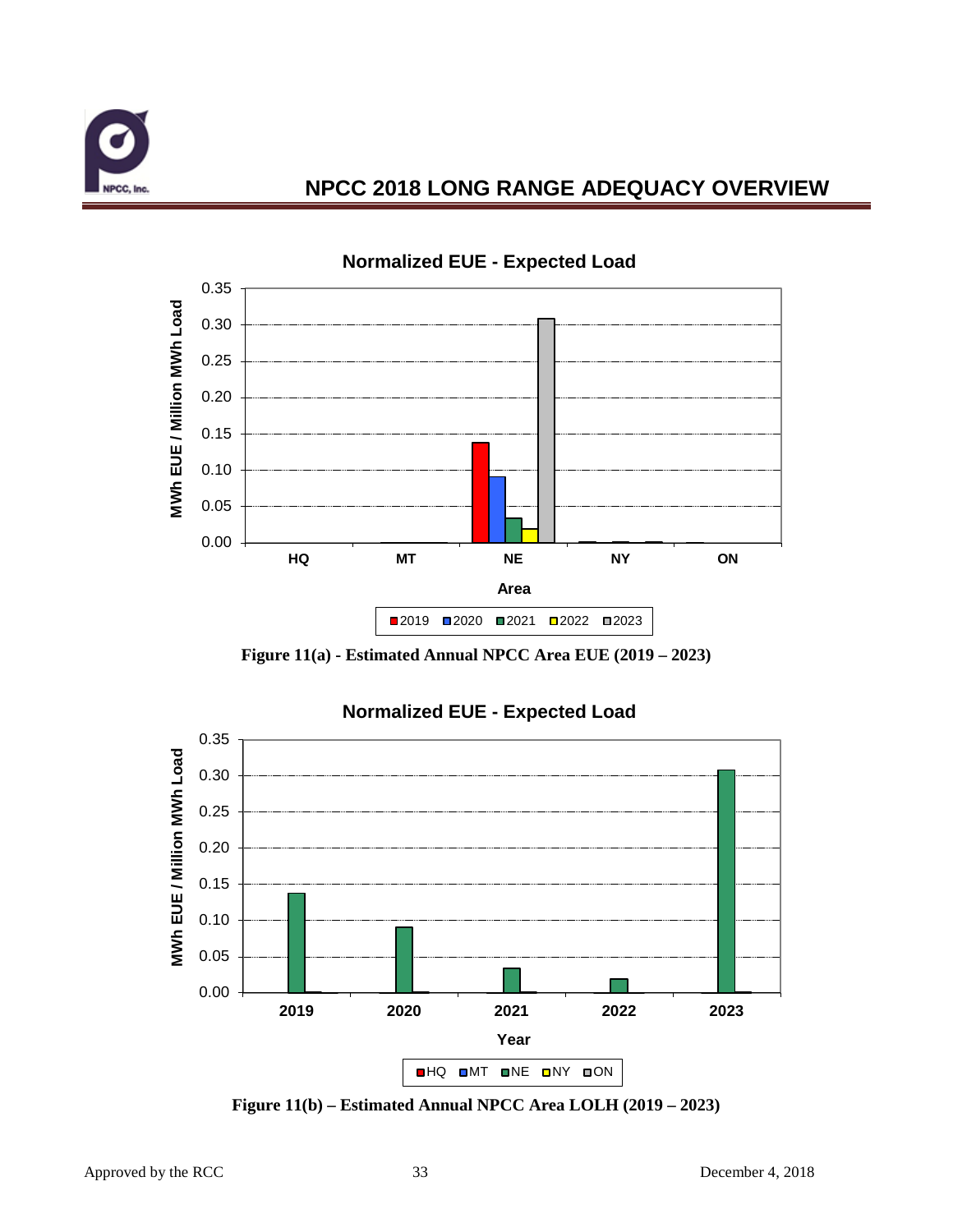

Figures 11(c) and 11(d) shows the estimated annual Expected Unserved Energy (EUE) for NPCC and the neighboring Regions for the 2019-2023 period.



#### **Normalized EUE - Expected Load**

**Figure 11(c) - Estimated Annual EUE for NPCC Areas and Neighboring Regions (2019 – 2023)**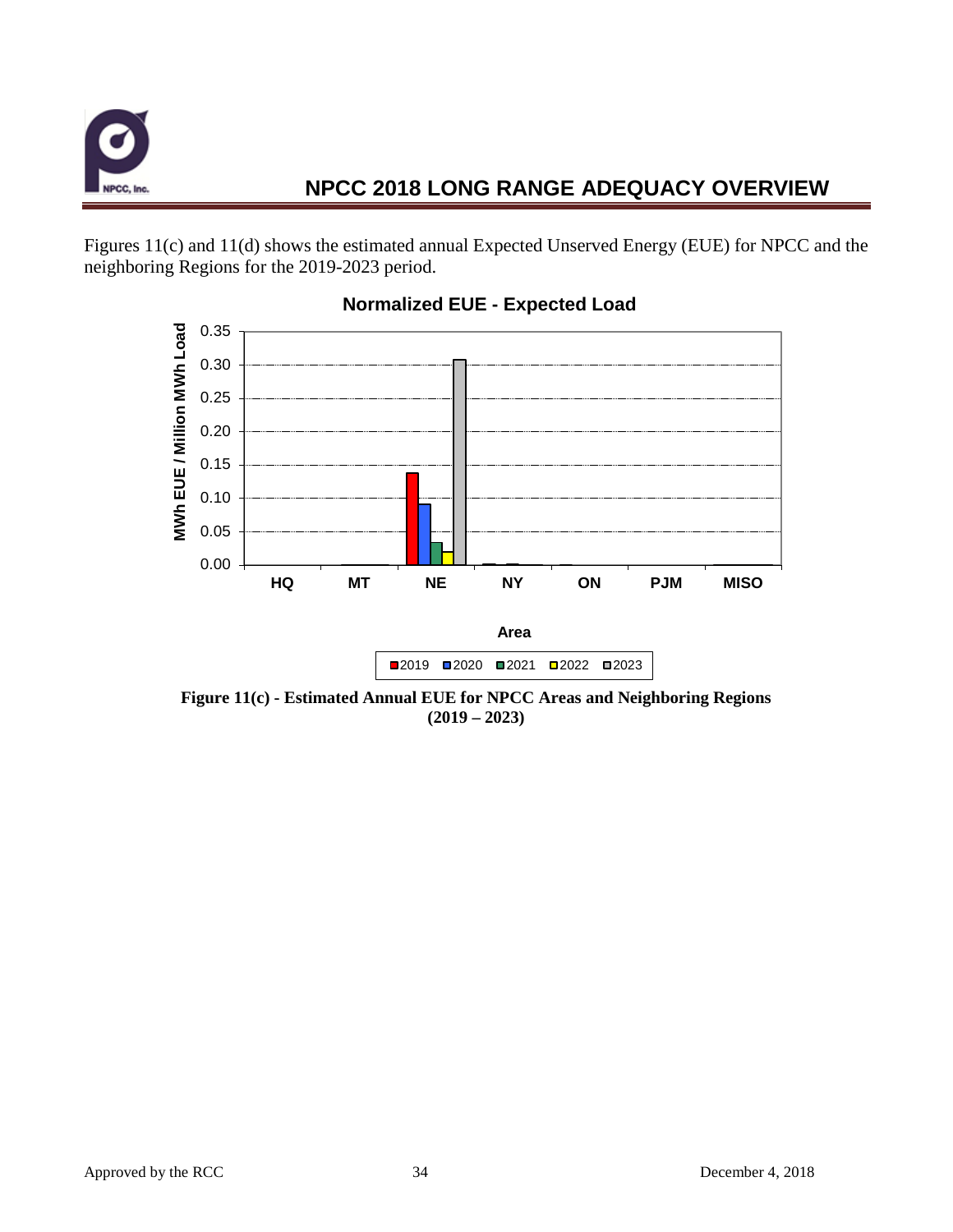



**Figure 11(d) - Estimated Annual EUE for NPCC Areas and Neighboring Regions (2019 – 2023)**

Table 4 shows the percentage difference between the amount of annual energy estimated by the GE MARS program and the amount reported in the *NERC 2018 Long Term Reliability Assessment*. This is primarily due to the differences in the NPCC Area assumptions used for their respective energy forecasts. The GE MARS calculation for the total estimated NPCC annual energy is within 2% of the corresponding sum of the NPCC Areas annual energy forecasts.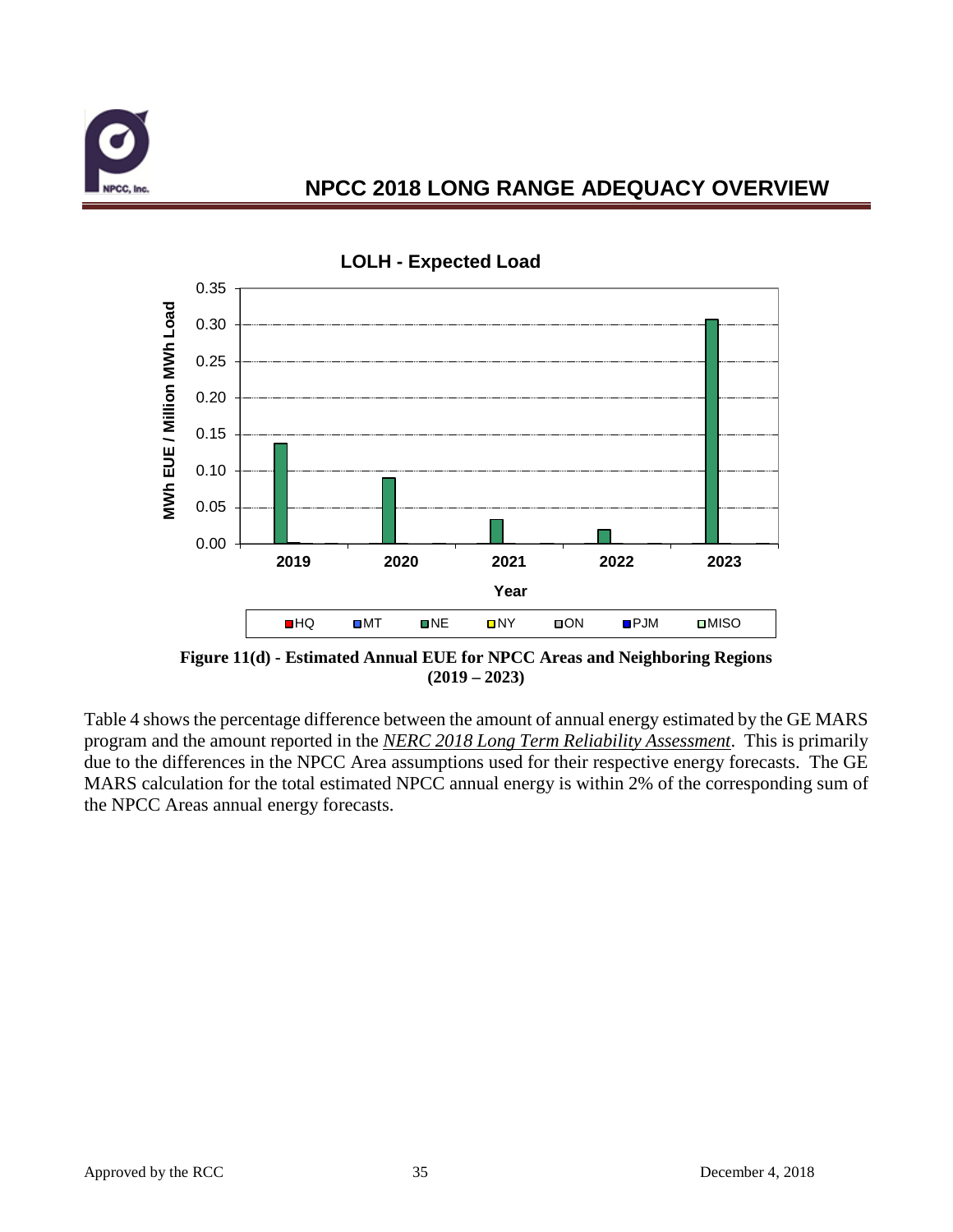

| Year               | 2019     | 2020     | 2021     | 2022     | 2023     |
|--------------------|----------|----------|----------|----------|----------|
| Québec             |          |          |          |          |          |
| <b>MARS</b>        | 192,577  | 192,928  | 189,731  | 189,157  | 189,249  |
| <b>2018 LTRA</b>   | 186,436  | 188,485  | 189,334  | 190,694  | 191,567  |
| <b>MARS - LTRA</b> | 6,141    | 4,443    | 398      | $-1,537$ | $-2,318$ |
| %(MARS-LTRA)/LTRA  | 3.29%    | 2.36%    | 0.21%    | $-0.81%$ | $-1.21%$ |
|                    |          |          |          |          |          |
| <b>Maritimes</b>   |          |          |          |          |          |
| <b>MARS</b>        | 27,062   | 27,354   | 27,254   | 27,168   | 27,118   |
| <b>2018 LTRA</b>   | 27,062   | 27,353   | 27,253   | 27,185   | 27,106   |
| <b>MARS - LTRA</b> | 0        | 1        | 1        | $-17$    | 13       |
| %(MARS-LTRA)/LTRA  | 0.00%    | 0.00%    | 0.00%    | $-0.06%$ | 0.05%    |
|                    |          |          |          |          |          |
| <b>New England</b> |          |          |          |          |          |
| <b>MARS</b>        | 115,337  | 113,696  | 111,626  | 110,070  | 108,709  |
| <b>2018 LTRA</b>   | 122,497  | 120,395  | 118,949  | 117,870  | 117,039  |
| <b>MARS - LTRA</b> | $-7,161$ | $-6,699$ | $-7,323$ | $-7,800$ | $-8,330$ |
| %(MARS-LTRA)/LTRA  | $-5.85%$ | $-5.56%$ | $-6.16%$ | $-6.62%$ | $-7.12%$ |
|                    |          |          |          |          |          |
| <b>New York</b>    |          |          |          |          |          |
| <b>MARS</b>        | 155,416  | 154,344  | 153,351  | 152,686  | 152,383  |
| <b>2018 LTRA</b>   | 156,649  | 155,567  | 154,567  | 153,898  | 153,593  |
| <b>MARS - LTRA</b> | $-1,233$ | $-1,223$ | $-1,216$ | $-1,212$ | $-1,210$ |
| %(MARS-LTRA)/LTRA  | $-0.79%$ | $-0.79%$ | $-0.79%$ | $-0.79%$ | $-0.79%$ |
|                    |          |          |          |          |          |
| <b>Ontario</b>     |          |          |          |          |          |
| <b>MARS</b>        | 133,576  | 133,003  | 132,516  | 132,435  | 132,424  |
| <b>2018 LTRA</b>   | 134,045  | 133,687  | 133,330  | 133,245  | 133,215  |
| <b>MARS - LTRA</b> | $-468$   | $-684$   | $-814$   | $-809$   | $-791$   |
| %(MARS-LTRA)/LTRA  | $-0.35%$ | $-0.51%$ | $-0.61%$ | $-0.61%$ | $-0.59%$ |

#### **Table 4 –Comparison of Energies Modeled (Annual GWh)**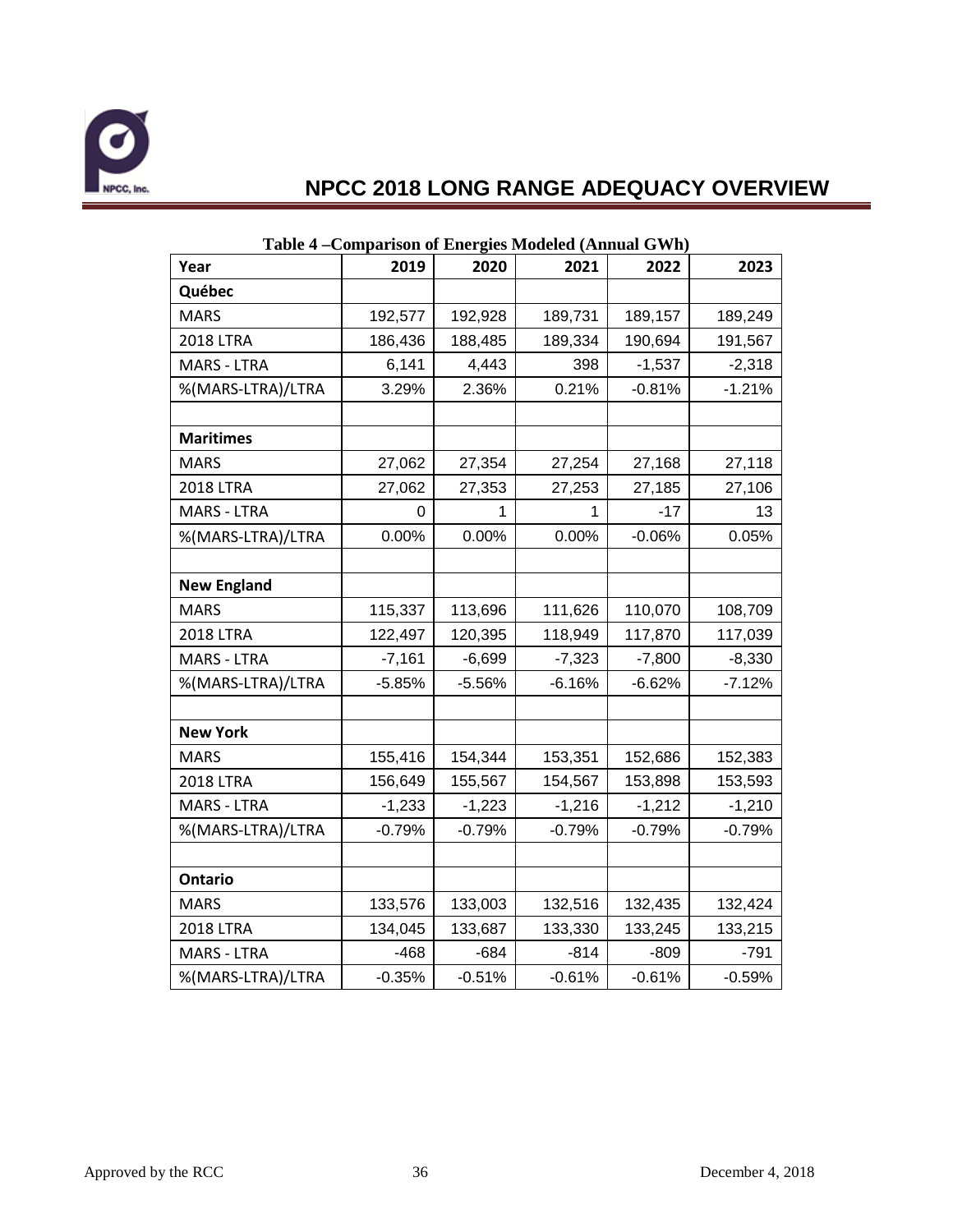

| Year               | 2019     | 2020      | 2021     | 2022      | 2023      |
|--------------------|----------|-----------|----------|-----------|-----------|
| <b>NPCC</b>        |          |           |          |           |           |
| <b>MARS</b>        | 623,969  | 621,325   | 614,478  | 611,518   | 609,883   |
| <b>2018 LTRA</b>   | 626,689  | 625,487   | 623,433  | 622,892   | 622,520   |
| <b>MARS - LTRA</b> | $-2.720$ | $-4,162$  | $-8,955$ | $-11,374$ | $-12,636$ |
| %(MARS-LTRA)/LTRA  | $-0.43%$ | $-0.67\%$ | $-1.44%$ | $-1.83%$  | $-2.03%$  |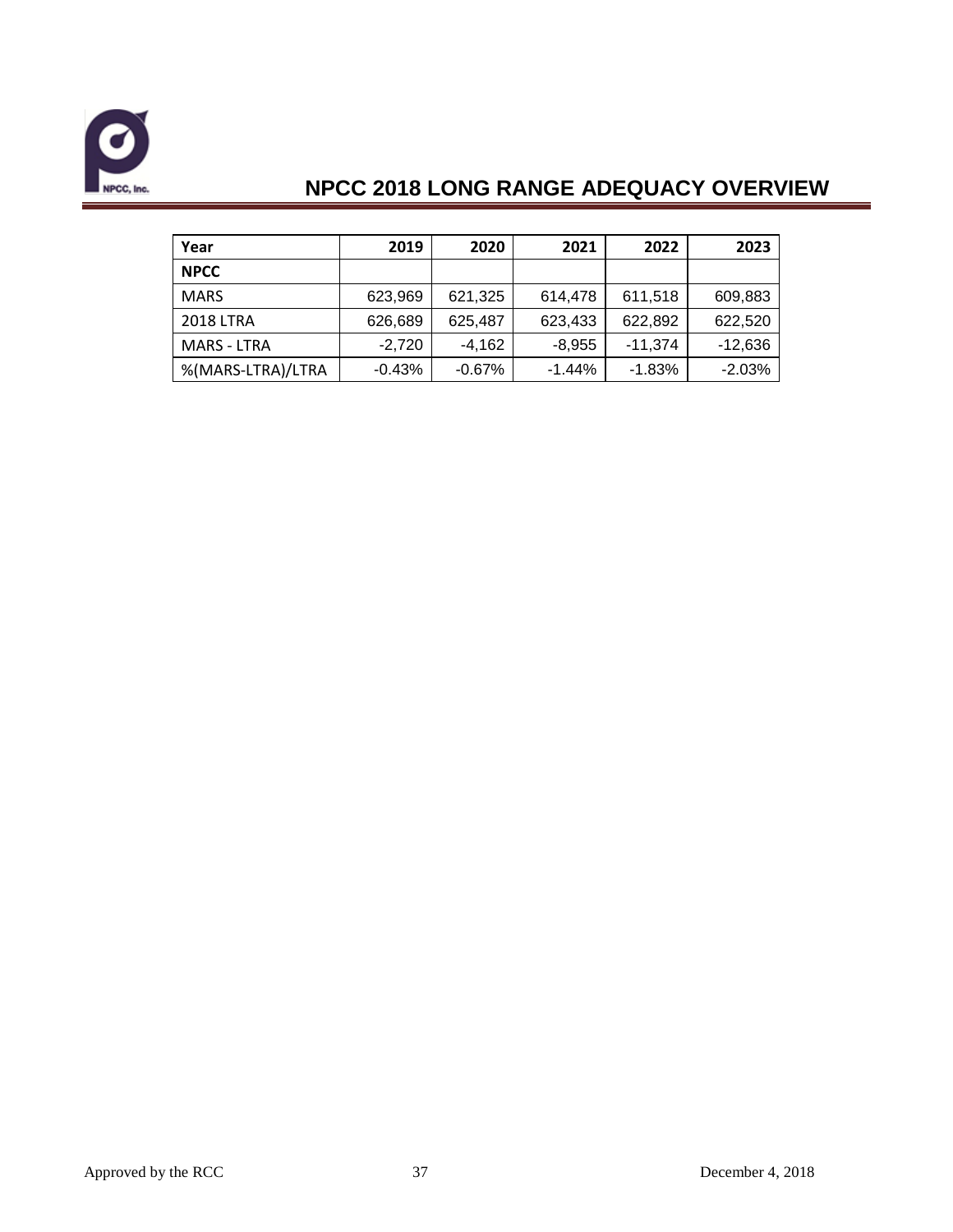

# **OBSERVATIONS**

Figures 12(a) and 12(b) summarize the estimated annual NPCC Area Loss of Load Expectation (LOLE) from previous NPCC Multi-Area Probabilistic Reliability Assessments under Base Case assumptions for the expected load level.



## **Area LOLE - Expected Load**

**Figure 12(a) - Summary of Estimated Annual NPCC Area LOLE from previous NPCC Multi-Area Probabilistic Reliability Assessments (Base Case)**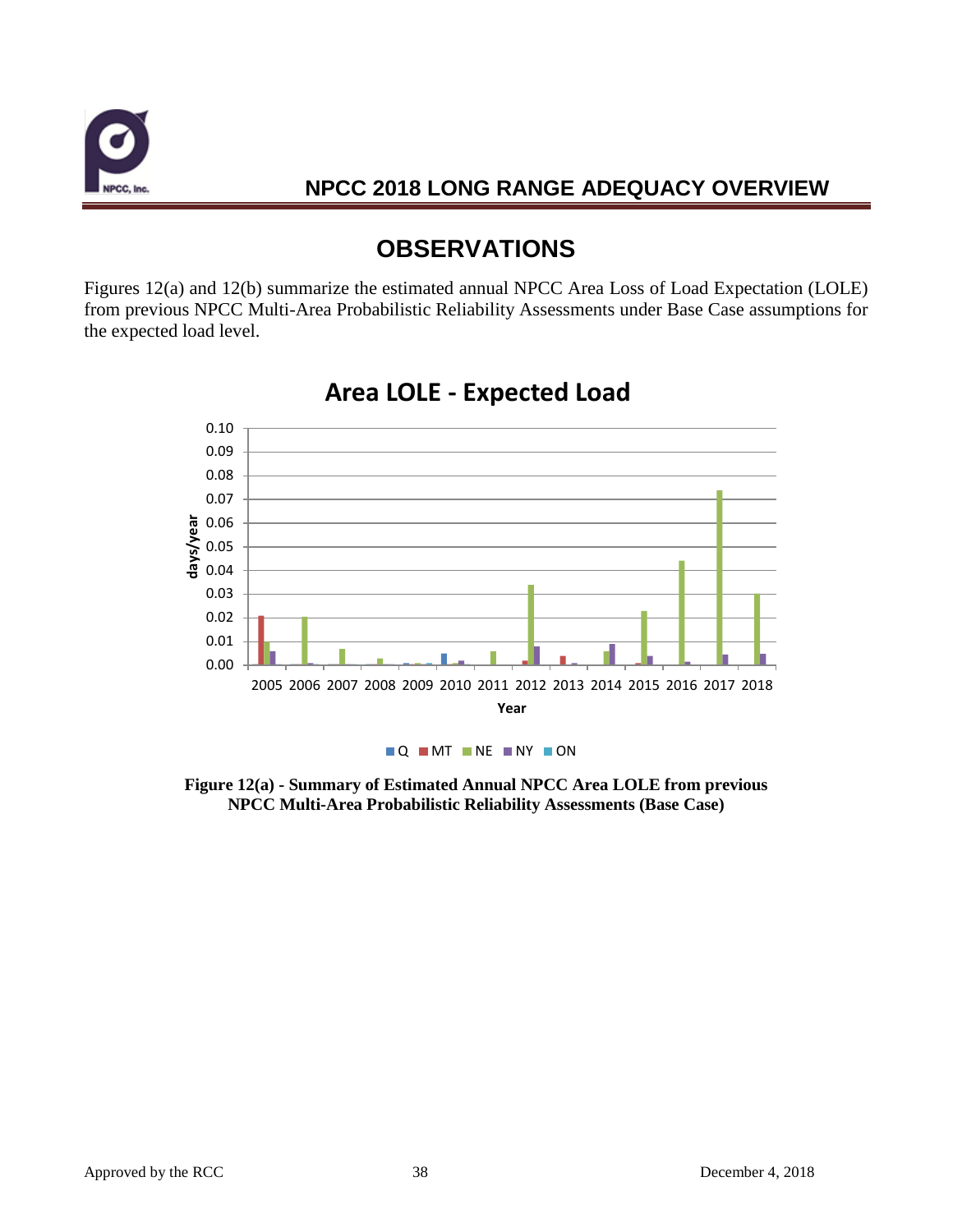



# **Area LOLE - Expected Load**



 $2012$   $2013$   $2014$   $2015$   $2016$   $2017$   $2018$ 

This retrospective summary illustrates the NPCC Areas have generally demonstrated, on average, an annual LOLE significantly less than 0.1 days/year.

Figures 13(a) and 13(b) adds the estimated annual NPCC Area Loss of Load Expectation (LOLE) estimated for 2019 – 2023.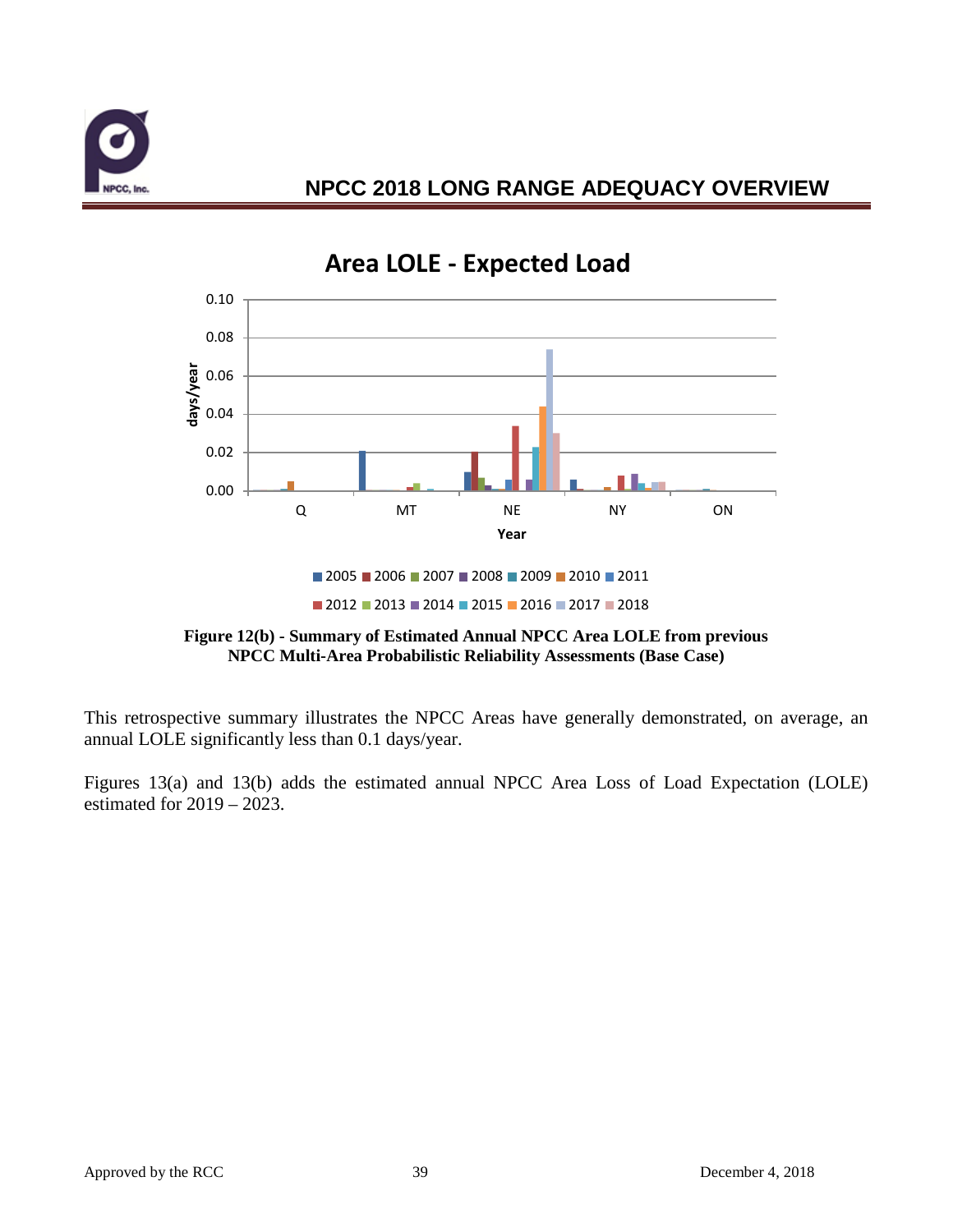



# **Area LOLE - Expected Load**

**Q MT NE NY ON** 

**Figure 13(a) – Combined Summary of Estimated Annual NPCC Area LOLE (Base Case)**



### **Area LOLE - Expected Load**

**Figure 13(b) – Combined Summary of Estimated Annual NPCC Area LOLE (Base Case**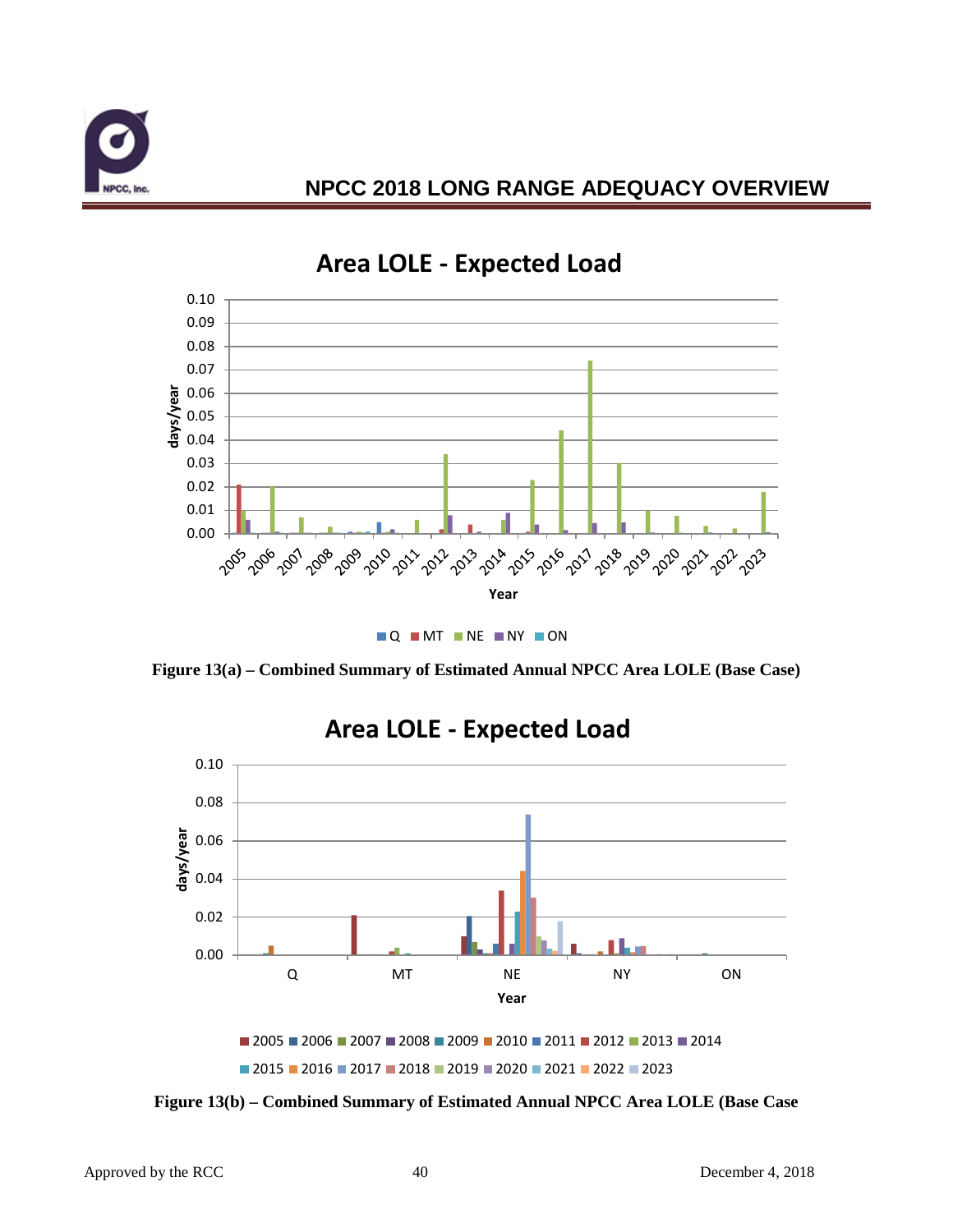

# **APPENDIX A**

### **Objective and Scope of Work**

#### **1. Objective**

On a consistent basis, evaluate the near term seasonal and long-range adequacy of NPCC Areas' and reflecting neighboring regional plans proposed to meet their respective resource adequacy planning criteria through multi-area probabilistic assessments. Monitor and include the potential effects of proposed market mechanisms in NPCC and neighboring regions expected to provide for future adequacy in the overview.

In meeting this objective, the CP-8 Working Group will use the G.E. Multi-Area Reliability Simulation (MARS) program, incorporating, to the extent possible, a detailed reliability representation for regions bordering NPCC for the 2018 - 2023 time period.

#### **2. Scope**

The near-term seasonal analyses will use the current CP-8 Working Group's G.E. MARS database to develop a model suitable for the 2018 - 2019 time period to consistently review the resource adequacy of NPCC Areas and reflecting neighboring Regions' assumptions under Base Case (likely available resources and transmission) and Severe Case assumptions for the May to September 2018 summer and November 2018 to March 2019 winter seasonal periods, recognizing:

- uncertainty in forecasted demand;
- scheduled outages of transmission;
- forced and scheduled outages of generation facilities, including fuel supply disruptions;
- the impacts of Sub-Area transmission constraints;
- the impacts of proposed load response programs; and,
- as appropriate, the reliability impacts that the existing and anticipated market rules may have on the assumptions, including the input data.

Reliability for the near term seasonal analyses (2018 - 2019) will be measured by estimating the use of NPCC Area operating procedures used to mitigate resource shortages.

The long-range analysis will extend the CP-8 Working Group's G.E. MARS database to develop a model suitable for each 2019 - 2023 calendar year, to consistently review the resource adequacy of NPCC Areas and neighboring Regions under Base Case (likely available resources and transmission) assumptions, recognizing the above considerations.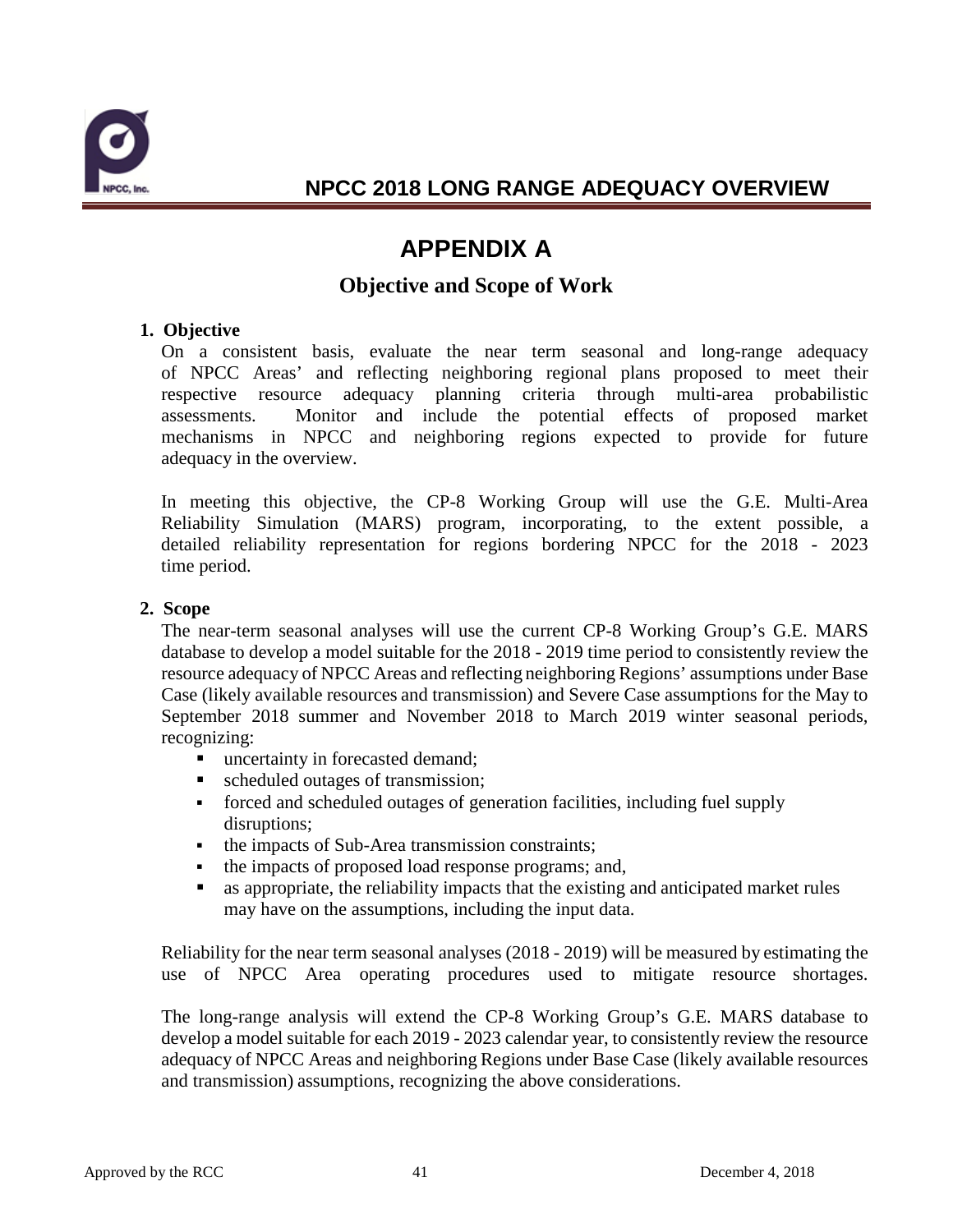

Reliability of the long-range (2019 - 2023) will be measured by estimating the annual Loss of Load Expectation (LOLE) for each NPCC Area and neighboring Regions for each calendar year. In addition, Loss of Load Hours (LOLH) and Expected Unserved Energy will also be similarly estimated for the NPCC Areas, consistent with related NERC Reliability Assessment Subcommittee probabilistic analyses.

#### **3. Schedule**

A report of the results of the summer assessment will be approved no later than April 28, 2018.

A report of the results of the winter assessment will be approved no later than September 29, 2018.

A report summarizing the results of the Long-Range Adequacy Overview will be approved no later than December 29, 2018.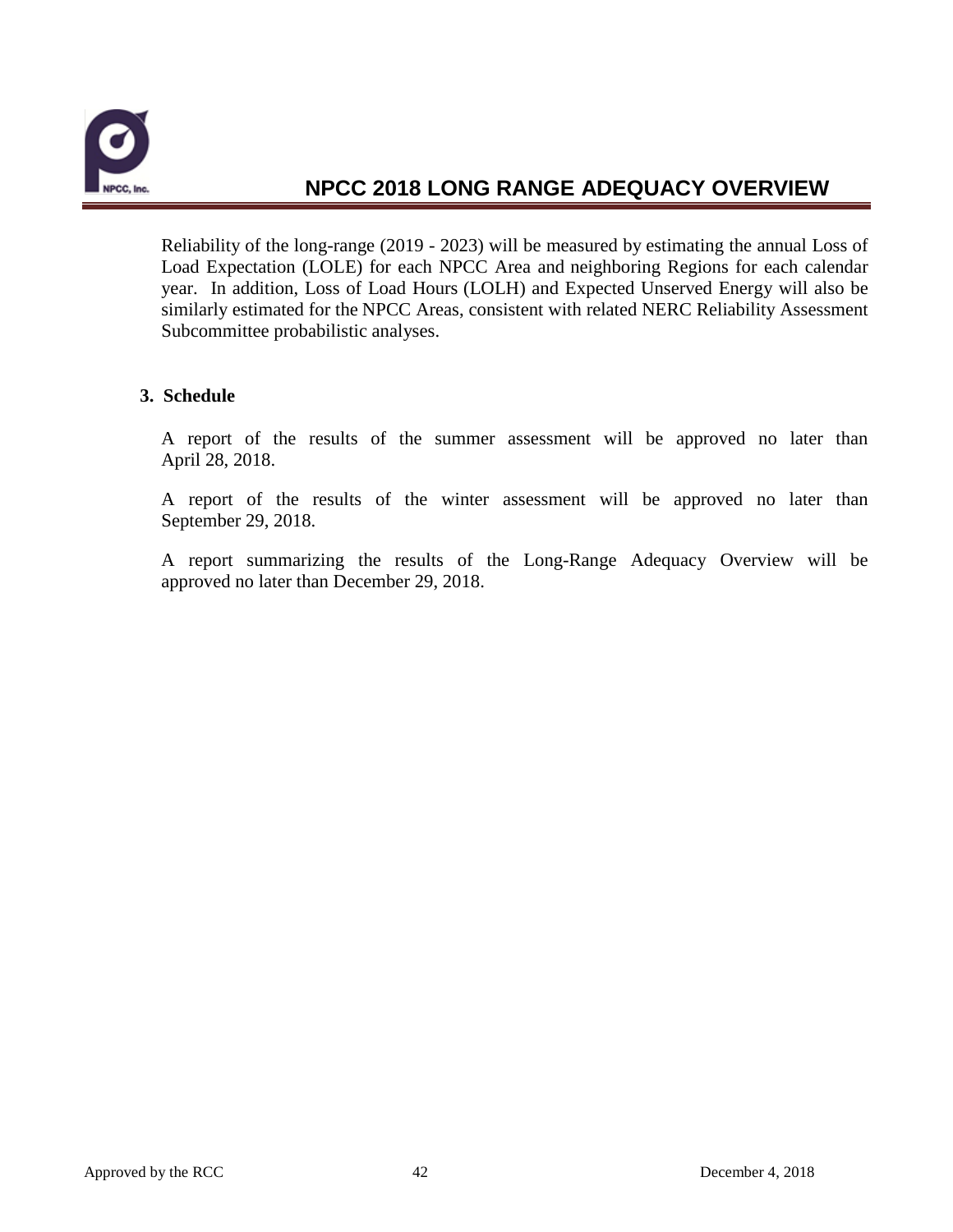

# **APPENDIX B**

### **Modeled Capacity and Load at time of Area's Annual Peak, Based on Composite Load Shape**

|                                                 | Quebec | <b>Maritime</b><br>Area | <b>New</b><br><b>England</b> | <b>New York</b> | Ontario     | <b>PJM-RTO</b> | <b>MISO</b> |
|-------------------------------------------------|--------|-------------------------|------------------------------|-----------------|-------------|----------------|-------------|
| 2019                                            | (Jan)  | (Jan)                   | (Aug)                        | (Aug)           | (Jul)       | (Jul)          | (Aug)       |
| Capacity (MW) *                                 | 42,061 | 7,473                   | 31,016                       | 40,244          | 28,329      | 189,433        | 111,772     |
| <b>Purchase/Sale (MW)</b>                       | $-113$ | $-191$                  | 1,391                        | 1,278           | $\mathbf 0$ | 2,319          | $-3,134$    |
| Load (MW)                                       | 38,387 | 5,316                   | 28,577                       | 32,857          | 22,017      | 154,321        | 95,432      |
| <b>Nameplate Demand</b><br><b>Response (MW)</b> | 1,460  | 272                     | 3,530                        | 857             | 533         | 9,113          | 4,272       |
| Reserves (%)                                    | 13     | 42                      | 26                           | 29              | 31          | 30             | 18          |
| <b>Maintenance - Peak</b><br>Week (MW)          | $***$  | 37                      | $\Omega$                     | 50              | 1,128       | 0              | 0           |
| Wind Output at time of<br>Area Peak (MW) ***    | 1,132  | 390                     | 189                          | 433             | 952         | 1,330          | 1,430       |
| <b>Wind Nameplate</b><br>Capacity (MW)          | 3,775  | 974                     | 1,081                        | 1,898           | 4,786       | 1,330          | 1,430       |

\* Wind capacity included at nameplate rating; demand response not included in capacity

\*\* Capacity for Quebec reflects scheduled maintenance and restrictions

\*\*\* This value reflects the expected value during peak, although the modeling varies across areas: Quebec, New England, PJM and MISO model wind units as equivalent thermal units; the Maritimes and New York use historical hourly profiles; **[23](#page-44-0)** Ontario utilizes random draws using a probability density function during the Monte Carlo simulation.

<span id="page-44-0"></span><sup>&</sup>lt;sup>23</sup> The values shown represent the average wind generation in the top ten load hours, and does not represent the effective load carrying capability of the wind units or the firm capacity value.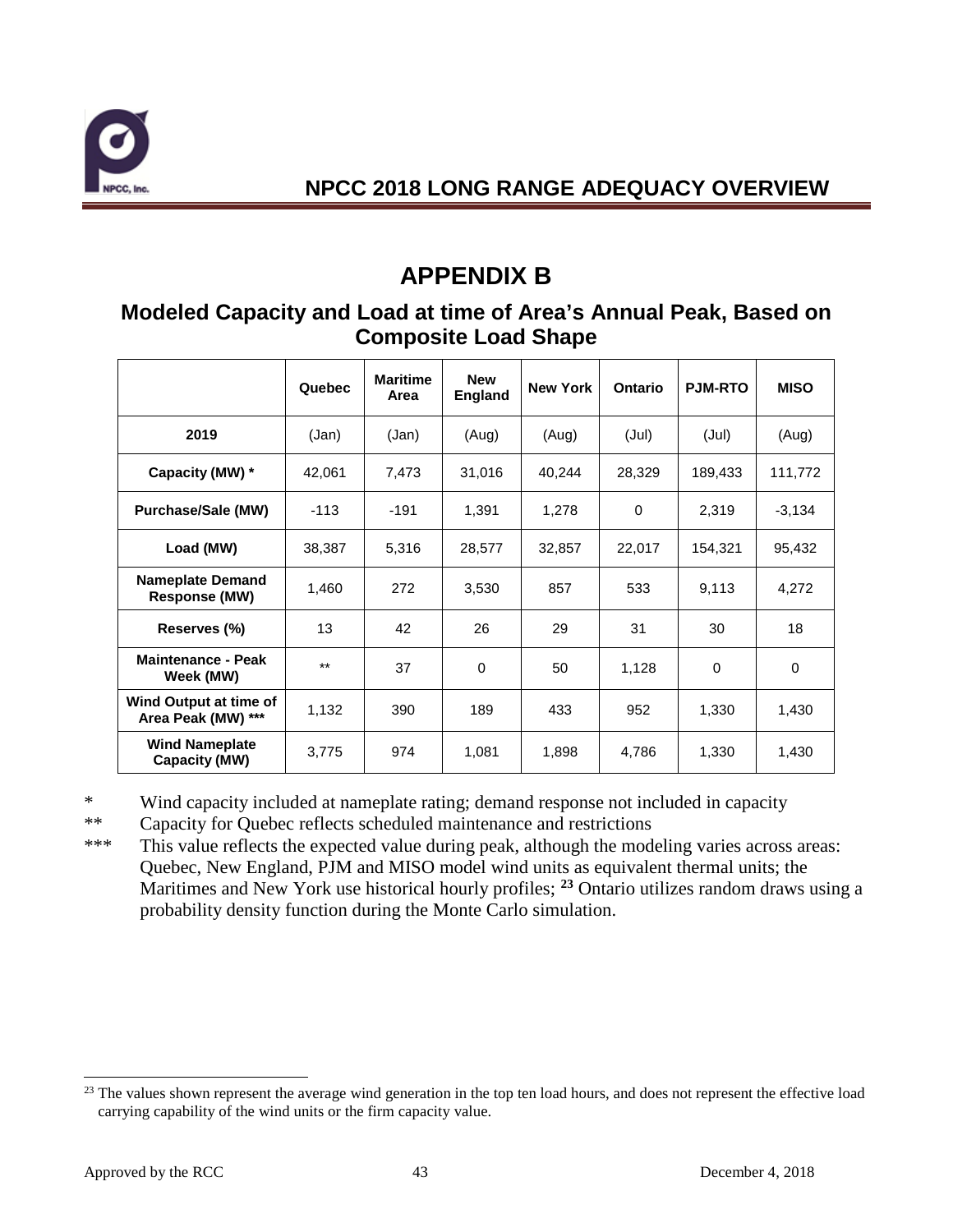

|                                                 | Quebec | <b>Maritime</b><br>Area | <b>New</b><br><b>England</b> | <b>New York</b> | Ontario  | <b>PJM-RTO</b> | <b>MISO</b> |
|-------------------------------------------------|--------|-------------------------|------------------------------|-----------------|----------|----------------|-------------|
| 2020                                            | (Jan)  | (Jan)                   | (Aug)                        | (Aug)           | (Jul)    | (Jul)          | (Aug)       |
| Capacity (MW) *                                 | 42,117 | 7,471                   | 31,119                       | 40,574          | 27,415   | 193,789        | 112,647     |
| Purchase/Sale (MW)                              | $-216$ | $-131$                  | 1,265                        | 1,784           | $\Omega$ | 2,565          | $-3,380$    |
| Load (MW)                                       | 38,714 | 5,317                   | 28,714                       | 32,629          | 22,085   | 152,033        | 96,173      |
| <b>Nameplate Demand</b><br><b>Response (MW)</b> | 1,519  | 272                     | 3,837                        | 1,132           | 533      | 7,675          | 4,272       |
| Reserves (%)                                    | 12     | 43                      | 26                           | 33              | 27       | 34             | 18          |
| Maintenance - Peak<br>Week (MW)                 | $***$  | 10                      | 0                            | 50              | 1,947    | 0              | 0           |
| Wind Output at time of<br>Area Peak (MW) ***    | 1,140  | 390                     | 189                          | 433             | 984      | 1,742          | 1,474       |
| <b>Wind Nameplate</b><br><b>Capacity (MW)</b>   | 3,801  | 974                     | 1,714                        | 2,024           | 4,946    | 1,742          | 1,474       |

|                                                 | Quebec | <b>Maritime</b><br>Area | <b>New</b><br>England | <b>New York</b> | Ontario | <b>PJM-RTO</b> | <b>MISO</b> |
|-------------------------------------------------|--------|-------------------------|-----------------------|-----------------|---------|----------------|-------------|
| 2021                                            | (Jan)  | (Jan)                   | (Aug)                 | (Aug)           | (Jul)   | (Jul)          | (Aug)       |
| Capacity (MW) *                                 | 42,458 | 7,314                   | 31,218                | 39,967          | 24,093  | 196,333        | 113,076     |
| <b>Purchase/Sale (MW)</b>                       | $-959$ | $-200$                  | 953                   | 1,800           | 0       | 2,565          | $-3,380$    |
| Load (MW)                                       | 38,920 | 5,293                   | 28,893                | 32,451          | 22,156  | 152,432        | 96,537      |
| <b>Nameplate Demand</b><br><b>Response (MW)</b> | 1,544  | 272                     | 4,383                 | 1,132           | 533     | 7,691          | 4,429       |
| Reserves (%)                                    | 11     | 40                      | 27                    | 32              | 11      | 36             | 18          |
| <b>Maintenance - Peak</b><br>Week (MW)          | $***$  | 10                      | $\mathbf 0$           | 50              | 5,269   | 0              | 0           |
| Wind Output at time of<br>Area Peak (MW) ***    | 1,146  | 431                     | 189                   | 123             | 984     | 1,849          | 1,497       |
| <b>Wind Nameplate</b><br>Capacity (MW)          | 3,819  | 974                     | 1,734                 | 2,024           | 4,946   | 1,849          | 1,497       |